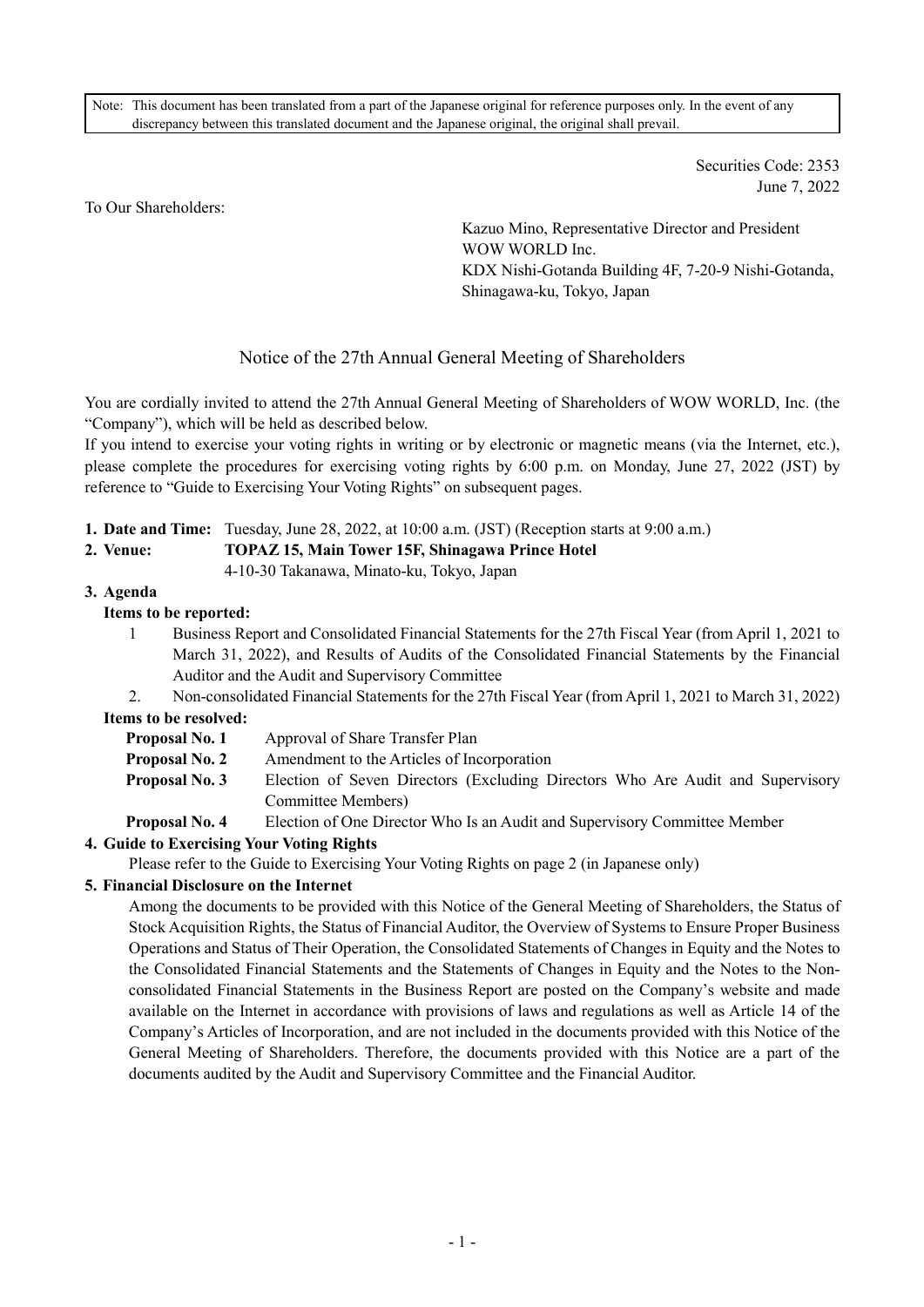- When you come to the venue on the day to attend the meeting, please submit the enclosed voting form at the reception desk. In addition, attendees are requested to bring this Notice of the General Meeting of Shareholders since it will be used as the meeting agenda document.
- If any changes are made to the Reference Documents for the Annual General Meeting of Shareholders, the Business Report, the Nonconsolidated Financial Statements or the Consolidated Financial Statements, such changes will be posted on the Company's website (https://www.wow-world.co.jp/en/ir/) to make them available on the Internet.
- As part of the Company's energy saving efforts, we will cut back on air conditioning use in the venue on the meeting day. At this Annual General Meeting of Shareholders, the Company's directors and other members are going to wear business casual attire ("Cool Biz").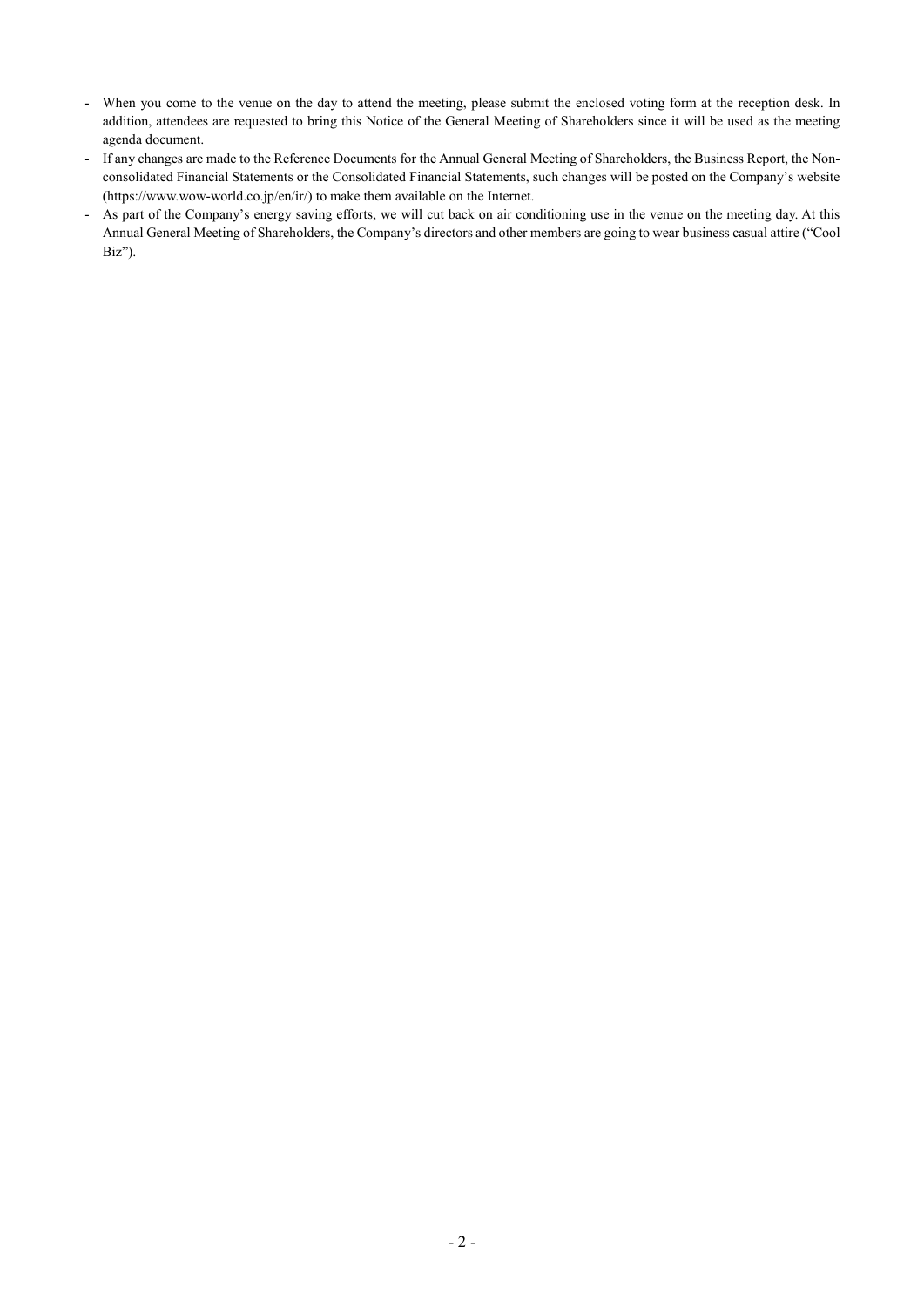# ■ **Treatment of votes exercised in advance in case of attending the meeting via the Internet**

If you exercise your voting rights in advance and then exercise your voting rights on the day of the meeting by attending via the Internet, your vote exercised at the meeting via the Internet will be valid. Thank you for your understanding.

#### ■ **How to ask a question and its treatment**

You can use the chat function of the "WOW WORLD Premium Benefit Club" to ask questions or make comments. However, please note that we may not be able to accept and answer all of your questions, even if you wish to ask them, due to limitations in the Internet environment.

If the chairman determines that the questions are abusive, such as repeating inappropriate questions, the Company may forcibly interrupt the communications of such shareholder attending the meeting via the Internet.

#### **■ How to submit a motion and its treatment**

In order to ensure the smooth operation of the Annual General Meeting of Shareholders, all motions, including those related to the procedures for the meeting and the proposals, will be taken up only from those submitted by shareholders attending the meeting in person, and no motions will be accepted from shareholders attending via the Internet. Shareholders who may possibly submit a motion are requested to attend the Annual General Meeting of Shareholders in person.

#### **■ Note**

Shareholders who plan to exercise their voting rights on the day of the meeting are kindly requested to make a decision whether to attend the meeting via the Internet, taking into consideration various restrictions on attending via the Internet, differences in treatment from attending at the meeting, the possibility of communication failure, and other unexpected disadvantages that may arise if you choose to attend via the Internet.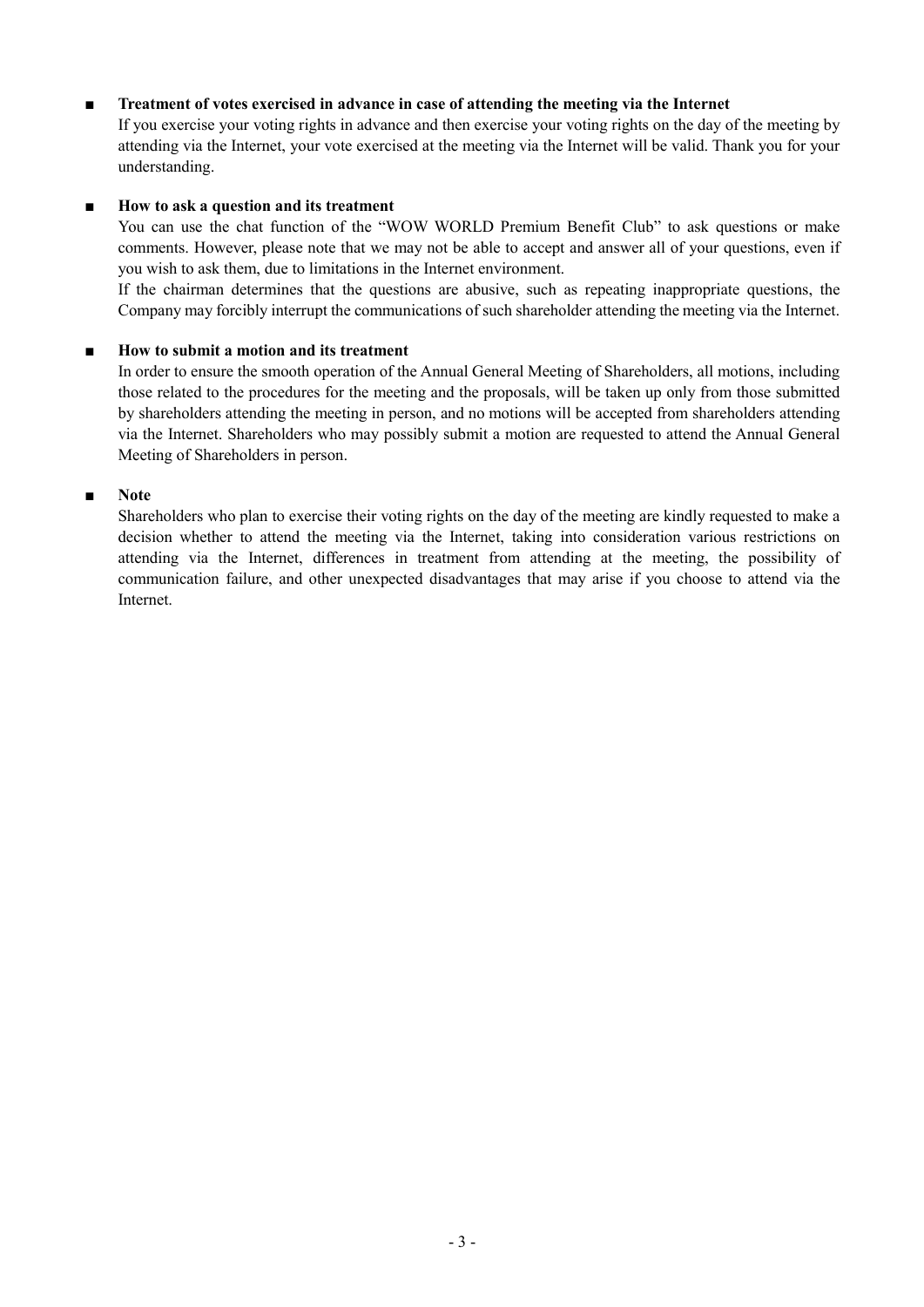#### **Invitation to business briefing**

After this Annual General Meeting of Shareholders is closed, the Company will hold a business briefing for shareholders.

- 1. Date and Time: After the close of the Annual General Meeting of Shareholders on Tuesday, June 28, 2022
- 2. Objective: Business briefing for shareholders

Kazuo Mino, Representative Director and President WOW WORLD Inc.

#### **Souvenirs**

This year, we would like to thank each shareholder who comes to the General Meeting of Shareholders, and regardless of the number of voting forms submitted each shareholder will receive one commemorative gift for attending.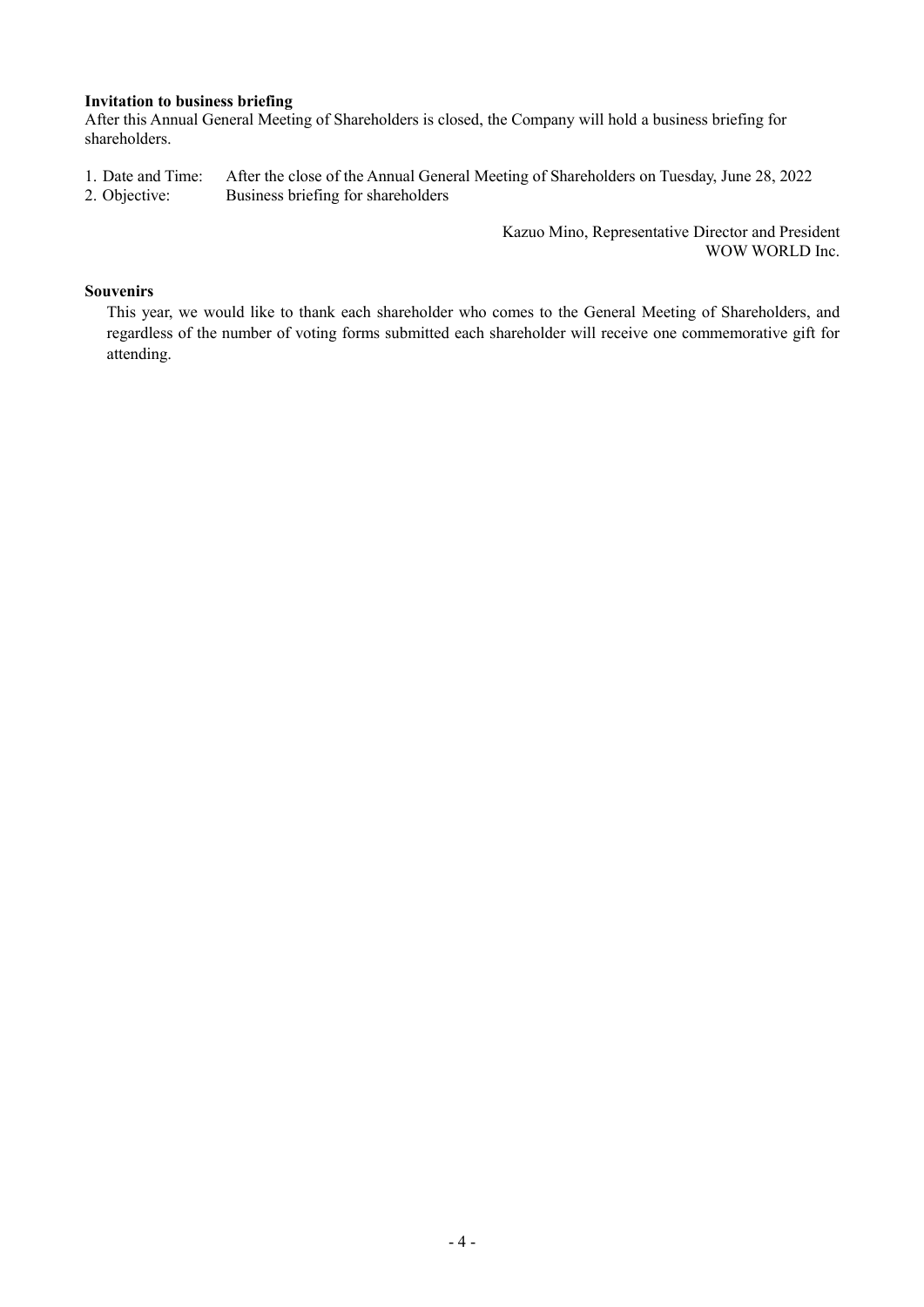# **Reference Documents for the General Meeting of Shareholders**

# **Proposal No. 1** Approval of Share Transfer Plan

The Company shall establish "WOW WORLD GROUP Inc." (the wholly owning parent company. Hereinafter, the "Holding Company") as a pure holding company using a single share transfer method (hereinafter, the "Share Transfer"), making the Company a wholly owned subsidiary through the transfer, effective on October 3, 2022 (planned). A plan was first prepared for this Share Transfer (hereinafter, the "Share Transfer Plan"), and then resolved at the Board of Directors meeting held on May 19, 2022.

This proposal requests the approval of shareholders for the Share Transfer Plan, with the reasons for the Share Transfer and the details of the Share Transfer Plan as follows.

#### 1. Reasons for the Share Transfer

Under the vision of "a world full of surprises with the power of people and technology" and the mission of "creating happy connections between people and companies through relationship engineering," the Company aims to ensure there are WOW (pleasant surprise) moments at the forefront of all actions with customers, between customers, and with those we work with.

In order to make this a reality, we have set a "challenge to create 'one more pillar' aimed at innovative growth." We are working to achieve our management targets with our three main strategies of (1) dramatic growth of our existing businesses, (2) taking on the new business of "creating one more pillar," and (3) optimizing our financial strategies.

By transitioning to a holding company structure, we can swiftly and flexibly realize further strategic alliances through M&A while enhancing the cohesive force and sense of unity of the entire group to develop inter-group business synergies. Accumulating management experience at business subsidiaries and cultivating next-generation group management personnel, we aim to improve the Group's corporate value and achieve sustainable growth.

This Share Transfer will make the Company a wholly owned subsidiary of the Holding Company, and so shares of the Company will be delisted. However, the Holding Company plans to apply for listing on the prime market of the Tokyo Stock Exchange, Inc. (hereinafter, the "Tokyo Stock Exchange"). The listing date is subject to examination by the Tokyo Stock Exchange, but is scheduled for October 3, 2022, which is the date registered for the establishment of the Holding Company (the effective date of the stock transfer).

2. Details of the Share Transfer Plan

The details of the Share Transfer Plan can be found in the following "Share Transfer Plan (Copy)."

#### **Share Transfer Plan (Copy)**

WOW WORLD Inc. (hereinafter, "Party A") will transfer the company shares to the newly established WOW WORLD GROUP Inc. (hereinafter, "Party B"), making Party B the wholly owning parent company of Party A, via the method of stock transfer (hereinafter, "Share Transfer"). The plan for this Share Transfer (hereinafter, "Share Transfer Plan") is as follows:

Article 1. (Purpose)

In accordance with the provisions of the Share Transfer Plan, Party A will carry out the Share Transfer on the date Party B is established (defined in Article 8) using the method of stock transfer.

Article 2. (Purpose of Party B, company name, location of head office, total number of issuable shares, and other matters stipulated in the articles of incorporation)

- 1 The purpose of Party B is as described in Article 2 of Attachment 1 "WOW WORLD GROUP Inc. Articles of Incorporation."
- 2 The company name shall be "WOW WORLD GROUP Inc."
- 3 The location of Party B's head office shall be in Shinagawa, Tokyo (KDX Nishigotanda Building 4F, 7-20-9 Nishigotanda, Shinagawa-ku, Tokyo).
- 4 The total number of issuable shares for Party B shall be 15,995,000.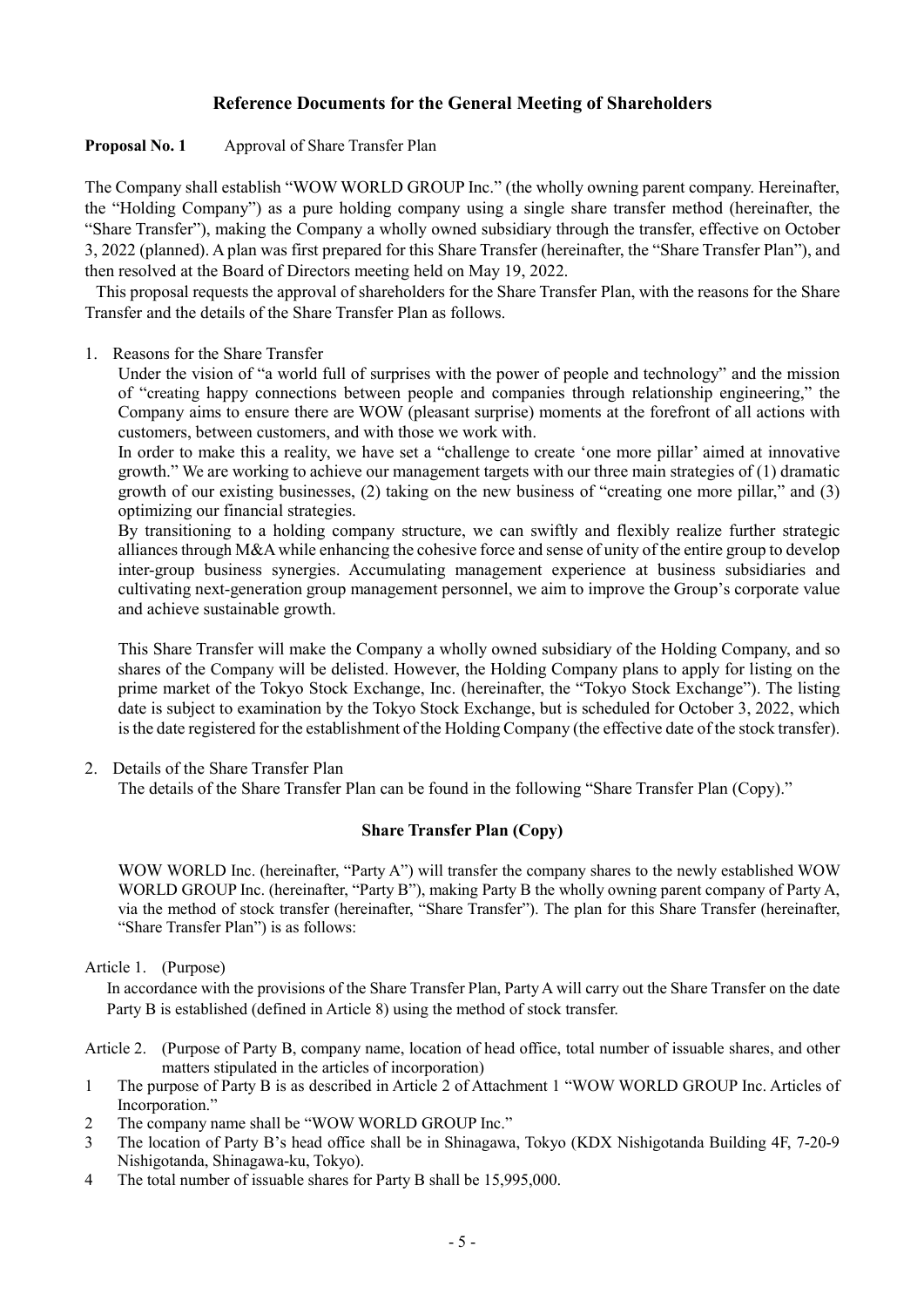Article 3. (Matters stipulated in Party B's Articles of Incorporation)

In addition to the items listed in the preceding article, the matters stipulated in Party B's Articles of Incorporation shall be as shown in Attachment 1 "WOW WORLD GROUP Inc. Articles of Incorporation."

Article 4. (Names of Directors and accounting auditors at the time of Party B's establishment)

- 1 The Directors at the time of Party B's establishment (excluding Audit and Supervisory Committee Members) shall be as follows:
	- (1) Director: Kazuo Mino
	- (2) Director: Yasuyuki Hattori
	- (3) Outside Director: Kazuo Miyata
	- (4) Outside Director: Hiroko Razavi
- 2 The Directors serving as Audit and Supervisory Committee Members at the time of Party B's establishment shall be as follows:
	- (1) Director: Yuichi Nagayama
	- (2) Outside Director: Manami Kawana
	- (3) Outside Director: Satomi Yamaguchi
	- (4) Outside Director: Kanae Fukushima
- 3 The name of the accounting auditor at the time of Party B's establishment shall be as follows: KPMG AZSA LLC

Article 5. (Shares to be delivered and allotment thereof at the time of Share Transfer)

- 1 At the time of Share Transfer, at the moment immediately before the acquisition of all of Party A's issued shares (hereinafter, the "Reference Time"), Party B shall issue to Party A's shareholders (hereinafter, "Shareholders Subject to This Allotment") the same number of Party B common stock as the total number of common stock issued by Party A at the Reference Time, in place of the common stock of Party A owned by the shareholders.
- 2 At the time of Share Transfer, Party B will allocate stock to the Shareholders Subject to This Allotment at a ratio of one share of Party B's common stock for each share of Party A's common stock owned by Party B.

#### Article 6. (Party B share capital and reserve amounts)

The share capital and reserve amounts on the date of Party B's establishment shall be as follows:

- (1) Share capital: ¥322,420,326
- (2) Capital reserve: ¥697,350
- (3) Profit reserve: ¥0

Article 7. (Share acquisition rights to be delivered and allotment thereof at the time of Share Transfer)

1 At the time of Share Transfer, for the share acquisition right holders of each share acquisition right issued by Party A as listed in (1) to (2) of Column 1 of the below table at the Reference Time, instead of each share acquisition right for Party A owned, Party B shall deliver the same number of share acquisition rights as the total number of share acquisition rights at the Reference Time for each of the share acquisition rights of Party B listed in (1) to (2) of Column 2.

|     | Column 1                                  |            | Column 2                                  |            |  |  |
|-----|-------------------------------------------|------------|-------------------------------------------|------------|--|--|
|     | Details<br>Name                           |            | Name                                      | Details    |  |  |
| (1) | 7th series of share acquisition<br>rights | Attachment | 1st series of share acquisition<br>rights | Attachment |  |  |
| (2) | 8th series of share acquisition<br>rights | Attachment | 2nd series of share acquisition<br>rights | Attachment |  |  |

<sup>2</sup> At the time of Share Transfer, Party B shall allocate to the share acquisition rights holders of Party A at the Reference Time, one share acquisition right listed from (1) to (2) in Column 2 of the preceding table for each share acquisition right owned listed from (1) to (2) in Column 1.

Article 8. (Date of establishment of Party B)

The date on which the establishment of Party B is registered (hereinafter, "Party B Date of Establishment") shall be October 3, 2022. However, this may be changed by a resolution of Party A's Board of Directors if necessary as a result of necessity in proceeding with the Share Transfer or for other reasons.

Article 9. (General meeting of shareholders approving the Share Transfer Plan)

Party A shall convene an ordinary general meeting of shareholders on June 28, 2022 and request approval of the Share Transfer Plan and a resolution on matters necessary for the Share Transfer. However, the date of the general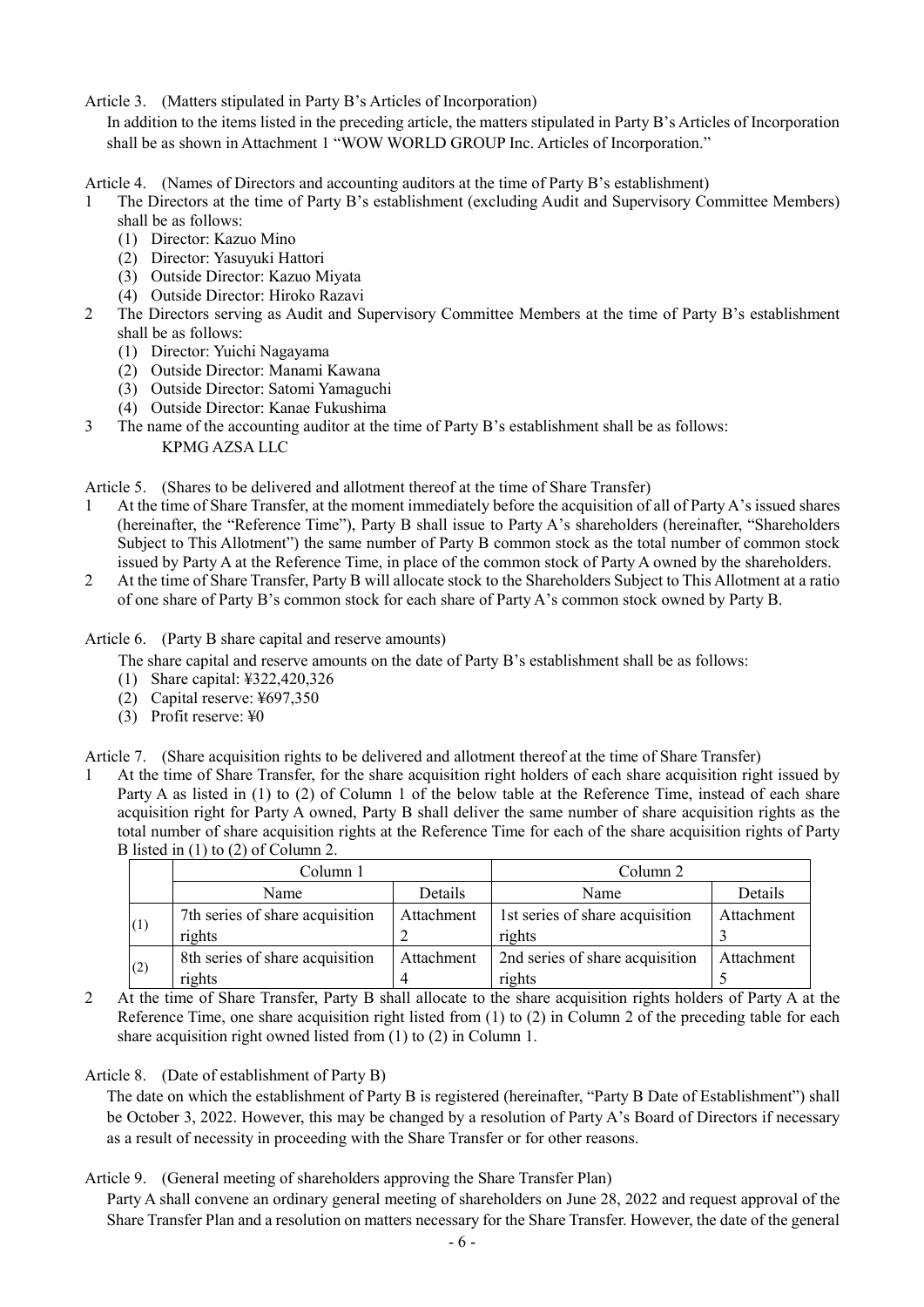meeting of shareholders may be changed by Party A if necessary as a result of necessity in proceeding with the Share Transfer or for other reasons.

Article 10. (Initial public offering)

Party B plans to list the common stock it issues on the Tokyo Stock Exchange on the Patty B Date of Establishment.

Article 11. (Administrator of shareholder registry)

The administrator of the shareholder registry at the time of Party B's establishment shall be Mitsubishi UFJ Trust and Banking Corporation.

Article 12. (Changes in circumstances)

If there is a significant change in the property or business condition of Party A due to natural disaster or another reason from the period after the Share Transfer Plan has been created up to the Party B Date of Establishment, or in the event of a serious hinderance to execution of the Share Transfer, or if it becomes difficult to achieve the purpose of the Share Transfer Plan, Party A may make changes to the matters related to the Share Transfer or suspend the Share Transfer via resolution by Party A's Board of Directors.

Article 13. (Validity of the Share Transfer Plan)

If the Share Transfer Plan is not approved at Party A's general meeting of shareholders, the Tokyo Stock Exchange does not approve the listing of Party B's common stock on the Tokyo Stock Exchange, or approve from the relevant government agencies as stipulated by law is not obtained, the Share Transfer Plan shall lose its validity.

Article 14. (Non-regulated matters)

In addition to the matters stipulated in the Share Transfer Plan, necessary matters regarding the Share Transfer shall be decided in accordance with the purpose of the Share Transfer.

> May 19, 2022 7-20-9 Nishigotanda, Shinagawa-ku, Tokyo KDX Nishigotanda Building 4F WOW WORLD Inc. Kazuo Mino, Representative Director and President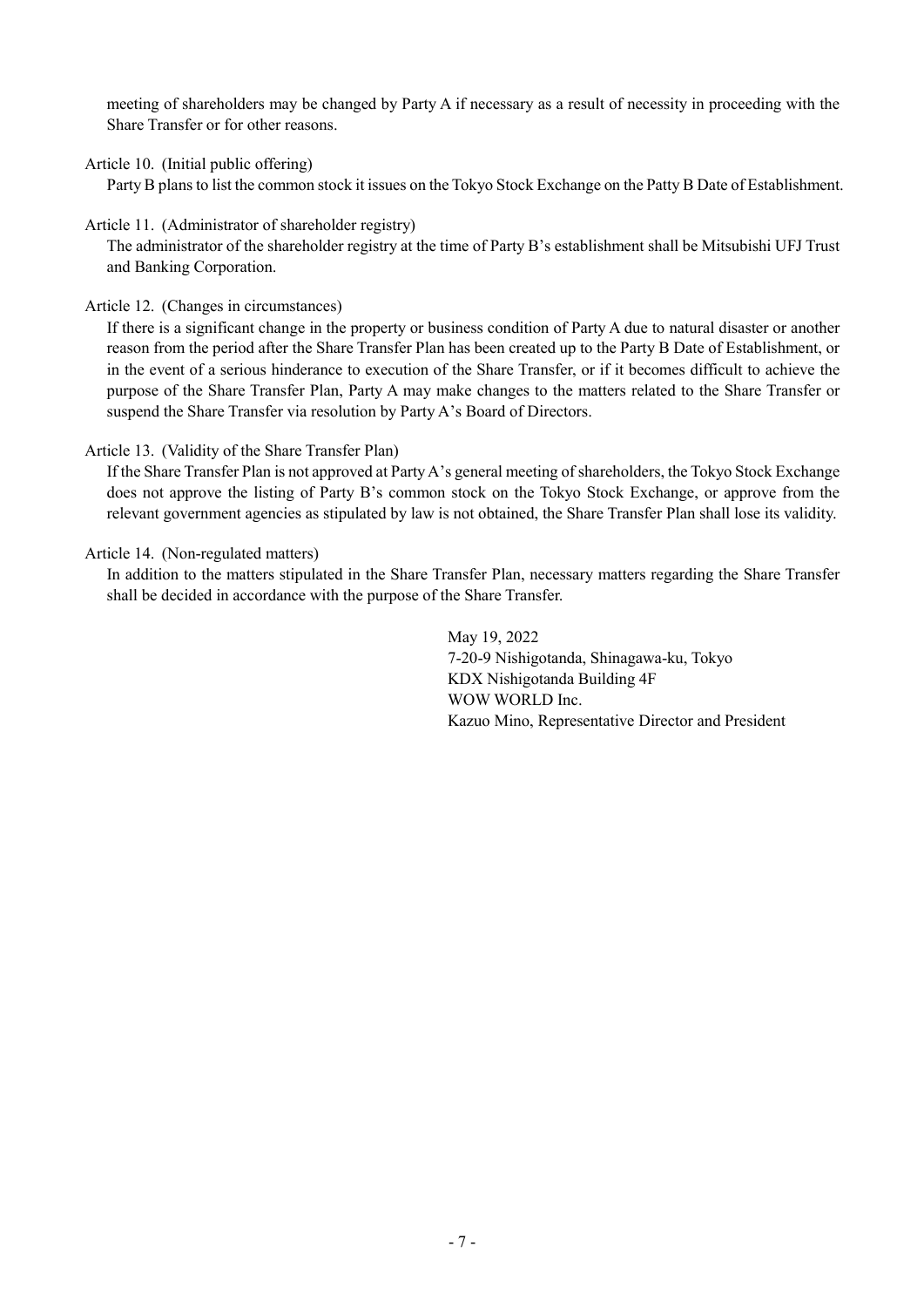# WOW WORLD GROUP Inc. Articles of Incorporation

October 3, 2022

# Chapter 1. General Provisions

(Company name)

Article 1. The name of the Company shall be WOW WORLD GROUP Inc.

#### (Purpose)

- Article 2. The purpose of the Company shall be to operate the following businesses and to control and manage the business activities of companies (including overseas companies), unions (including those equivalent to unions in overseas companies) and other similar business entities running the following businesses to support and guide their management through the owning of shares or interests in them.
	- 1. Planning, development, design, production, maintenance, management, sales, leasing, and import/export of computer software
	- 2. Planning, development, design, maintenance, management, sales, leasing, and import/export of computer hardware
	- 3. Planning, development, design, production, sales, leasing, and import/export of digital content (data such as images, video, audio, and songs that can be produced using a computer)
	- 4. Services providing communication and providing information using communications networks
	- 5. Consulting, research, and research projects for technology related to the preceding items
	- 6. Mail marketing
	- 7. Telemarketing
	- 8. Web marketing
	- 9. Sales agencies and intermediary business for computer software
	- 10. Dispatch
	- 11. Training services for human resource development
	- 12. Advertising agencies
	- 13. Mail orders
	- 14. Sale of clothing
	- 15. Investment and financing in businesses for the preceding items
	- 16. All business incidental or related to the preceding items

#### (Organization)

- Article 3. In addition to the General Meeting of Shareholders and Directors, the Company has the following organizations.
	- (1) Board of Directors
	- (2) Audit and Supervisory Committee
	- (3) Accounting auditors

#### (Location of head office)

Article 4. The Company's head office shall be located in Shinagawa, Tokyo.

#### (Notification method)

Article 5. The Company shall use electronic notification methods when notifying the public. However, if it is not possible to make a public notice electronically due to an incident or other unavoidable reason, the public notice will be published in the Nikkei.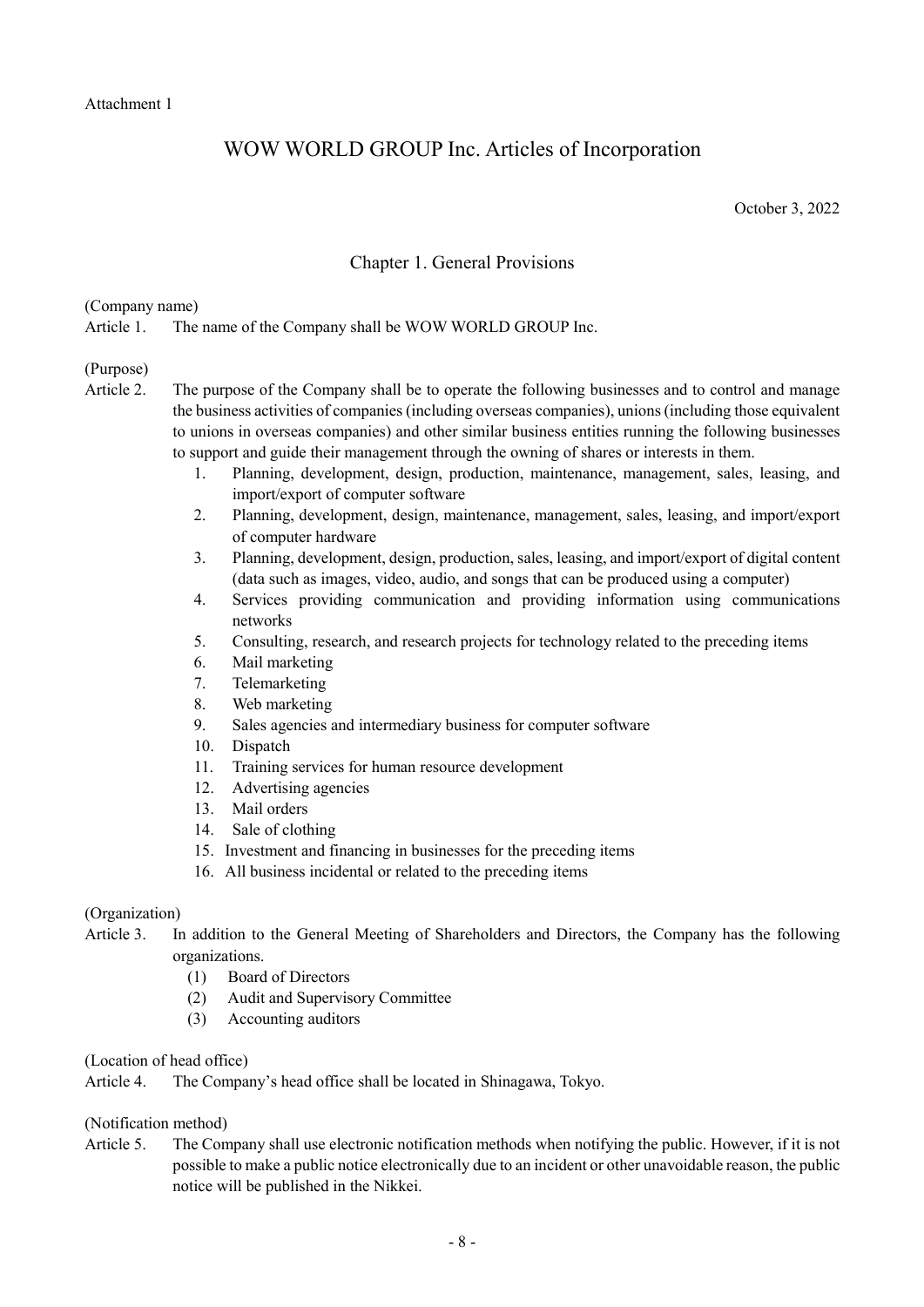# Chapter 2. Stock

(Total number of issuable shares)

Article 6. The total number of issuable shares for the Company shall be 15,995,000.

(Number of shares per unit)

Article 7. The number of shares constituting one unit of the Company shall be 100.

(Rights for shares equaling less than one unit)

- Article 8. Shareholders of the Company may not exercise any rights other than the following with respect to less than a single unit of shares held.
	- (i) Rights listed for each item of Article 189, Paragraph (2) of the Companies Act
	- (ii) The right to make a request pursuant to the provisions of Article 166, Paragraph (1) of the Companies Act
	- (iii) The right to receive allotments of offered shares and allotments of offered share acquisition rights in accordance with the number of shares held by the shareholder

# (Record date)

- Article 9. With regard to the Company, shareholders who have voting rights listed or recorded in the final shareholder registry for March 31 of each year shall have the ability to exercise their rights at the Ordinary General Meeting of Shareholders for that fiscal year.
	- 2 In addition to the preceding paragraph, if necessary, a public notice may be made in advance and a temporary record date may be set via resolution by the Board of Directors.

# (Administrator of shareholder registry)

Article 10. The Company shall have an administrator for the shareholder registry.

- 2 The administrator of the shareholder registry and the place of business for the handling thereof shall be selected via resolution by the Board of Directors and publicly announced.
- 3 Creation and storage of the Company's shareholder registry and master record of share acquisition rights, as well as other affairs related to the shareholder registry and master record of share acquisition rights, shall not be handled by the Company, but instead outsourced to the administrator of the shareholder registry.

(Stock handling rules)

Article 11. Procedures for exercising the rights of Company shareholders, as well as other management and fees related to shares and share acquisition rights, shall be governed by laws and regulations, the Articles of Incorporation, and the share handling rules established by the Board of Directors.

# Chapter 3. General Meetings of Shareholders

#### (Convocation)

Article 12. The Company's Ordinary General Meeting of Shareholders convenes every June, and Extraordinary General Meetings of Shareholders are convened whenever necessary.

#### (Convener and chair)

- Article 13. General Meetings of Shareholders are convened and chaired by the Director and President.
	- 2 If the Director and President is subject to an accident, the other Directors shall convene the General Meeting of Shareholders, chairing the meeting in the order predetermined by the Board of Directors.

#### (Measures, etc. for providing information in electronic format)

Article 14. When the Company convenes a general meeting of shareholders, it shall take measures for providing information that constitutes the content of reference documents for the general meeting of shareholders, etc. in electronic format.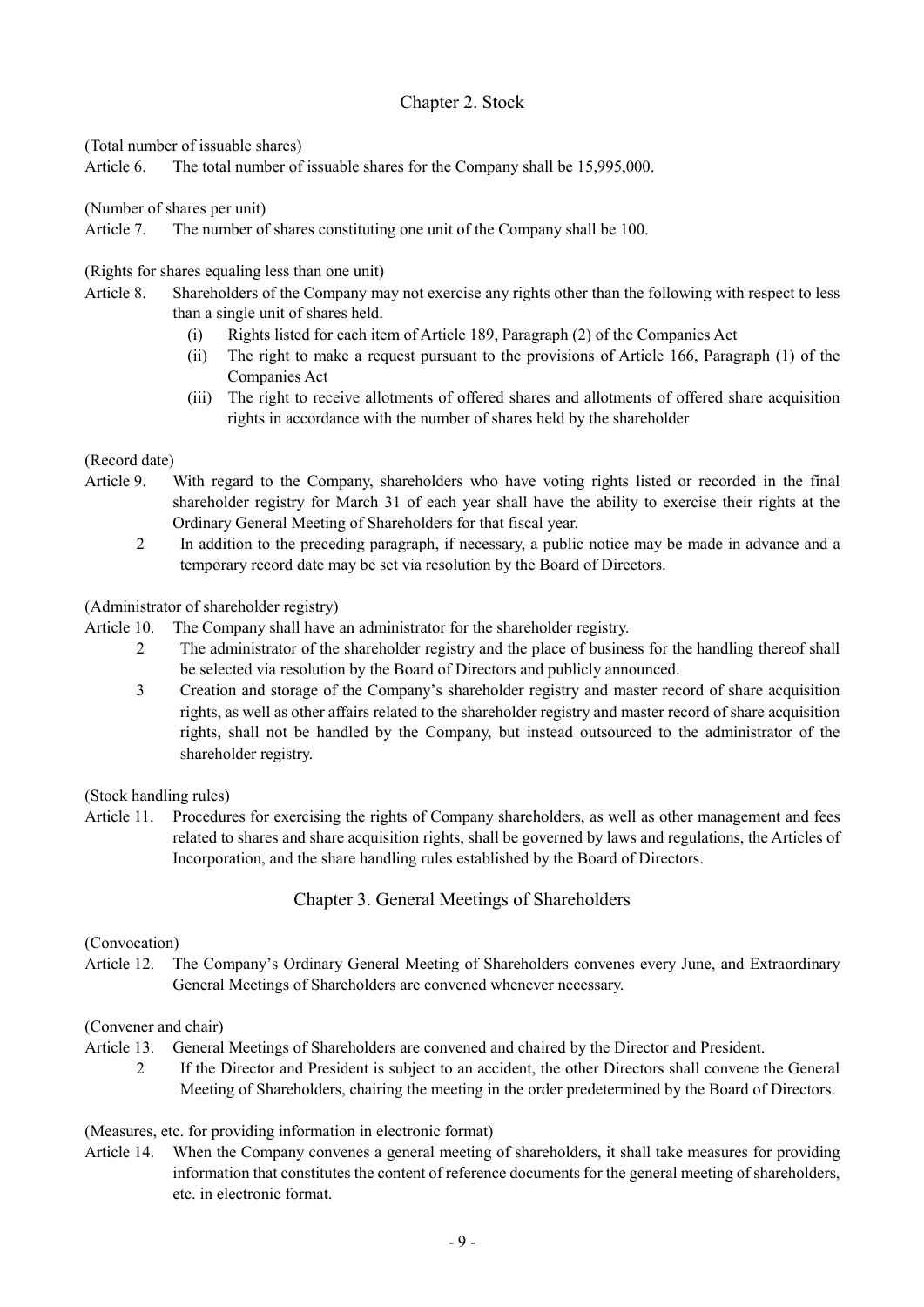2 Among items for which the measures for providing information in electronic format will be taken, the Company may not be required to state all or some of those items designated by the Ministry of Justice Order in the paper-based documents to be delivered to shareholders who requested the delivery of paper-based documents by the record date of voting rights.

# (Method of resolution)

- Article 15. Unless otherwise specified by laws and regulations or in the Articles of Incorporation, resolutions for shareholders' meetings shall be obtained via a majority of the voting rights of the shareholders in attendance who have the ability to exercise voting rights.
	- 2 Resolutions stipulated in Article 309, Paragraph (2) of the Companies Act shall be attended by shareholders who hold one-third or greater of the voting rights of shareholders who have the ability to exercise voting rights, and shall be obtained with two-thirds or greater of those voting rights.

#### (Exercise of voting rights on behalf of another)

- Article 16. Shareholders may exercise voting rights on behalf of one other shareholder who holds voting rights for the Company.
	- 2 The shareholder or the representative must submit a document to the Company certifying the right of representation at each General Meeting of Shareholders.

#### (Meeting minutes)

Article 17. An outline of the proceedings of the General Meeting of Shareholders, the results thereof, and other matters stipulated by laws and regulations shall be mentioned or recorded in meeting minutes.

# Chapter 4. Directors and the Board of Directors

#### (Number of members)

- Article 18. The number of Directors for the Company (excluding Directors serving as Audit and Supervisory Committee Members) shall be seven (7) or less.
	- 2 The number of Directors serving as Audit and Supervisory Committee Members for the Company shall be five (5) or less.

#### (Appointment method)

- Article 19. Directors shall be appointed by a resolution of a General Meeting of Shareholders, distinguishing between Directors serving as Audit and Supervisory Committee Members and other Directors.
	- 2 Resolutions to appoint a Director shall be attended by shareholders who hold one-third or greater of the voting rights of shareholders who have the ability to exercise voting rights, and shall be obtained with a majority of those voting rights.
	- 3 Resolutions to appoint Directors shall not be based on cumulative voting.

#### (Term of office)

- Article 20. The term of office for Directors (excluding Directors serving as Audit and Supervisory Committee Members) shall be until the conclusion of the last Ordinary General Meeting of Shareholders for the fiscal year ending within one year after their election.
	- 2 The term of office for Directors serving as Audit and Supervisory Committee Members shall be until the conclusion of the last Ordinary General Meeting of Shareholders for the fiscal year ending within two years after their election.
	- 3 The term of office for a Director serving as an Audit and Supervisory Committee Member who is appointed as a substitute for a Director serving as an Audit and Supervisory Committee Member who has retired before the expiration of his/her term of office shall be until the expiration of the term of office for the retired Director serving as an Audit and Supervisory Committee Member.
	- 4 The period during which the resolution to appoint a substitute Director serving as an Audit and Supervisory Committee Member appointed pursuant to Article 329, Paragraph (3) of the Companies Act is effective shall be until the start of the last Ordinary General Meeting of Shareholders for the fiscal year ending within two years after their election.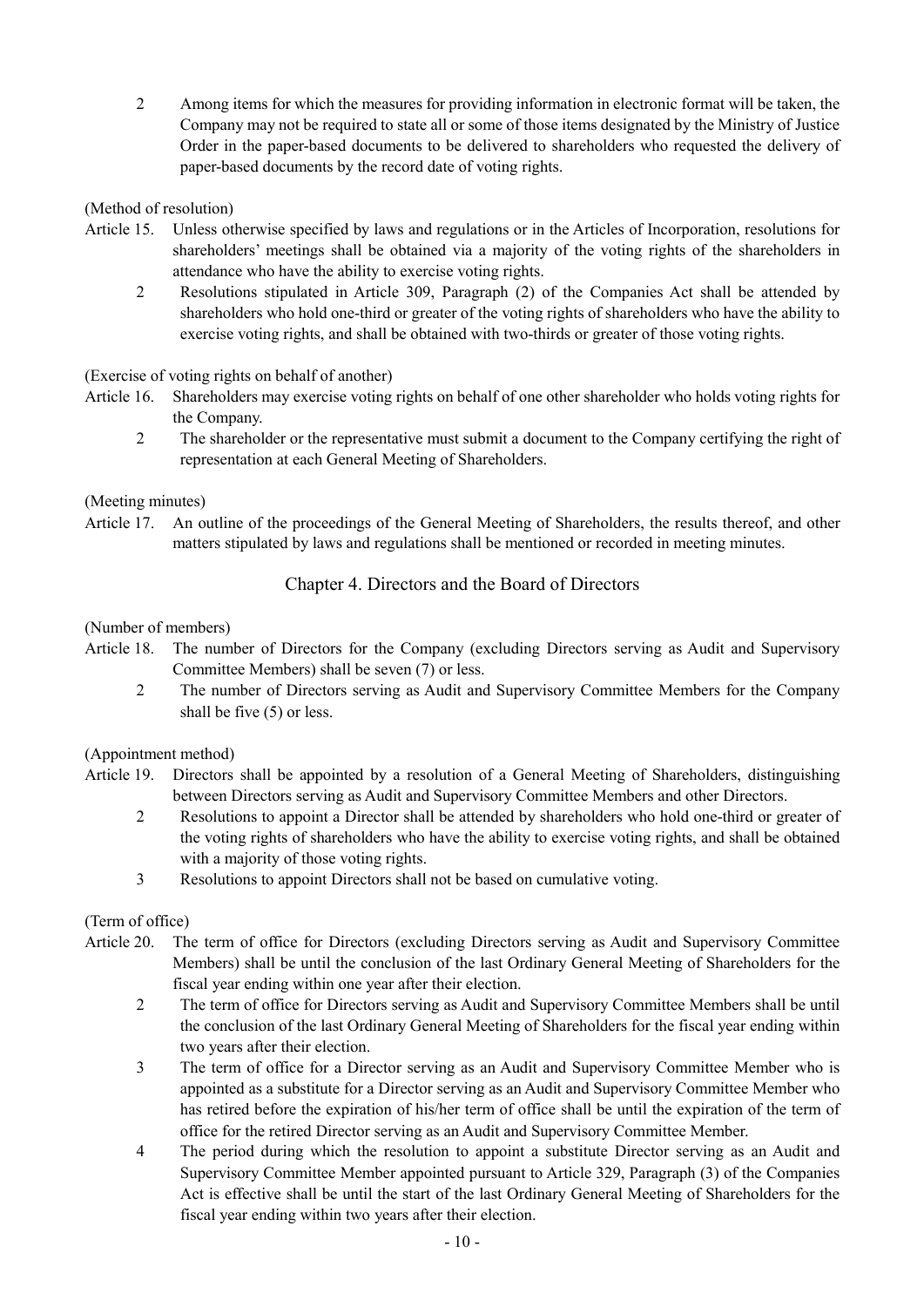(Representative Director and roles of Directors)

- Article 21. The Representative Director shall be selected via resolution of the Board of Directors.
	- 2 Via resolution, the Board of Directors may select one Chairman of the Board and one Director and President, as well as a few Director and Vice Presidents, Senior Managing Directors, and Managing Directors.

(Convener and chair for the Board of Directors)

- Article 22. Unless otherwise specified by laws or regulations, the Board of Directors meeting shall be convened and chaired by the Director and President.
	- 2 If the Director and President is subject to an accident, the other Directors shall convene the Board of Directors meeting, chairing the meeting in the order predetermined by the Board of Directors.

(Notice of convocation for the Board of Directors)

- Article 23. A notice of convocation for a meeting of the Board of Directors shall be issued to each Director at least three days before the date of the meeting. However, if urgency is required, this period can be shortened.
	- 2 With the consent of all Directors, a Board of Directors meeting may be held without the convocation procedure.

(Board of Directors resolution method)

Article 24. Resolutions of the Board of Directors shall be obtained via a majority of the Directors who can participate in the vote attending the meeting, and a majority of those Directors present passing the resolution.

(Omission of Board of Directors resolutions)

Article 25. The Company shall be deemed to have passed a resolution of the Board of Directors if it has met the requirements of Article 370 of the Companies Act.

(Delegation to Directors)

Article 26. Pursuant to the provisions of Article 399-13, Paragraph (6) of the Companies Act, the Company may delegate all or part of important decisions on business execution (excluding the matters listed for each item in Paragraph (5) of the same Article) to the Directors, which they decide upon via resolution by the Board of Directors.

(Board of Directors meeting minutes)

Article 27. An outline of the proceedings of the Board of Directors meeting, the results thereof, and other matters stipulated by laws and regulations shall be mentioned or recorded in meeting minutes. Attending Directors shall then sign the minutes either physically or electronically.

(Board of Directors rules)

Article 28. Matters concerning the Board of Directors shall be governed by laws and regulations, the Articles of Incorporation, and the Board of Directors rules established by the Board of Directors.

(Remuneration, etc.)

Article 29. Director remuneration, bonuses, and property benefits received from the Company as compensation for the execution of other duties shall be determined via resolution of the General Meeting of Shareholders, distinguishing between Directors serving as an Audit and Supervisory Committee Members and other Directors.

#### (Director exemption from liability)

Article 30. Pursuant to the provisions of Article 426, Paragraph (1) of the Companies Act, the Company may, within the extent of laws and regulations, exempt Directors (including previous Directors) from liabilities for damages caused by a neglect of duties, determined via resolution by the Board of Directors.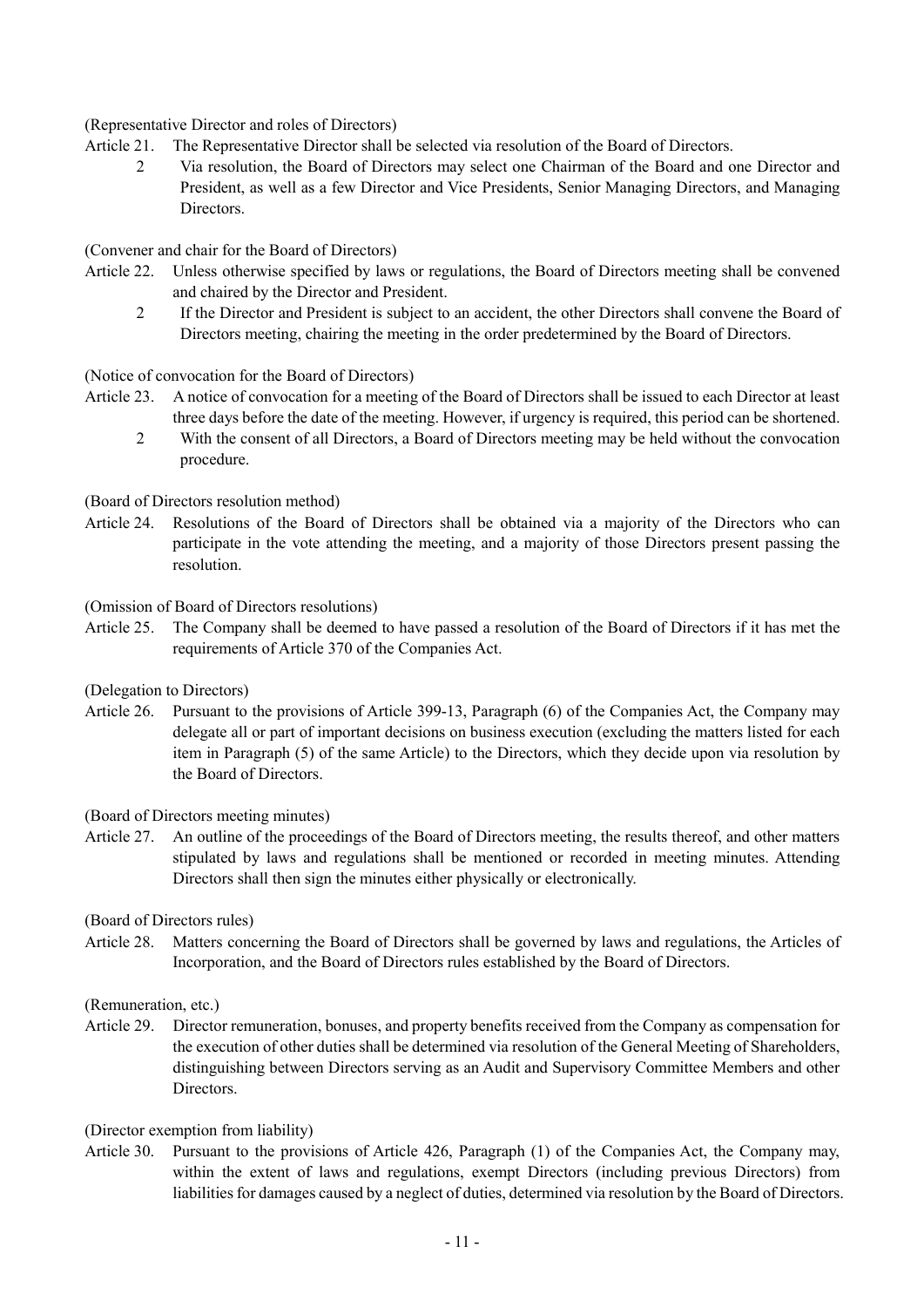2 Pursuant to the provisions of Article 427, Paragraph (1) of the Companies Act, the Company may enter into a contract with a Director (excluding Executive Directors, etc.) to limit liability for damages caused by a neglect of duties. However, the maximum amount of liability based on the contract shall be the minimum liability set forth in Article 427, Paragraph (1) of the Companies Act.

# Chapter 5. Audit and Supervisory Committee

(Notice of convocation for the Audit and Supervisory Committee)

- Article 31. A notice of convocation for a meeting of the Audit and Supervisory Committee shall be issued to each Audit and Supervisory Committee Member at least three days before the date of the meeting. However, if urgency is required, this period can be shortened.
	- 2 With the consent of all Audit and Supervisory Committee Members, an Audit and Supervisory Committee meeting may be held without the convocation procedure.

(Audit and Supervisory Committee resolution method)

Article 32. Resolutions of the Audit and Supervisory Committee shall be obtained via a majority of the Audit and Supervisory Committee Members who can participate in the vote attending the meeting, and a majority of those present passing the resolution.

(Audit and Supervisory Committee meeting minutes)

Article 33. An outline of the proceedings of the Audit and Supervisory Committee meeting, the results thereof, and other matters stipulated by laws and regulations shall be mentioned or recorded in meeting minutes. Attending Audit and Supervisory Committee Members shall then sign the minutes either physically or electronically.

(Audit and Supervisory Committee rules)

Article 34. Matters concerning the Audit and Supervisory Committee shall be governed by laws and regulations, the Articles of Incorporation, and the Audit and Supervisory Committee rules established by the Audit and Supervisory Committee.

#### Chapter 6. Accounting auditors

(Appointment method)

Article 35. Accounting auditors shall be appointed via resolution by the General Meeting of Shareholders.

(Term of office)

- Article 36. The term of office for accounting auditors shall be until the conclusion of the last Ordinary General Meeting of Shareholders for the fiscal year ending within one year after their election.
	- 2 Accounting auditors shall be reappointed at the Ordinary General Meeting of Shareholders if no other resolution is made at the Ordinary General Meeting of Shareholders set forth in the preceding paragraph.

#### Chapter 7. Calculation

(Fiscal year)

Article 37. The Company's fiscal year shall be from April 1 to March 31 of the following year.

(Determining body for dividends of surplus, etc.)

Article 38. Unless otherwise specified by laws or regulations, the Company may determine the matters stipulated for each item in Article 459, Paragraph (1) of the Companies Act, such as dividends of surplus, via resolution by the Board of Directors.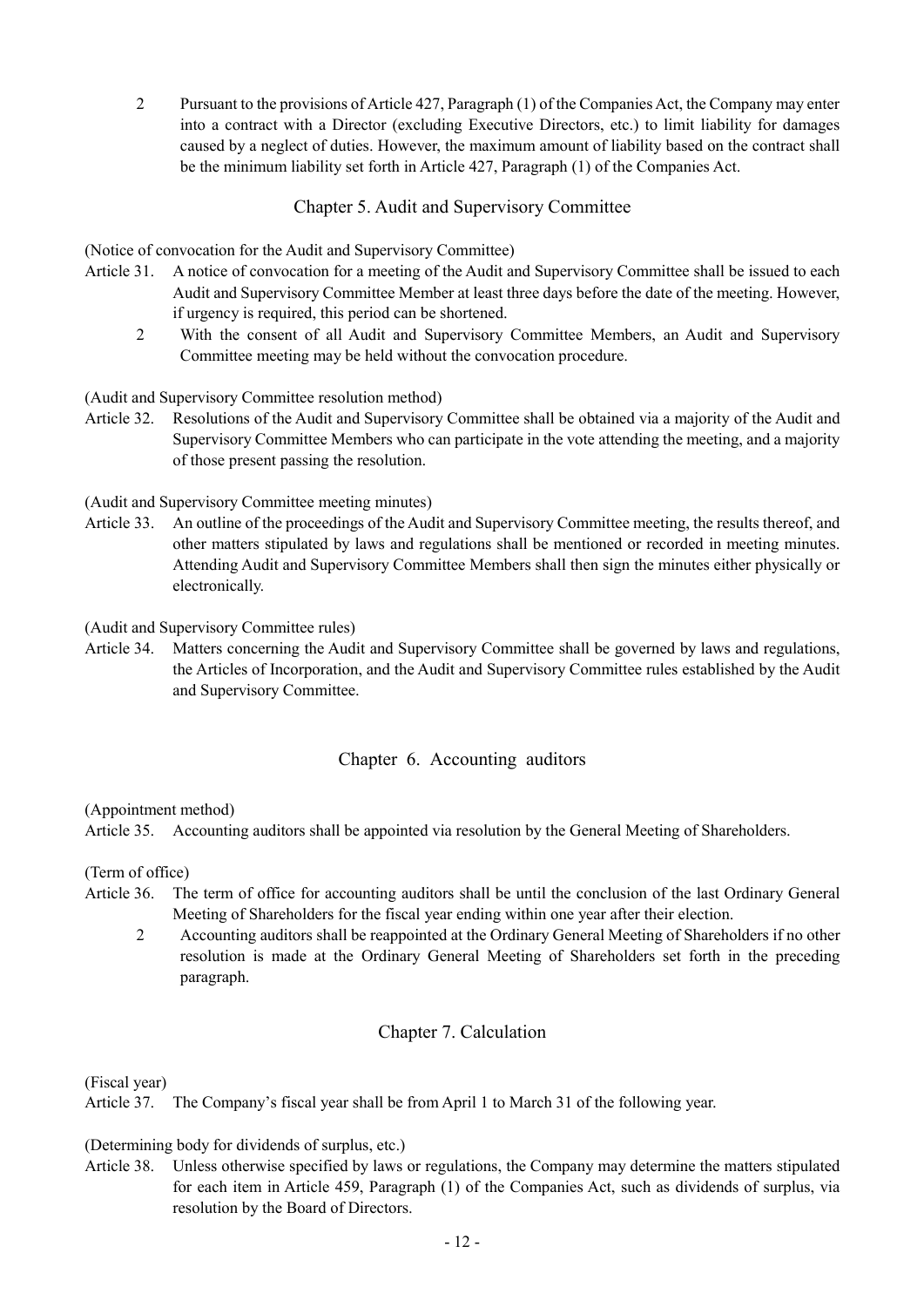# (Record date for dividends of surplus)

- Article 39. The Company's record date for year-end dividends of surplus shall be March 31 of each year.
	- 2 The Company's record date for interim dividends of surplus shall be September 30 of each year.
	- 3 In addition to the preceding two paragraphs, dividends of surplus may be allocated by setting a record date.

(Dividend exclusion period)

Article 40. If year-end and interim dividends are not received within three years from the date payment began, the Company shall be exempt from obligation to pay.

# Supplementary Provisions

# (First fiscal year)

Article 1. Notwithstanding Article 37, the first fiscal year of the Company shall be from the date of establishment of the Company to March 31, 2023.

#### (Director remuneration for the first fiscal year)

- Article 2. Notwithstanding Article 29, the amount of remuneration for Directors from the date of establishment of the Company to the conclusion of the first Ordinary General Meeting of Shareholders shall be as follows:
	- (1) Remuneration, etc., for Directors (excluding Directors serving as Audit and Supervisory Committee Members)

The total amount of remuneration, etc. (excluding the remuneration in (3)) shall be no more than ¥150,000,000 per year (however, this does not include employee salaries for Directors also serving as employees).

- (2) Remuneration, etc., for Directors serving as Audit and Supervisory Committee Members The total amount of remuneration, etc., shall be no more than ¥60,000,000 per year.
- (3) Monetary remuneration for granting restricted stock

In addition to the remuneration in (1), a remuneration for granting specified restricted stock (stipulated in Article 84, Paragraph (1) of the Order for Enforcement of the Income Tax Act and Article 54, Paragraph (1) of the Corporation Tax Act) to Directors (excluding Directors serving as Audit and Supervisory Committee Members. Hereinafter, "Eligible Directors") shall be paid. The total amount of remuneration to be paid shall be no more than ¥30,000,000 per year (however, this does not include employee salaries for Directors also serving as employees).

For common stock issued or disposed of as specified restricted stock based on resolution by the Board of Directors, all monetary remuneration receivables provided to Eligible Directors by the Company shall be as in-kind property contributions. The common stock shall be underwritten, and the total number of shares to be delivered shall equal no more than 30,000 per year (however, if a stock split (including a gratis allotment) or stock consolidation of the Company's common stock is carried out, adjustments may be made to a reasonable extent as necessary). The amount to be paid per share of common stock to be issued or disposed of shall be based on the closing price of the Company's common stock on the Tokyo Stock Exchange on the business day prior to the day of the resolution by the Board of Directors meeting that determines the matter of the common stock being offered (if the transaction is not completed on the same day, the closing price on the latest trading day prior). Additionally, when issuing or disposing of common stock in this way, the Company and the Eligible Director shall enter into a share allotment agreement with transfer restrictions (hereinafter, "Share Allotment Agreement") that includes an outline and the following details.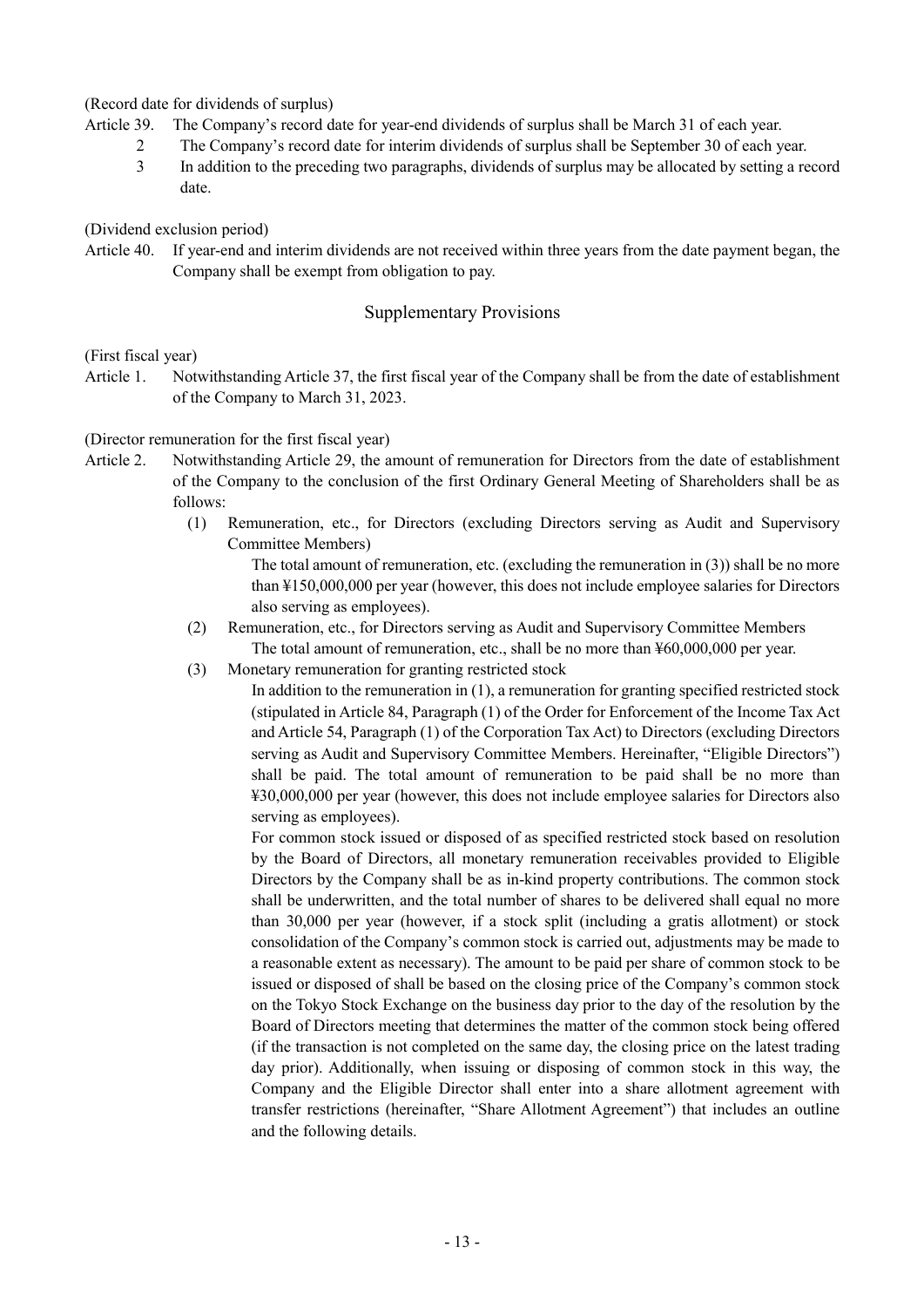#### (i) Transfer restriction period

Eligible Directors are prohibited from transferring, establishing any security interest in, offering in the form of inter vivos gifting, or otherwise disposing of the Company's shares allocated and received under the Share Allocation Agreement (hereinafter, "Allotted Shares") during the period commencing on the payment date for the Allotted Shares and ending on the date of resignation or retirement from the position of the Company's Director or any other position specified by the Company's Board of Directors (hereinafter, the "Transfer Restriction Period"). This is hereinafter referred to as the "Transfer Restriction."

#### (ii) Conditions for lifting the transfer restriction

On condition that an Eligible Director uninterruptedly remains in office as the Company's Director or in any other position specified by the Company's Board of Directors during the period commencing on the payment date for the Allotted Shares and ending at the conclusion of the Company's first Ordinary General Meeting of Shareholders thereafter, the Company will lift the Transfer Restriction for all Allotted Shares held by the Eligible Director upon the expiration of the Transfer Restriction Period. If, however, an Eligible Director resigns, retires, or steps down on any justifiable grounds or due to his/her death during the Transfer Restriction Period, the Company will make reasonable adjustment to the number of Allotted Shares for which the Transfer Restriction will be lifted and the timing of such lifting to the extent necessary.

(iii) Grounds for acquisition without compensation

If an Eligible Director resigns, retires, or steps down without justifiable grounds during the period commencing on the payment date for the Allotted Shares and ending at the conclusion of the Company's first Ordinary General Meeting of Shareholders thereafter, the Company will acquire all Allotted Shares held by him/her without compensation, regardless of any provisions to the contrary. If there remain Allotted Shares for which the Transfer Restriction has not been lifted at the time of lifting described in (ii) above, the Company will acquire those Allotted Shares without compensation, regardless of any provisions to the contrary.

(iv) Handling in the event of organizational restructuring, etc.

Notwithstanding the provisions described in (i) above, if matters relating to a merger agreement whereby the Company will be absorbed and disappear, a share exchange agreement or share transfer plan whereby the Company will become a wholly owned subsidiary, or any other organizational restructuring, is approved at the Company's General Meeting of Shareholders (or approved by the Company's Board of Directors in cases where the approval of the Company's General Meeting of Shareholders is not required for such organizational restructuring) during the Transfer Restriction Period, the Company will, subject to a resolution by its Board of Directors, make reasonable adjustment to the number of Allotted Shares for which the Transfer Restriction will be lifted and the timing of such lifting to the extent necessary. In this event, if there remain Allotted Shares for which the Transfer Restriction has not been lifted at the time immediately following the lifting of Transfer Restriction, the Company will acquire those Allotted Shares without compensation, regardless of any provisions to the contrary.

(v) Other matters

Other matters to be contained in the Share Allotment Agreement shall be determined by the Company's Board of Directors. To ensure that Eligible Directors cannot transfer, establish any security interest in, offer in the form of inter vivos gifting, or otherwise dispose of shares allotted to them under the remuneration payment system stated in (3) during the Transfer Restriction Period, the Company will have those shares managed in respective dedicated accounts opened by the Eligible Directors at a securities company designated by the Company during the Transfer Restriction Period.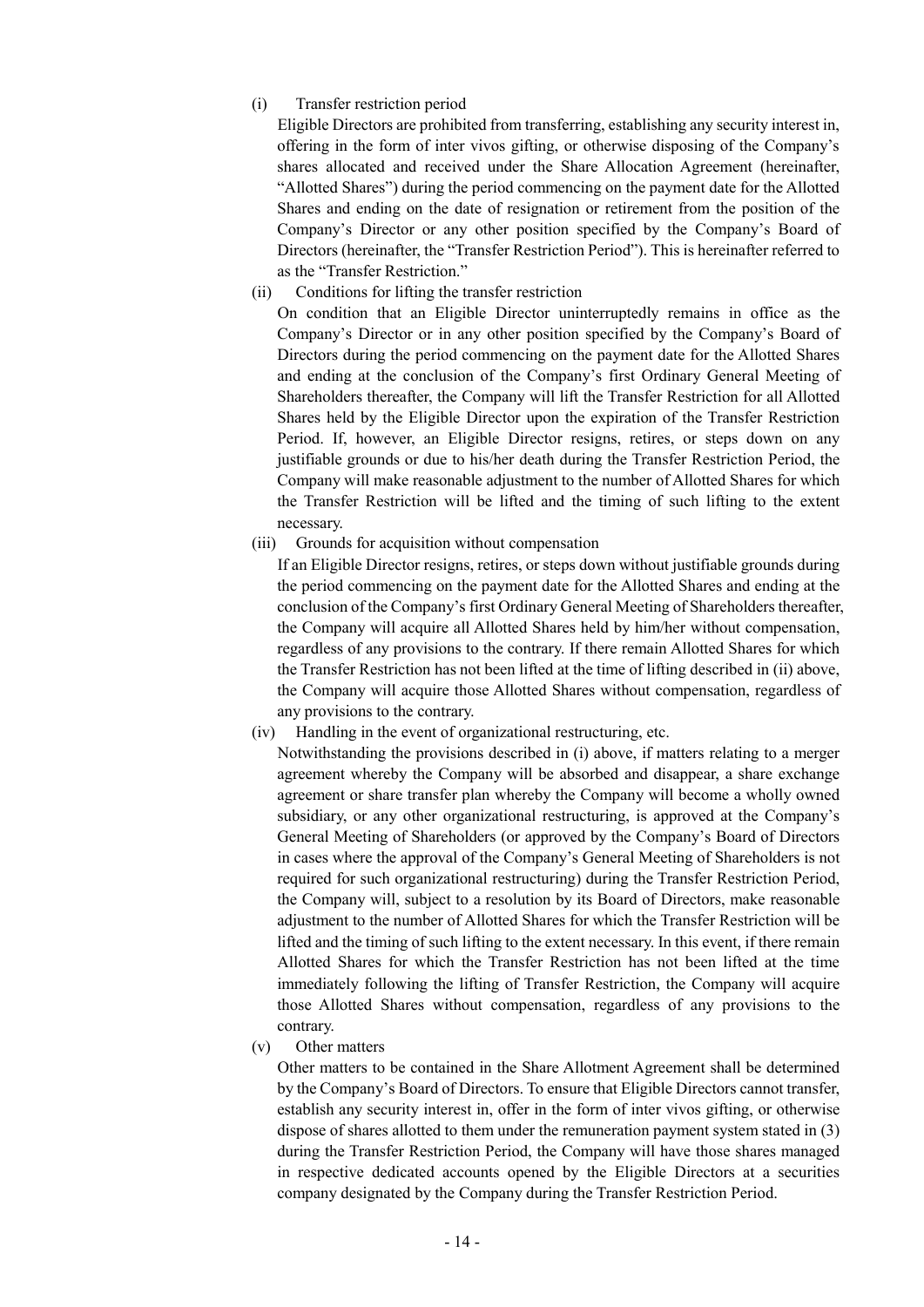(Representative Director at the time of establishment)

Article 3. The Representative Director of the Company at the time of its establishment shall be as follows: Representative Director and President at the time of establishment: Kazuo Mino

(Deletion of supplementary provisions)

Article 4. These supplementary provisions shall be deleted at the conclusion of the Company's first Ordinary General Meeting of Shareholders.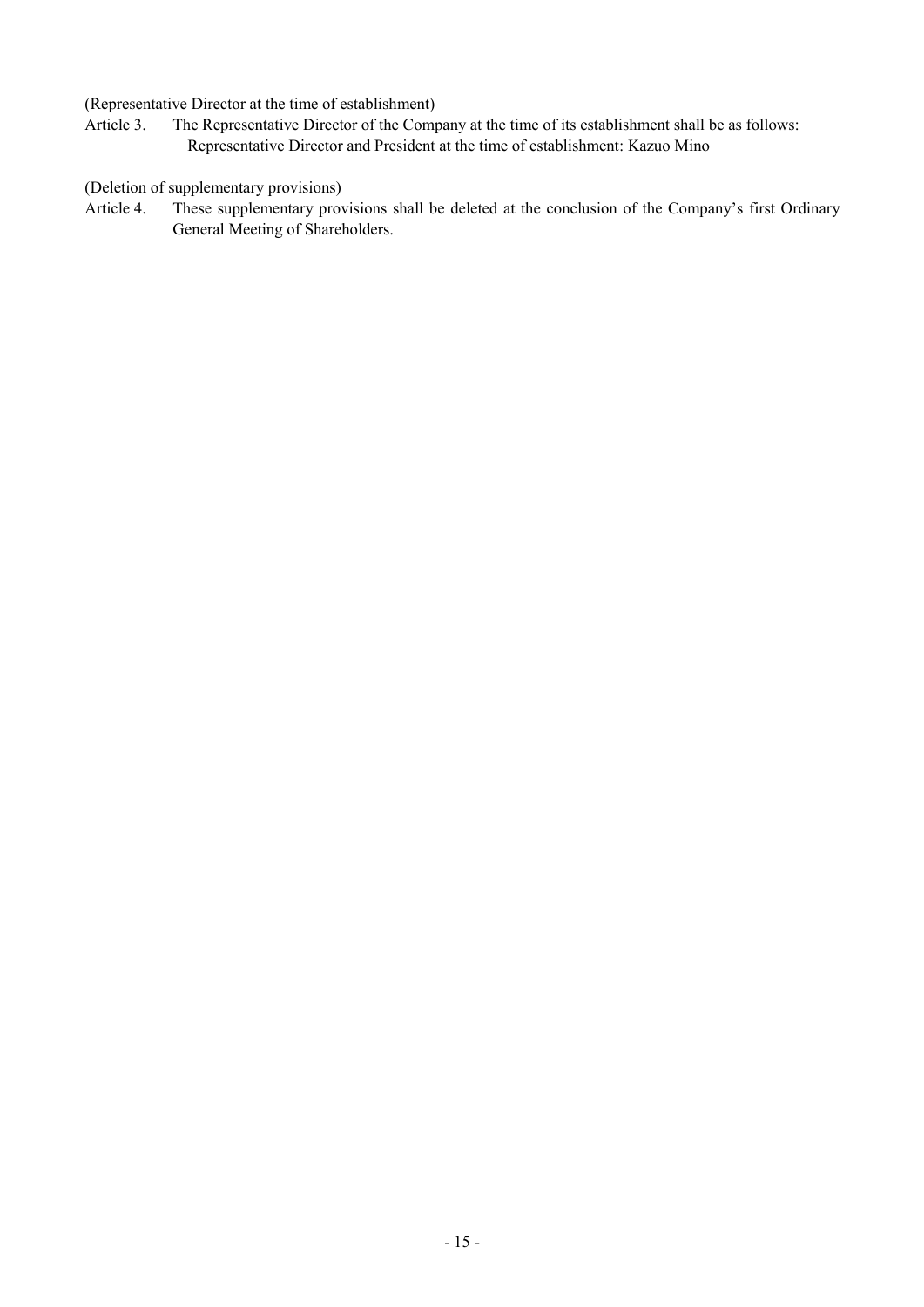#### Attachment 2

# **7th Series of Share Acquisition Rights for WOW WORLD Inc.**

- 1. Name of these share acquisition rights:
	- 7th Series of Share Acquisition Rights for WOW WORLD Inc.
- 2. Total number of share acquisition rights: 8,000
- 3. Payment amount for share acquisition rights:
- ¥1,485 for each share acquisition right (total payment amount for these share acquisition rights: ¥11,880,000)
- 4. Application deadline: June 4, 2020
- 5. Share acquisition right payment date and allotment date:
	- June 4, 2020
- 6. Method for receiving applications:

All share acquisition rights will be allotted to J-GIA 1 Investment Limited Partnership via a third-party allotment method.

- 7. Type and number of shares for which the share acquisition rights are intended:
	- (1) Type and total number of shares for which the share acquisition rights are intended: The type and total number of shares for which these share acquisition rights are intended are 800,000 shares of the Company's common stock (100 shares are intended for each share acquisition right (hereinafter, "Allotted Shares")). However, if the Allotted Shares are adjusted in accordance with item (2) of this paragraph, the total number of shares for which these share acquisition rights are intended shall be the number of shares to be allotted after adjustment (hereinafter, "Post-Adjustment Allotted Shares." The number of shares to be allotted before adjustments specified in item (2) of this paragraph shall hereinafter be referred to as "Pre-Adjustment Allotted Shares").
	- (2) Adjusting the number of shares for which these share acquisition rights are intended
	- (a) When the Company conducts a split, gratis allotment, or merge of the Company's stock (hereinafter, "Stock Split, etc."), Allotted Shares shall be adjusted using the following formula. However, fractions less than one share resulting from the adjustment shall be rounded down.

Post-Adjustment Allotted Shares = Pre-Adjustment Allotted Shares × Ratio of Stock Split, etc.

(b) If the Company adjusts the Exercise Price (defined below) in accordance with the provisions of items (1) or (4) of Paragraph (9), Allotted Shares shall be adjusted using the following formula (this does not apply when the reason for the adjustment is a Stock Split, etc.). However, fractions less than one share resulting from the adjustment shall be rounded down. The pre-adjustment Exercise Price and the post-adjustment Exercise Price in this formula shall be the pre-adjustment Exercise Price and the post-adjustment Exercise Price specified in Paragraph (9).

| Post-Adjustment | Pre-Adjustment Allotted Shares | Pre-adiustment Exercise Price  |
|-----------------|--------------------------------|--------------------------------|
| Allotted Shares |                                | Post-adjustment Exercise Price |

- (c) Adjustments under these items shall be made only for the Allotted Shares related to the share acquisition rights that have not been exercised on the date the Post-Adjustment Allotted Shares are applied, and fractions less than one share resulting from the adjustment shall be rounded down.
- (d) For adjustments under these items, the starting date for the application of the Post-Adjustment Allotted Shares shall be the same day as the date for which the post-adjustment Exercise Price specified in each item is applied, relating to adjustment of the Exercise Price according to items (1), (b), or (4) of Paragraph (9) in accordance with the reason for adjustment.
- (e) When making adjustments to Allotted Shares, the Company shall notify the holders of the share acquisition rights (hereinafter, "Share Acquisition Rights Holders"), in writing, of the fact that adjustments to be made, the reasons for said adjustments, the number of Pre-Adjustment Allotted Shares and Post-Adjustment Allotted Shares, the starting date for application, and other necessary matters by the starting date for the application of the Post-Adjustment Allotted Shares. However, in the case of item (1)-(b)-(iv) of Paragraph (9) or if the above notification cannot be given by the day before the starting date for application, this will be promptly done after the starting date for application.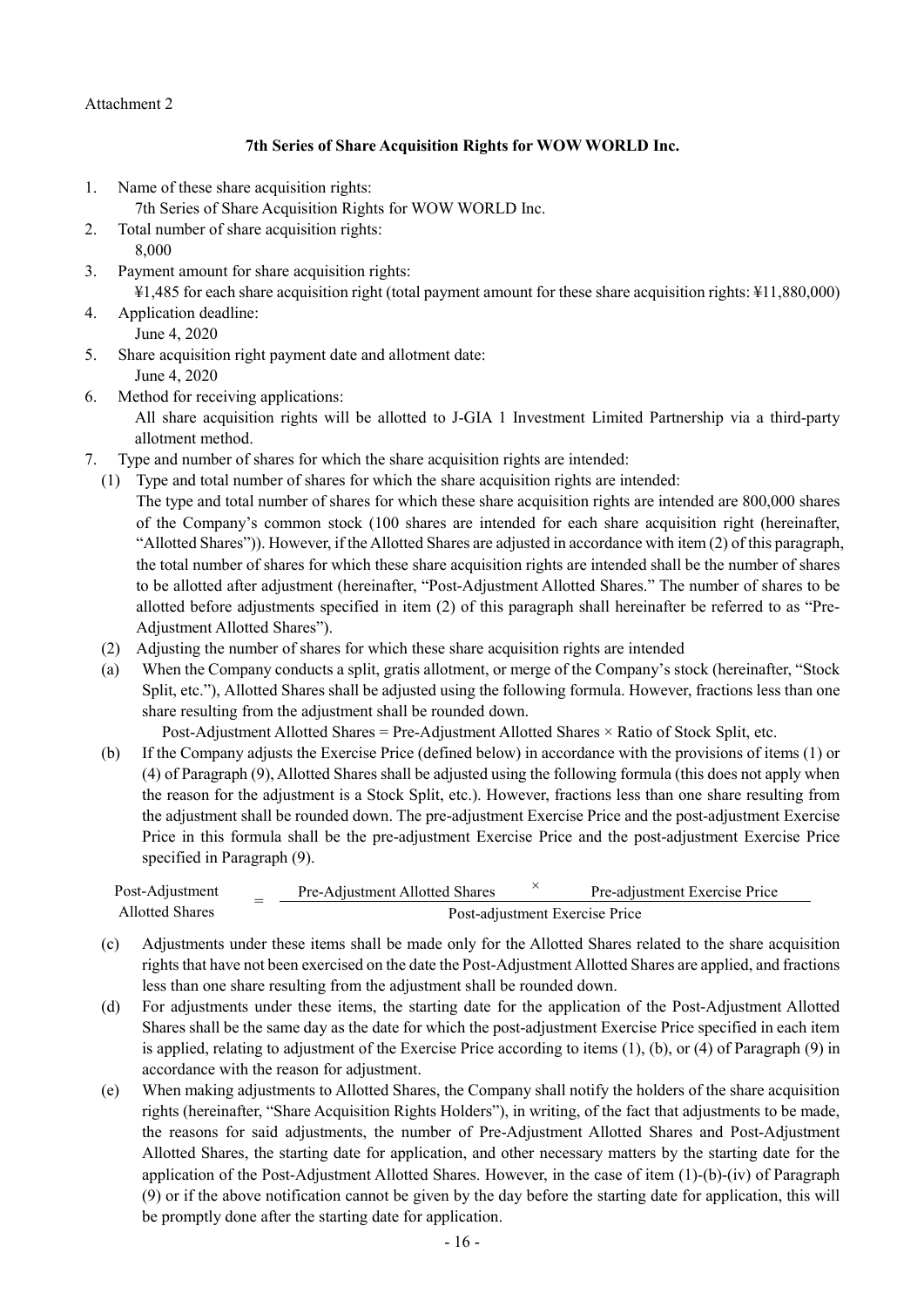- 8. Calculation method or value of the property to be invested when exercising share acquisition rights
	- The property to be invested when exercising each share acquisition right shall be monetary, with the price being the amount obtained by multiplying the Exercise Price with the number of Allotted Shares. The amount of money per share of the Company's common stock to be invested when exercising the share acquisition rights (hereinafter, "Exercise Price") shall initially be ¥1,305. However, the Exercise Price shall be adjusted as stipulated in Paragraph (9).
- 9. Adjustments to Exercise Price
	- (1) Adjustments to Exercise Price via issuance under the Market Price
	- (a) After issuance of these share acquisition rights, if the amount of Company common stock issued changes or is likely to change due to the reasons listed in (b) below, the Company shall adjust the Exercise Price using the following formula (hereinafter, the "Formula for Adjusting Exercise Price via Issuance Under Market Price").

| Post-                  | Pre-                   | Current<br>No. of<br>Common | No. of Common<br>Payment Amount per Share<br>Shares to be Delivered |
|------------------------|------------------------|-----------------------------|---------------------------------------------------------------------|
| adjustment<br>Exercise | adjustment<br>Exercise | Stock<br>Issued             | Market Price per Share                                              |
| Price                  | Price                  |                             | Current No. of Common Stock Issued + No. of Common Shares to be     |
|                        |                        |                             | Delivered                                                           |

- (b) When the Exercise Price of the share acquisition rights are adjusted using the Formula for Adjusting Exercise Price via Issuance Under Market Price and the post-adjustment Exercise Price is applied, it shall be in accordance with the following.
	- (i) When soliciting someone to underwrite the Company's common stock to be issued or common stock held by the Company to be disposed of with a payment amount lower than the Market Price (defined below). However, when newly issuing the Company's common stock to the officers and employees of the Company or one of its affiliates (Affiliated companies as stipulated in Article 8, Paragraph (8) of the Regulation on Terminology, Forms, and Preparation Methods of Financial Statements. The same shall apply hereinafter) based on the restricted stock remuneration system, or disposing of the common stock (hereinafter, the issuance or disposal of the Company's common stock shall be referred to as "delivery" of the Company's common stock) held by the Company in lieu of this (however, this is limited to cases where the Company's common stock is delivered without falling below the reasonable share price for the Company's common stock, which is the standard for delivery of the Company's common stock), in the case of (2) below, this excludes delivering the Company's common stock by exercising share acquisition rights (including those attached to corporate bonds with share acquisition rights), acquiring shares with acquisition rights or acquisition clauses, or exercising other rights in order to request the issuance of the Company's common stock, and cases where the Company's common stock is delivered through a company split, share exchange, or merger.)

The post-adjustment Exercise Price shall apply from the payment date or the day after the last day of the payment period, or, if a shareholder is entitled an allotment of shares in the offering, the day after the record date for determining the shareholders granting the right.

- (ii) In the case of a split or gratis allotment of common stock The post-adjustment Exercise Price shall be applied from the day following the record date for determining the shareholders who will acquire the shares through stock split or gratis allotment (if no record date has been stipulated, the effective date).
- (iii) When issuing shares with acquisition rights, shares with acquisition clauses, or share acquisition rights with acquisition clauses (including those attached to corporate bonds with share acquisition rights) for which the Company's common stock is to be delivered at a price lower than the Market Price, or when issuing share acquisition rights (including those attached to corporate bonds with share acquisition rights) or other securities or rights that allow a request to be made for issuance of the Company's common stock at a price lower than the Market Price (excluding cases where share acquisition rights granted as stock options are issued to officers and employees of the Company or its affiliates).

The post-adjustment Exercise Price shall be calculated by applying the Formula for Adjusting Exercise Price via Issuance Under Market Price mutatis mutandis assuming that all of the issued shares, share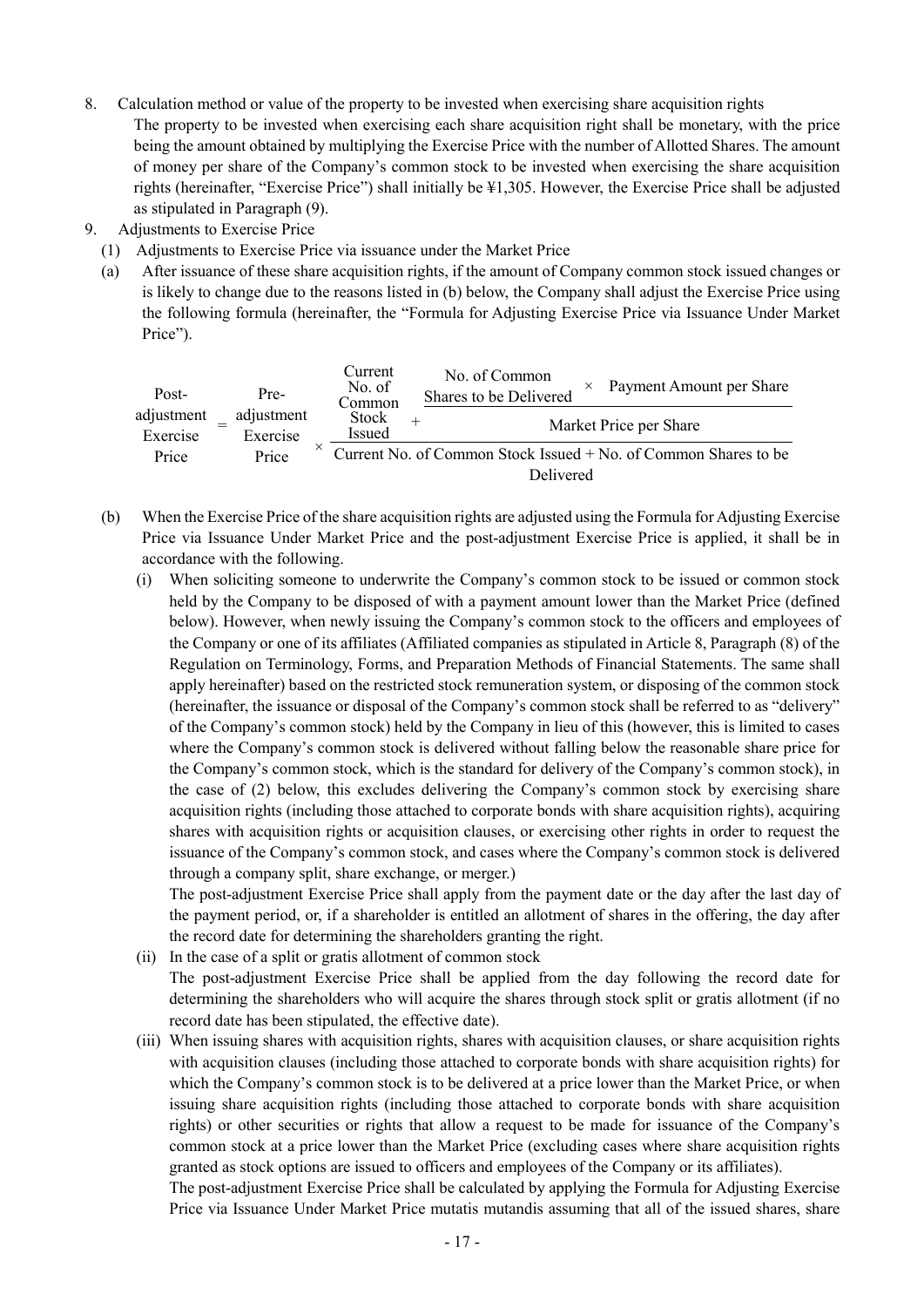acquisition rights, and other securities or rights (hereinafter, "Stocks, etc., with Acquisition Rights") have been acquired or exercised under the original conditions and that the Company's common stock has been delivered. It shall apply after the payment date of the Stocks, etc., with Acquisition Rights, or, if the shareholder is entitled an allotment in the offering, the day after the record date for determining the shareholders granting the right (if no record date has been stipulated, the effective date).

(iv) In the cases of (i) to (iii) above, if a record date is set and validity is subject to the approval of the General Meeting of Shareholders, the Board of Directors, or other Company bodies, regardless of (i) to (iii) above, the post-adjustment Exercise Price shall be applied from the day following the approval date. In such cases, the Company's common stock shall be delivered to the Share Acquisition Rights Holders who requested the exercise of share acquisition rights from the day following the record date to the approval date via the following calculation method. In these cases, fractions of less than one share generated will be rounded down and no cash adjustments will be made.

| No. of<br>Common<br>Shares to be | (Pre-adjustment Exercise Price -<br>Post-adjustment Exercise Price) |  | No. of Common Shares Delivered within the<br>Relevant Period at the Pre-adjustment Exercise<br>Price |  |  |  |
|----------------------------------|---------------------------------------------------------------------|--|------------------------------------------------------------------------------------------------------|--|--|--|
| Delivered                        | Post-adjustment Exercise Price                                      |  |                                                                                                      |  |  |  |

- (2) Adjustments to Exercise Price via Dividend
- (a) After the issuance of share acquisition rights, the Company shall adjust the Exercise Price using the following formula (hereinafter, "Formula for Adjusting Exercise Price via Dividend") when paying the dividend specified in (b) below.

| Post-adjustment | Pre-adjustment | Dividend |
|-----------------|----------------|----------|
| Exercise Price  | Exercise Price | Amount   |

- (b) "Dividend amount" refers to the amount of dividends of surplus per share of the Company's common stock that will be paid on or after June 4, 2020 as the record date (hereinafter, "Dividend." Includes money paid pursuant to the provisions of Article 455, Paragraph (2) and Article 456 of the Companies Act. In the case of in-kind dividends, the book value of the in-kind dividends shall be the dividend amount.) If the number of shares issued by the Company changes due to Stock Split, etc., after the issuance of share acquisition rights, the number of issued shares shall be rationally adjusted.
- (c) Adjustments to the Exercise Price via Dividend shall be applied to the dividends of surplus subject to the adjustment from the first day of the month following the month in which the resolution for the dividend of surplus, as stipulated in Article 454 or Article 459 of the Companies Act, was passed.
- (3) Handling of the Formula for Adjusting Exercise Price via Issuance Under Market Price and the Formula for Adjusting Exercise Price via Dividend (hereinafter, "Exercise Price Adjustment Formulas") shall be as stipulated below.
- (a) In calculating Exercise Price Adjustment Formulas, calculations shall be made up to the second decimal place, and the second decimal place shall be rounded off.
- (b) The Market Price used in the Exercise Price Adjustment Formulas shall be the average closing price of the Company's common stock on the Tokyo Stock Exchange across 30 trading days (excluding days without a closing price) starting on the 45th trading day prior to the date on which the post-adjustment Exercise Price is to be applied (however, in the case of item  $(1)-(b)-(iv)$ ) of this paragraph, the record date). In this case, the average value shall be calculated up to the second decimal place, and the second decimal place shall be rounded off.
- (c) For the number of currently issued shares used in the Formula for Adjusting Exercise Price via Issuance Under Market Price, if a shareholder is entitled an allotment of shares in the offering, the amount on the day after the record date for determining the shareholders granting the right. Otherwise, the number shall be the amount of common stock issued by the Company on the date one month before the date of application of the post-adjustment Exercise Price minus the amount of the Company's common stock held by the Company on that day. In the case of an adjustment due to a stock split of the Company's common stock, the number of common stock to be delivered used in the Formula for Adjusting Exercise Price via Issuance Under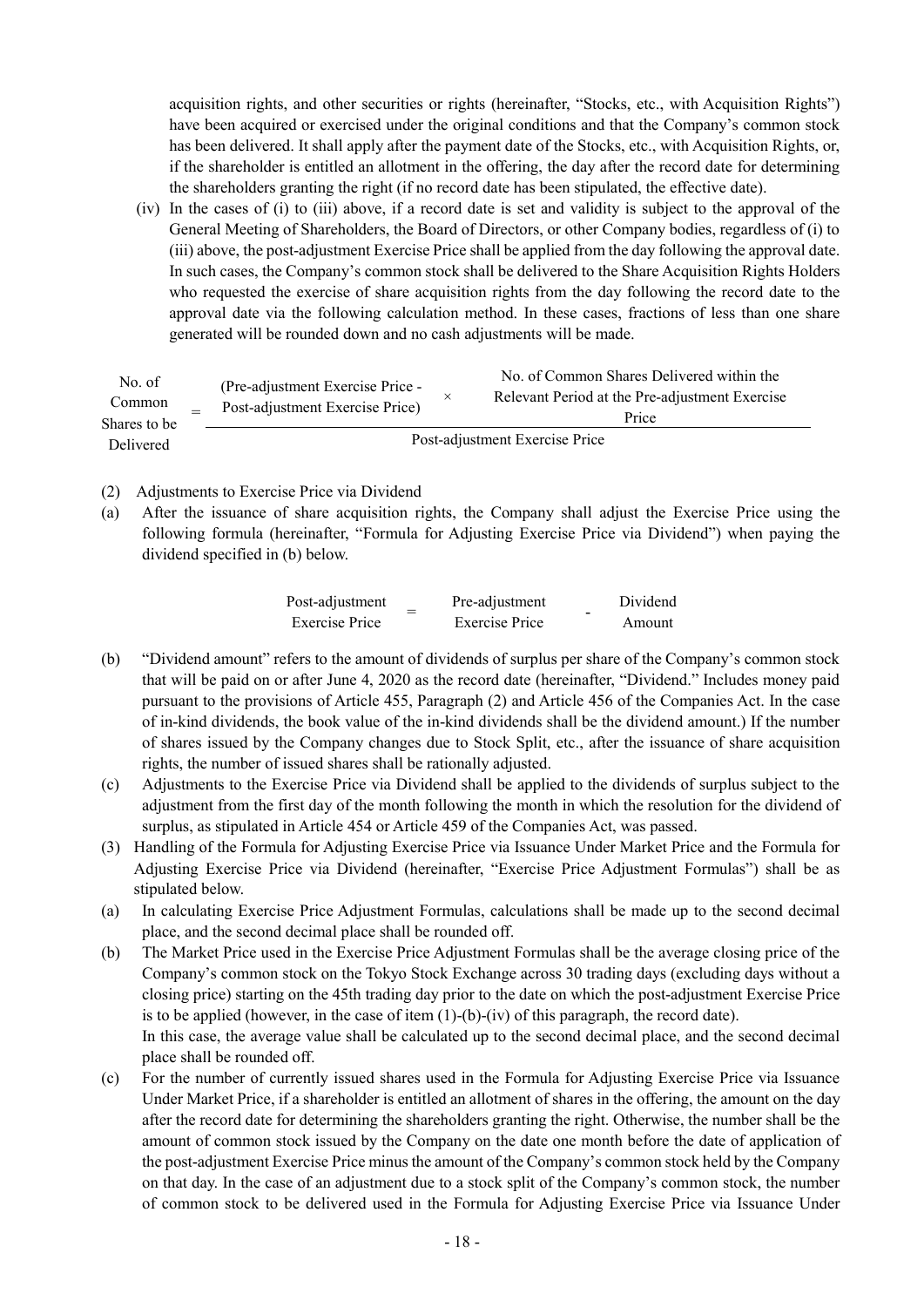Market Price shall not include the number of the Company's common stock allocated as common stock held by the Company on the record date.

- (d) If the difference between the post-adjustment Exercise Price calculated by the Exercise Price Adjustment Formulas and the pre-adjustment Exercise Price is less than one yen, the Exercise Price shall not be adjusted. However, if there is a reason that requires adjustment of the Exercise Price after that and the Exercise Price is calculated, the amount obtained by subtracting this difference from the pre-adjustment Exercise Price shall be used in the Exercise Price Adjustment Formulas instead of using the pre-adjustment Exercise Price itself.
- (4) In addition to the cases where adjustments to the Exercise Price for items (1) and (2) of this paragraph are required, the Company shall make the necessary adjustments to the Exercise Price in the following cases:
- (a) When it is necessary to adjust the Exercise Price due to a reverse stock split, merger, company split, share transfer, or share exchange.
- (b) When it is necessary to adjust the Exercise Price due to other changes in the amount of common stock issued by the Company or if there is an occurrence with the possibility of change.
- (c) When there are two or more reasons for adjusting the Exercise Price in contact with each other, and it is necessary to consider the influence one has on the Market Price to be used in calculating the post-adjustment Exercise Price based on a separate reason.
- (5) When adjusting the Exercise Price in accordance with items (1) to (4) of this paragraph, the Company shall notify Share Acquisition Rights Holders beforehand of this fact, in writing, giving the reason(s), the preadjustment Exercise Price, the post-adjustment Exercise Price, the date of application thereof, and any other necessary information. However, if the above notification cannot be given by the day before the date of application, it shall be promptly given after the date of application.
- 10. Period during which share acquisition rights can be exercised Share Acquisition Rights Holders may exercise their share acquisition rights at any time from June 4, 2020 to June 3, 2026 (however, if the last day of the period is not a bank business day, the previous bank business day. Hereinafter, "Exercise Period"). Share acquisition rights may no longer be exercised after the Exercise Period has passed.
- 11. Conditions for exercising share acquisition rights
	- (1) For Share Acquisition Rights Holders, from June 4, 2020 to June 3, 2021 (however, if the last day of the period is not a bank business day, the previous bank business day), share acquisition rights may only be exercised when an act of organizational restructuring (defined below) or a reason for change of control (defined below) occurs, when it is decided and approved by the Company's decision-making body (if a decision/approval by multiple bodies is required, the one held earlier), or when a tender offer (defined below) is made by a person other than the Company.

"Organizational restructuring" refers to a takeover in which the Company is absorbed and ceases to exist, a consolidation in which the Company merges into a new entity and ceases to exist as is, an absorption-type company split, an incorporation-type company split, a share exchange in which the Company becomes a wholly owned subsidiary, or a share transfer in which the Company becomes a wholly owned subsidiary.

"Reasons for change of control" refers to cases where the share certificate holding ratio (the ratio of share certificates, etc., stipulated in Article 27-23, Paragraph (4) of the Financial Instruments and Exchange Act) of the specified shareholder group (holders (including those included in the holders based on Article 27-23, Paragraph (3) of the same Act) of the Company's stock certificates, etc., (meaning the share certificates, etc., stipulated in Article 27-23, Paragraph (1) of the same Act) as well as their joint holders (joint holders as stipulated in Article 27-23, Paragraph (5) of the same Act, includes those deemed to be joint holders under Paragraph (6) of the same Article)) exceeds 50%.

"Tender offer" refers to a tender offer for the Company's common stock based on the Financial Instruments and Exchange Act.

(2) During the Exercise Period, if the closing price of the Company's common stock on any 20 trading days out of a consecutive 30-trading day period exceeds 120% of the applicable Exercise Price on the last trading day, Share Acquisition Rights Holders can exercise their share acquisition rights at any time between June 4, 2021 and June 3, 2026 (however, if the day is not a bank business day, the previous bank business day). For this item, "trading days" refer to days when the Tokyo Stock Exchange is open and does not include days when the closing price is not announced.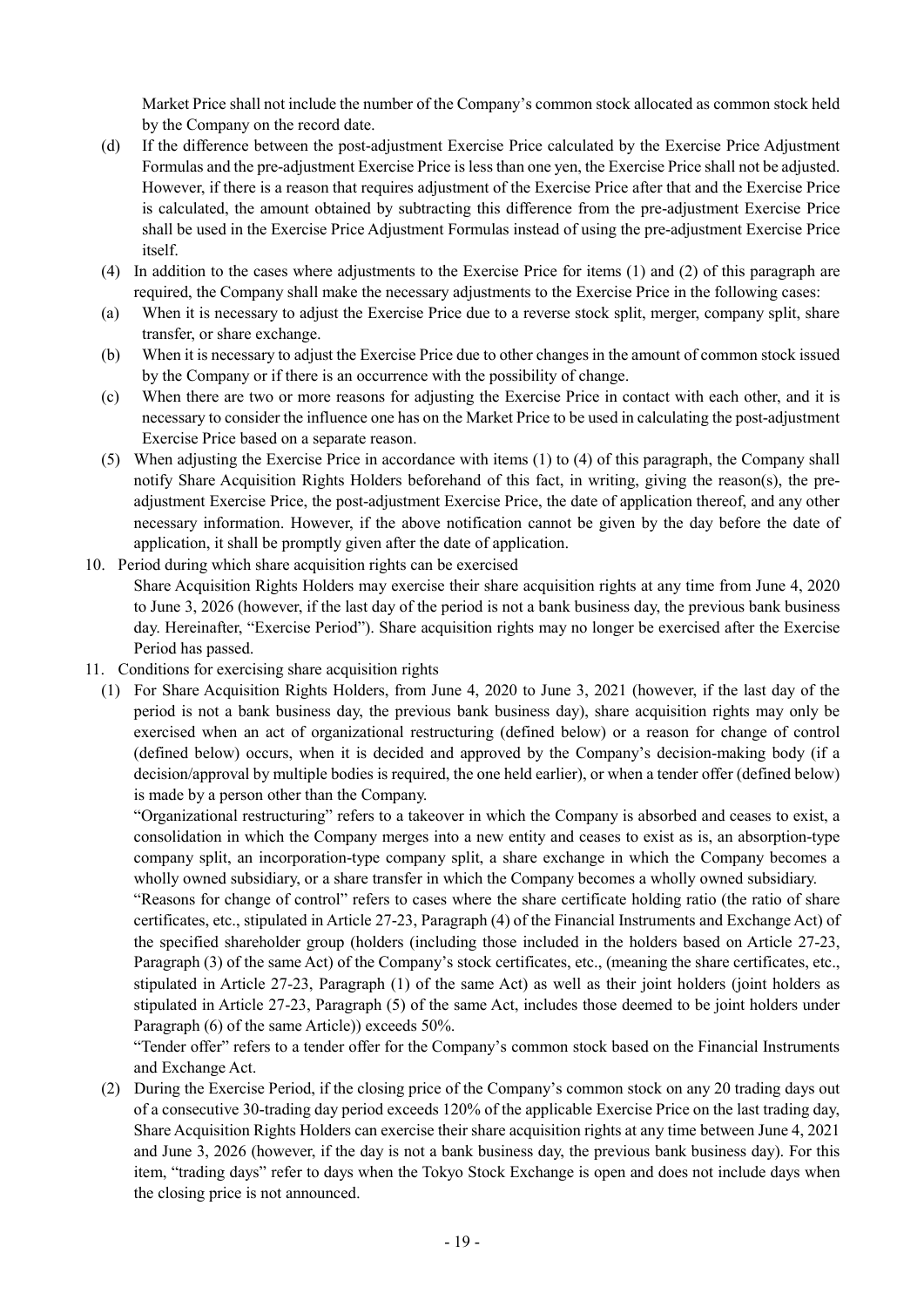- (3) The preceding item notwithstanding, for Share Acquisition Rights Holders, from June 4, 2021 to June 3, 2026 (however, if the last day of the period is not a bank business day, the previous bank business day), share acquisition rights may be exercised when an act of organizational restructuring or a reason for change of control occurs, when it is decided and approved by the Company's decision-making body (if a decision/approval by multiple bodies is required, the one held earlier), or when a tender offer is made by a person other than the Company.
- (4) It is not possible to exercise only a part of the share acquisition rights attached to each share acquisition right.
- 12. Matters concerning increased share capital and capital reserve when shares are issued through the exercising of share acquisition rights
	- (1) The amount of share capital to be increased when shares are issued through the exercising of share acquisition rights shall be half the amount of the increase limit of stated capital, etc. calculated in accordance with Article 17, Paragraph (1) of the Regulations on Corporate Accounting. If fractions of less than one yen are generated as a result, the fractions shall be rounded up.
	- (2) The amount of capital reserve to be increased when shares are issued through the exercising of share acquisition rights shall be the amount obtained by subtracting the amount of share capital to be increased specified in item (1) above from the amount of increase limit of stated capital, etc. specified in item (1) above.
- 13. Request and payment methods for the exercise of share acquisition rights
	- (1) During the Exercise Period, when exercising share acquisition rights, notifications for exercise requests are sent to the exercise request reception location stipulated in Paragraph (19).
	- (2) When exercising share acquisition rights, in addition to the procedure required for the exercise request in the preceding item, the full amount of the property to be invested in exercising the share acquisition rights shall be transferred to the account designated by the Company at the location handling payment for the exercise of share acquisition rights stipulated in Paragraph (18).
	- (3) Once an individual has gone through the procedure required to request exercise of their share acquisition rights, they cannot withdraw the request thereafter.
- 14. When requests for exercising share acquisition rights come into effect Requests for exercising share acquisition rights come into effect on the day that notification of all items necessary for the exercise request is delivered to the exercise request reception location stipulated in Paragraph (19) and when the property to be invested in exercising the share acquisition rights is deposited into the account specified in item (2) of the preceding paragraph.
- 15. Calculation reasoning for the share acquisition right purchase amount and the value of the property to be invested when exercising share acquisition rights

Applying the Monte Carlo Simulation, which is a general price calculation model, and referencing the results of evaluations by a third-party calculation organization based on certain assumptions regarding the Company's stock price, volatility, liquidity of the Company's shares, etc., the payment amount per share acquisition right was set at 1,485 yen. Furthermore, the value of the property to be invested in exercising the share acquisition rights shall be as described in Paragraph (8), with the Exercise Price initially set at 100% of the closing price for the Company's common stock on the Tokyo Stock Exchange on May 13, 2020.

- 16. Issuance of share acquisition rights securities and share certificates
	- (1) The Company shall not be issuing share acquisition rights securities related to the share acquisition rights.
	- (2) After the exercise goes into effect, the Company shall deliver shares to the exercising Share Acquisition Rights Holder by recording the increase of the transfer shares in the holding column of the transfer account book at the transfer institution or account management institution designated by the Share Acquisition Rights Holder.
- 17. Issuance of share acquisition rights in the case of mergers, company splits, share exchanges, and share transfers If the Company carries out organizational restructuring, instead of the share acquisition rights immediately before the effective date of the organization restructuring remaining, the surviving company in the case of a takeover, new company in the case of a consolidation, successor or newly established company in the case of a split, or wholly owning parent company in the case of a share exchange or share transfer (hereinafter, "Company Subject to Reorganization") shall deliver new share acquisition rights to the Share Acquisition Rights Holder based on the following conditions. However, this shall be limited to cases where the takeover merger agreement, consolidation-type merger agreement, absorption-type company split agreement, incorporation-type company split plan, share exchange agreement, or share transfer plan stipulates that share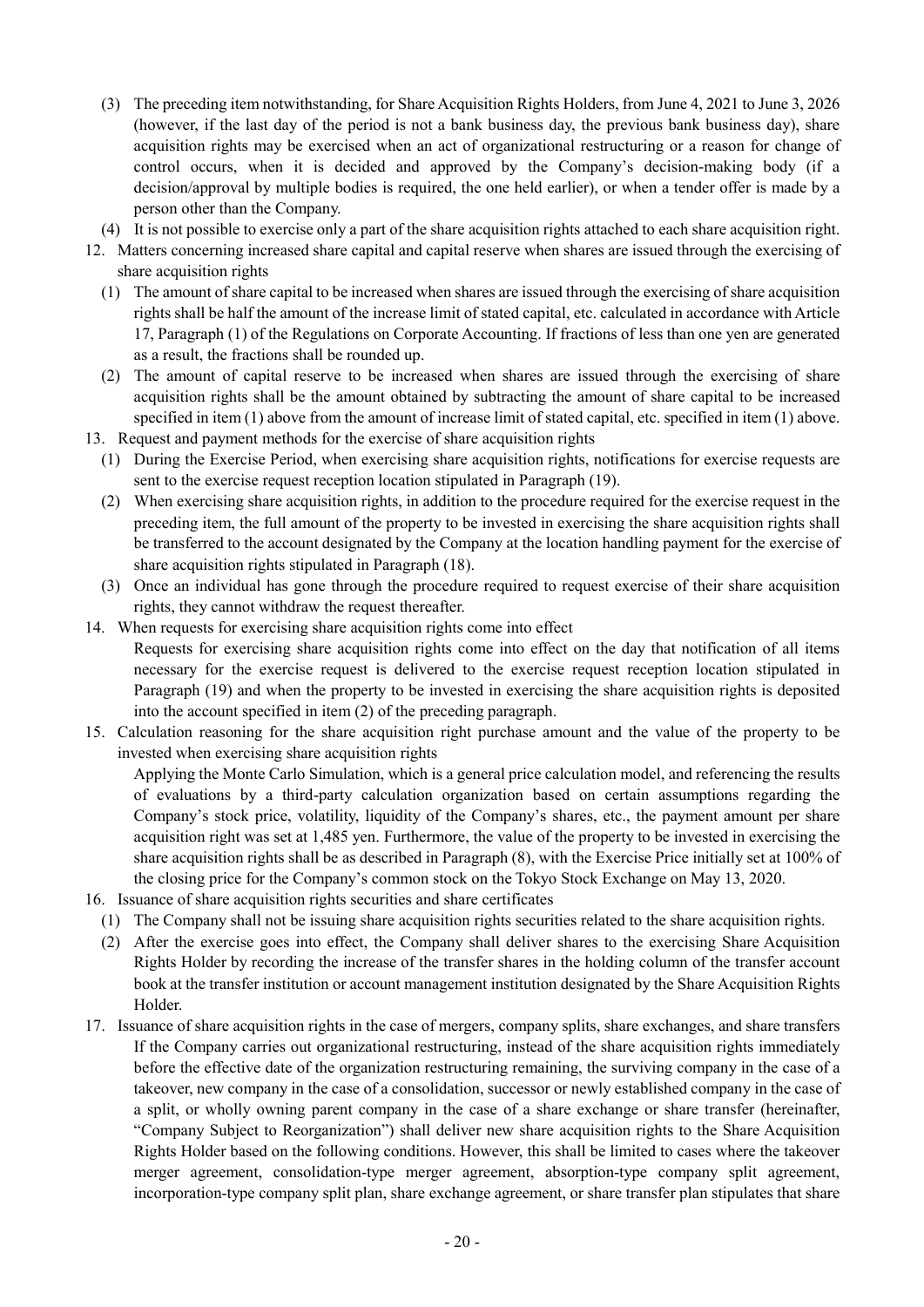acquisition rights of the Company Subject to Reorganization meeting the following conditions will be delivered.

- (1) Number of newly issued share acquisition rights The same number as the number of share acquisition rights held by the Share Acquisition Rights Holder held immediately before the effective date of the organizational restructuring shall be delivered.
- (2) Types of shares intended for the newly issued share acquisition rights Similar shares of the Company Subject to Reorganization
- (3) Calculation method for the number of shares intended for the newly issued share acquisition rights Rational adjustments shall be made in consideration of the conditions, etc., of the organizational restructuring. Fractions less than one share after adjustment shall be rounded up.
- (4) Value of the property to be invested when exercising the newly issued share acquisition rights Rational adjustments shall be made in consideration of the conditions, etc., of the organizational restructuring. Fractions less than one yen after adjustment shall be rounded up.
- (5) Exercise Periods and conditions for newly issued share acquisition rights, increased share capital and capital reserve when shares are issued through the exercising of these share acquisition rights, issuance of share acquisition rights in the case of organizational restructuring

It shall be decided at the time of organizational restructuring in accordance with Paragraphs (10) to (12) and 17.

18. Payment amount for share acquisition rights and location for handling payment regarding execution of share acquisition rights

Mizuho Bank, Ltd. Shinagawa Branch

- 19. Share acquisition right exercise request reception location
	- WOW WORLD Inc. Corporate Administration Department
- 20. Transfer of share acquisition rights

The acquisition of share acquisition rights by transfer shall require approval by the Company's Board of Directors. However, in cases where a trust is set up in which all or part of the share acquisition rights are the property of the trust, the transfer from the Share Acquisition Rights Holder to the trustee with the Share Acquisition Rights Holder as the beneficiary shall be deemed as having been approved by the Company's Board of Directors.

- 21. Governing law
- Japanese law
- 22. Other
	- (1) The Company will take the necessary measures if changes to the language or wording of provisions for the guidelines for share acquisition rights or other actions are required due to revisions, etc., to the Companies Act or other laws or regulations.
	- (2) In addition to the above, decisions on necessary matters regarding the issuing of share acquisition rights shall be left to the Representative Director and President of the Company.
	- (3) The issuance of share acquisition rights is subject to notification coming into effect based on the Financial Instruments and Exchange Act.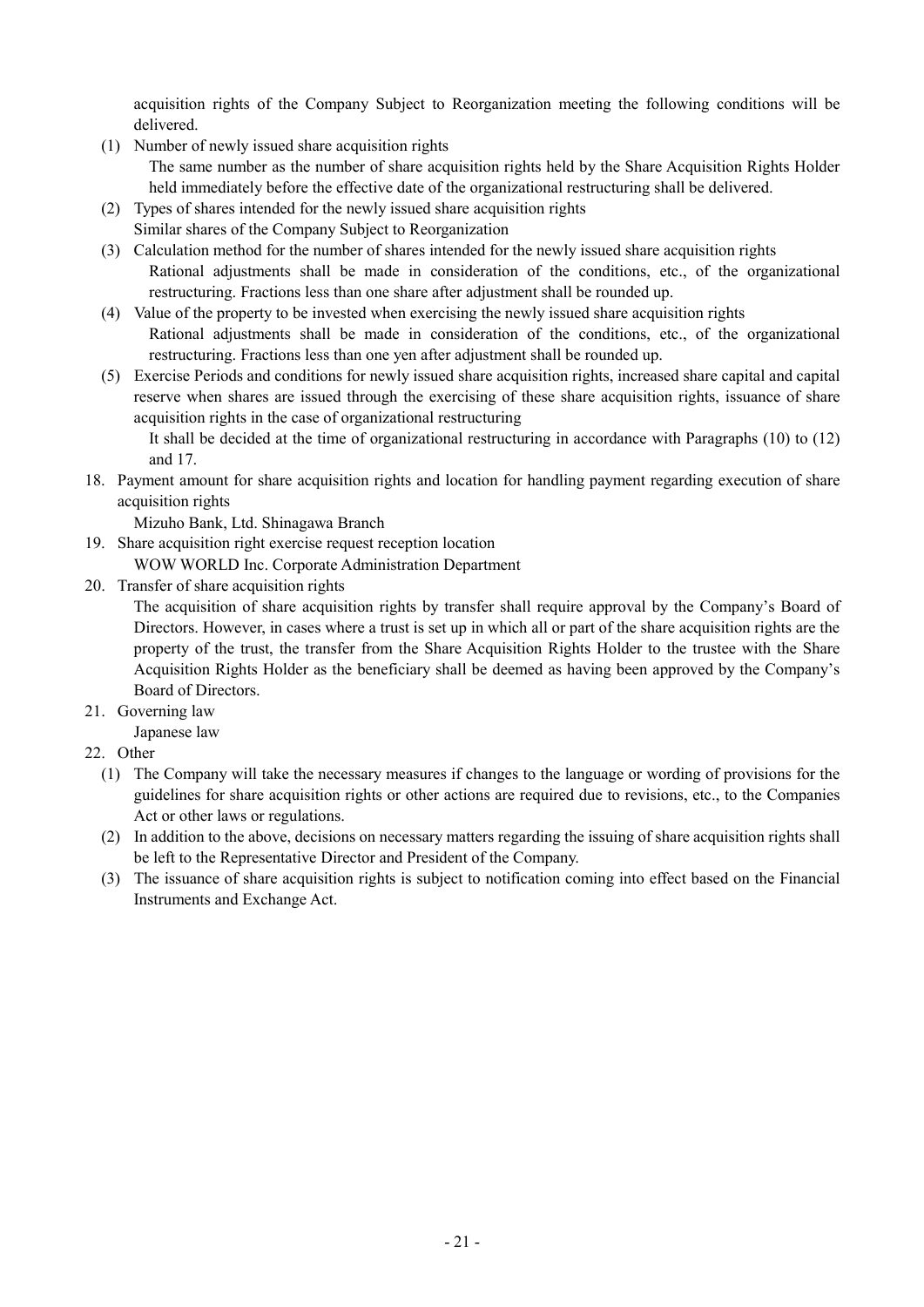#### Attachment 3

# **1st Series of Share Acquisition Rights for WOW WORLD GROUP Inc.**

- 1. Name of these share acquisition rights:
- 1st Series of Share Acquisition Rights for WOW WORLD GROUP Inc. (hereinafter, the "Company")
- 2. Total number of share acquisition rights: 8,000
- 3. Payment amount for share acquisition rights: No money needs to be paid in exchange for share acquisition rights.
- 4. Date of issuance of share acquisition rights:
	- October 3, 2022
- 5. Type and number of shares for which the share acquisition rights are intended:
- (1) Type and total number of shares for which the share acquisition rights are intended:
	- The type and total number of shares for which these share acquisition rights are intended are 800,000 shares of the Company's common stock (100 shares are intended for each share acquisition right (hereinafter, "Allotted Shares")). However, if the Allotted Shares are adjusted in accordance with item (2) of this paragraph, the total number of shares for which these share acquisition rights are intended shall be the number of shares to be allotted after adjustment (hereinafter, "Post-Adjustment Allotted Shares." The number of shares to be allotted before adjustments specified in item (2) of this paragraph shall hereinafter be referred to as "Pre-Adjustment Allotted Shares").
- (2) Adjusting the number of shares for which these share acquisition rights are intended
- (a) When the Company conducts a split, gratis allotment, or merge of the Company's stock (hereinafter, "Stock Split, etc."), Allotted Shares shall be adjusted using the following formula. However, fractions less than one share resulting from the adjustment shall be rounded down.

Post-Adjustment Allotted Shares = Pre-Adjustment Allotted Shares × Ratio of Stock Split, etc.

(b) If the Company adjusts the Exercise Price (defined below) in accordance with the provisions of items (1) or (4) of Paragraph (7), Allotted Shares shall be adjusted using the following formula (this does not apply when the reason for the adjustment is a Stock Split, etc.). However, fractions less than one share resulting from the adjustment shall be rounded down. The pre-adjustment Exercise Price and the post-adjustment Exercise Price in this formula shall be the pre-adjustment Exercise Price and the post-adjustment Exercise Price specified in Paragraph (7).

| Post-Adjustment | Pre-Adjustment Allotted<br><b>Shares</b> |  | Pre-adjustment Exercise Price |  |  |
|-----------------|------------------------------------------|--|-------------------------------|--|--|
| Allotted Shares | Post-adjustment Exercise Price           |  |                               |  |  |

- (c) Adjustments under these items shall be made only for the Allotted Shares related to the share acquisition rights that have not been exercised on the date the Post-Adjustment Allotted Shares are applied, and fractions less than one share resulting from the adjustment shall be rounded down.
- (d) For adjustments under these items, the starting date for the application of the Post-Adjustment Allotted Shares shall be the same day as the date for which the post-adjustment Exercise Price specified in each item is applied, relating to adjustment of the Exercise Price according to items (1), (b), or (4) of Paragraph (7) in accordance with the reason for adjustment.
- (e) When making adjustments to Allotted Shares, the Company shall notify the holders of the share acquisition rights (hereinafter, "Share Acquisition Rights Holders"), in writing, of the fact that adjustments to be made, the reasons for said adjustments, the number of Pre-Adjustment Allotted Shares and Post-Adjustment Allotted Shares, the starting date for application, and other necessary matters by the starting date for the application of the Post-Adjustment Allotted Shares. However, in the case of item (1)-(b)-(iv) of Paragraph (7) or if the above notification cannot be given by the day before the starting date for application, this will be promptly done after the starting date for application.
- 6. Calculation method or value of the property to be invested when exercising share acquisition rights The property to be invested when exercising each share acquisition right shall be monetary, with the price being the amount obtained by multiplying the Exercise Price with the number of Allotted Shares. The amount of money per share of the Company's common stock to be invested when exercising the share acquisition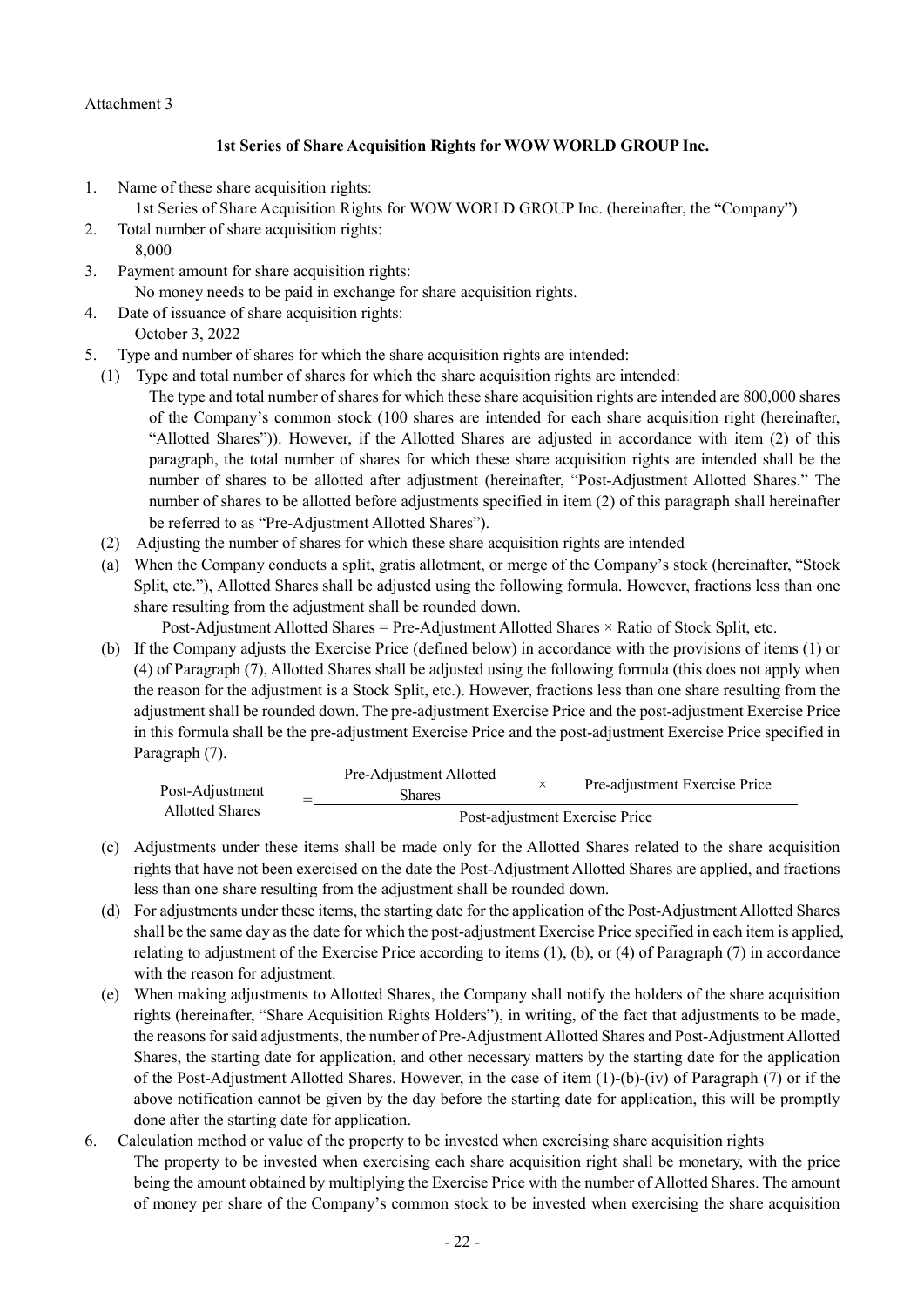rights (hereinafter, "Exercise Price") shall initially be 1,250 yen. However, the Exercise Price shall be adjusted as stipulated in Paragraph (7).

- 7. Adjustments to Exercise Price
	- (1) Adjustments to Exercise Price via issuance under the Market Price
	- (a) After issuance of these share acquisition rights, if the amount of Company common stock issued changes or is likely to change due to the reasons listed in (b) below, the Company shall adjust the Exercise Price using the following formula (hereinafter, the "Formula for Adjusting Exercise Price via Issuance Under Market Price").

| Post-      | Pre-       | Current No. of<br>Common Stock | No. of Common<br>Shares to be<br>Delivered | Payment Amount per<br><b>Share</b>                              |
|------------|------------|--------------------------------|--------------------------------------------|-----------------------------------------------------------------|
| adjustment | adjustment |                                |                                            | Market Price per Share                                          |
| Exercise   | Exercise   |                                |                                            | Current No. of Common Stock Issued + No. of Common Shares to be |
| Price      | Price      |                                | Delivered                                  |                                                                 |
|            |            | Issued                         |                                            |                                                                 |

- (b) When the Exercise Price of the share acquisition rights are adjusted using the Formula for Adjusting Exercise Price via Issuance Under Market Price and the Post-Adjustment Exercise Price is applied, it shall be in accordance with the following.
	- (i) When soliciting someone to underwrite the Company's common stock to be issued or common stock held by the Company to be disposed of with a payment amount lower than the Market Price (defined below. However, when newly issuing the Company's common stock to the officers and employees of the Company or one of its affiliates (Affiliated companies as stipulated in Article 8, Paragraph (8) of the Regulation on Terminology, Forms, and Preparation Methods of Financial Statements. The same shall apply hereinafter) based on the restricted stock remuneration system, or disposing of the common stock (hereinafter, the issuance or disposal of the Company's common stock shall be referred to as "delivery" of the Company's common stock) held by the Company in lieu of this (however, this is limited to cases where the Company's common stock is delivered without falling below the reasonable share price for the Company's common stock, which is the standard for delivery of the Company's common stock), in the case of (2) below, this excludes delivering the Company's common stock by exercising share acquisition rights (including those attached to corporate bonds with share acquisition rights), acquiring shares with acquisition rights or acquisition clauses, or exercising other rights in order to request the issuance of the Company's common stock, and cases where the Company's common stock is delivered through a company split, share exchange, or merger.)

The post-adjustment Exercise Price shall apply from the payment date or the day after the last day of the payment period, or, if a shareholder is entitled an allotment of shares in the offering, the day after the record date for determining the shareholders granting the right.

- (ii) In the case of a split or gratis allotment of common stock The post-adjustment Exercise Price shall be applied from the day following the record date for determining the shareholders who will acquire the shares through stock split or gratis allotment (if no record date has been stipulated, the effective date).
- (iii) When issuing shares with acquisition rights, shares with acquisition clauses, or share acquisition rights with acquisition clauses (including those attached to corporate bonds with share acquisition rights) for which the Company's common stock is to be delivered at a price lower than the Market Price, or when issuing share acquisition rights (including those attached to corporate bonds with share acquisition rights) or other securities or rights that allow a request to be made for issuance of the Company's common stock at a price lower than the Market Price (excluding cases where share acquisition rights granted as stock options are issued to officers and employees of the Company or its affiliates).

The post-adjustment Exercise Price shall be calculated by applying the Formula for Adjusting Exercise Price via Issuance Under Market Price mutatis mutandis assuming that all of the issued shares, share acquisition rights, and other securities or rights (hereinafter, "Stocks, etc., with Acquisition Rights") have been acquired or exercised under the original conditions and that the Company's common stock has been delivered. It shall apply after the payment date of the Stocks, etc., with Acquisition Rights, or,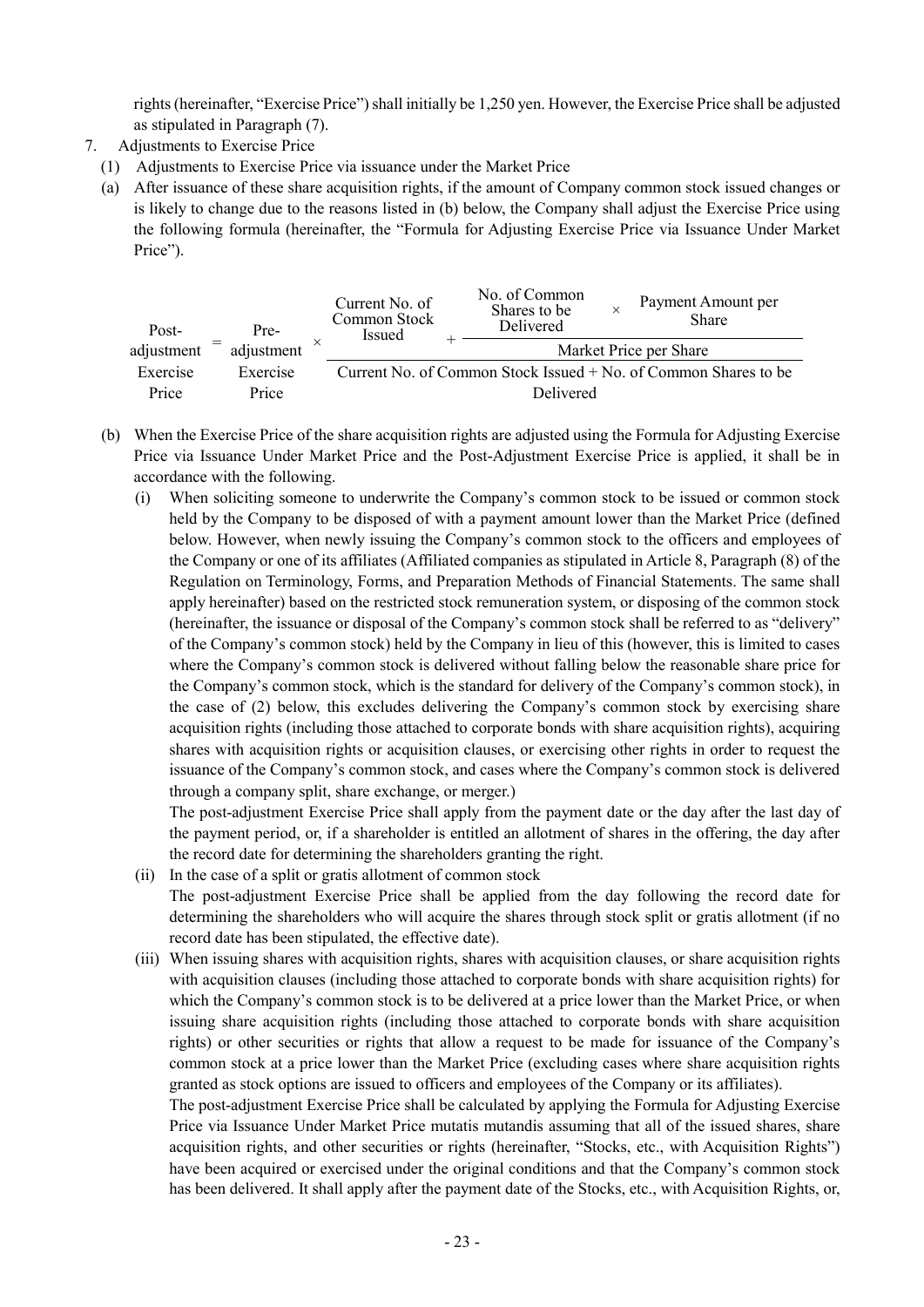if the shareholder is entitled an allotment in the offering, the day after the record date for determining the shareholders granting the right (if no record date has been stipulated, the effective date).

(iv) In the cases of (i) to (iii) above, if a record date is set and validity is subject to the approval of the General Meeting of Shareholders, the Board of Directors, or other Company bodies, regardless of (i) to (iii) above, the post-adjustment Exercise Price shall be applied from the day following the approval date. In such cases, the Company's common stock shall be delivered to the Share Acquisition Rights Holders who requested the exercise of share acquisition rights from the day following the record date to the approval date via the following calculation method. In these cases, fractions of less than one share generated will be rounded down and no cash adjustments will be made.

| No. of<br>Common<br>Shares to be | (Pre-adjustment Exercise Price - Post-<br>adjustment Exercise Price) |  | No. of Common Shares Delivered within the<br>Relevant Period at the Pre-adjustment Exercise<br>Price |  |  |
|----------------------------------|----------------------------------------------------------------------|--|------------------------------------------------------------------------------------------------------|--|--|
| Delivered                        | Post-adjustment Exercise Price                                       |  |                                                                                                      |  |  |

- (2) Adjustments to Exercise Price via Dividend
- (a) After the issuance of share acquisition rights, the Company shall adjust the Exercise Price using the following formula (hereinafter, "Formula for Adjusting Exercise Price via Dividend") when paying the dividend specified in (b) below.

| Post-adjustment | Pre-adjustment | Dividend |
|-----------------|----------------|----------|
| Exercise Price  | Exercise Price | Amount   |

- (b) "Dividend amount" refers to the amount of dividends of surplus per share of the Company's common stock that will be paid on or after October 3, 2022 as the record date (hereinafter, "Dividend." Includes money paid pursuant to the provisions of Article 455, Paragraph (2) and Article 456 of the Companies Act. In the case of in-kind dividends, the book value of the in-kind dividends shall be the dividend amount.) If the number of shares issued by the Company changes due to Stock Split, etc., after the issuance of share acquisition rights, the number of issued shares shall be rationally adjusted.
- (c) Adjustments to the Exercise Price via Dividend shall be applied to the dividends of surplus subject to the adjustment from the first day of the month following the month in which the resolution for the dividend of surplus, as stipulated in Article 454 or Article 459 of the Companies Act, was passed.
- (3) Handling of the Formula for Adjusting Exercise Price via Issuance Under Market Price and the Formula for Adjusting Exercise Price via Dividend (hereinafter, "Exercise Price Adjustment Formulas") shall be as stipulated below.
- (a) In calculating Exercise Price Adjustment Formulas, calculations shall be made up to the second decimal place, and the second decimal place shall be rounded off.
- (b) The Market Price used in the Exercise Price Adjustment Formulas shall be the average closing price of the Company's common stock on the Tokyo Stock Exchange across 30 trading days (excluding days without a closing price) starting on the 45th trading day prior to the date on which the post-adjustment Exercise Price is to be applied (however, in the case of item  $(1)-(b)-(iv)$  of this paragraph, the record date). In this case, the average value shall be calculated up to the second decimal place, and the second decimal place

shall be rounded off.

(c) For the number of currently issued shares used in the Formula for Adjusting Exercise Price via Issuance Under Market Price, if a shareholder is entitled an allotment of shares in the offering, the amount on the day after the record date for determining the shareholders granting the right. Otherwise, the number shall be the amount of common stock issued by the Company on the date one month before the date of application of the post-adjustment Exercise Price minus the amount of the Company's common stock held by the Company on that day. In the case of an adjustment due to a stock split of the Company's common stock, the number of common stock to be delivered used in the Formula for Adjusting Exercise Price via Issuance Under Market Price shall not include the number of the Company's common stock allocated as common stock held by the Company on the record date.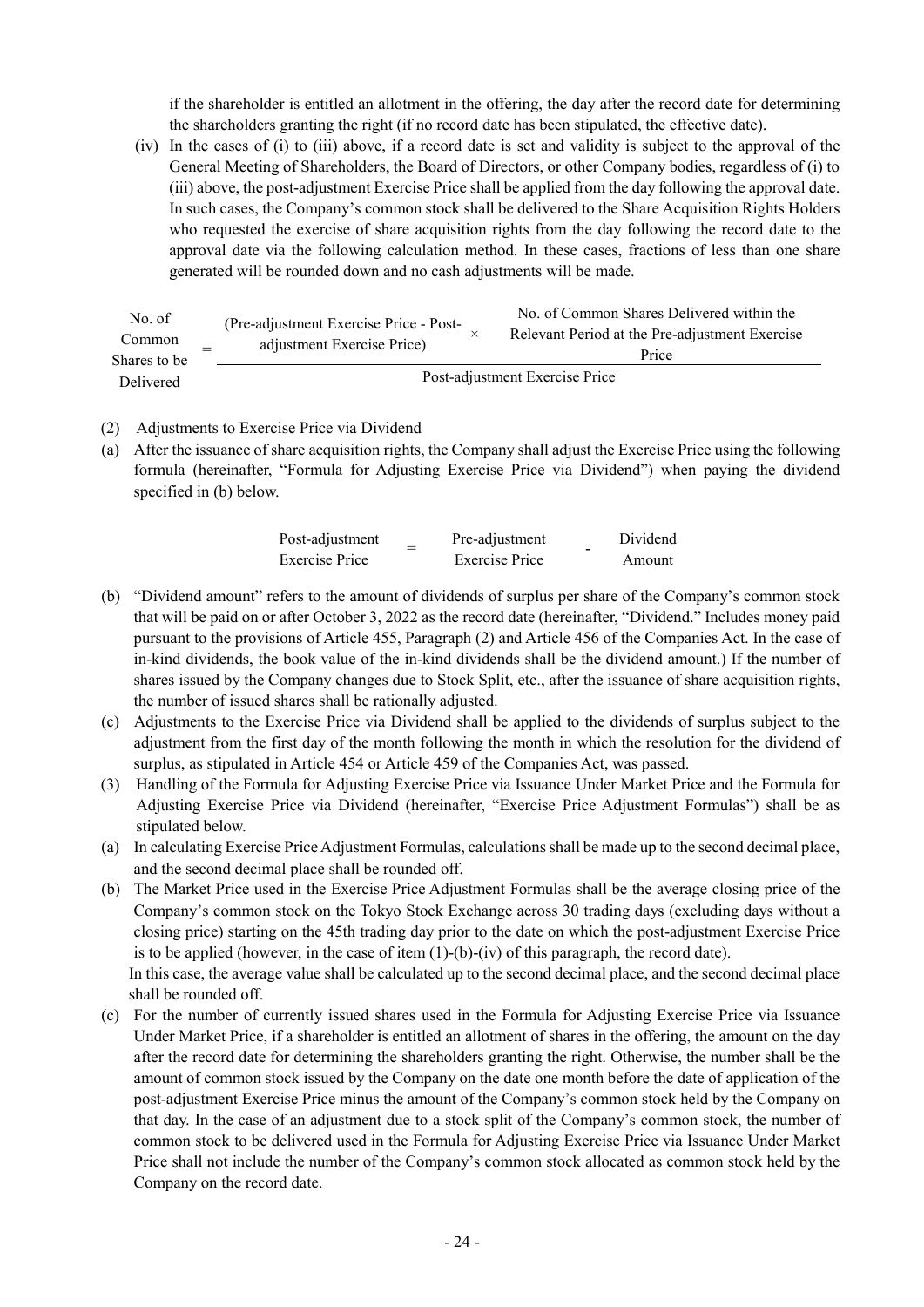- (d) If the difference between the post-adjustment Exercise Price calculated by the Exercise Price Adjustment Formulas and the pre-adjustment Exercise Price is less than one yen, the Exercise Price shall not be adjusted. However, if there is a reason that requires adjustment of the Exercise Price after that and the Exercise Price is calculated, the amount obtained by subtracting this difference from the pre-adjustment Exercise Price shall be used in the Exercise Price Adjustment Formulas instead of using the pre-adjustment Exercise Price itself.
- (4) In addition to the cases where adjustments to the Exercise Price for items (1) and (2) of this paragraph are required, the Company shall make the necessary adjustments to the Exercise Price in the following cases:
- (a) When it is necessary to adjust the Exercise Price due to a reverse stock split, merger, company split, share transfer, or share exchange.
- (b) When it is necessary to adjust the Exercise Price due to other changes in the amount of common stock issued by the Company or if there is an occurrence with the possibility of change.
- (c) When there are two or more reasons for adjusting the Exercise Price in contact with each other, and it is necessary to consider the influence one has on the Market Price to be used in calculating the post-adjustment Exercise Price based on a separate reason.
- (5) When adjusting the Exercise Price in accordance with items (1) to (4) of this paragraph, the Company shall notify Share Acquisition Rights Holders beforehand of this fact, in writing, giving the reason(s), the preadjustment Exercise Price, the post-adjustment Exercise Price, the date of application thereof, and any other necessary information. However, if the above notification cannot be given by the day before the date of application, it shall be promptly given after the date of application.
- 8. Period during which share acquisition rights can be exercised Share Acquisition Rights Holders may exercise their share acquisition rights at any time from October 3, 2022 to June 3, 2026 (however, if the last day of the period is not a bank business day, the previous bank business day. Hereinafter, "Exercise Period"). Share acquisition rights may no longer be exercised after the Exercise Period has passed.
- 9. Conditions for exercising share acquisition rights
	- (1) During the Exercise Period, if the closing price of the Company's common stock on any 20 trading days out of a consecutive 30-trading day period exceeds 120% of the applicable Exercise Price on the last trading day, Share Acquisition Rights Holders can exercise their share acquisition rights at any time between October 3, 2022 and June 3, 2026 (however, if the day is not a bank business day, the previous bank business day). For this item, "trading days" refer to days when the Tokyo Stock Exchange is open and does not include days when the closing price is not announced.
	- (2) The preceding item notwithstanding, for Share Acquisition Rights Holders, from October 3, 2022 to June 3, 2026 (however, if the last day of the period is not a bank business day, the previous bank business day), share acquisition rights may be exercised when an act of organizational restructuring (defined below) or a reason for change of control (defined below) occurs, when it is decided and approved by the Company's decisionmaking body (if a decision/approval by multiple bodies is required, the one held earlier), or when a tender offer (defined below) is made by a person other than the Company.

"Organizational restructuring" refers to a takeover in which the Company is absorbed and ceases to exist, a consolidation in which the Company merges into a new entity and ceases to exist as is, an absorption-type company split, an incorporation-type company split, a share exchange in which the Company becomes a wholly owned subsidiary, or a share transfer in which the Company becomes a wholly owned subsidiary.

"Reasons for change of control" refers to cases where the share certificate holding ratio (the ratio of share certificates, etc., stipulated in Article 27-23, Paragraph (4) of the Financial Instruments and Exchange Act) of the specified shareholder group (holders (including those included in the holders based on Article 27-23, Paragraph (3) of the same Act) of the Company's stock certificates, etc., (meaning the share certificates, etc., stipulated in Article 27-23, Paragraph (1) of the same Act) as well as their joint holders (joint holders as stipulated in Article 27-23, Paragraph (5) of the same Act, includes those deemed to be joint holders under Paragraph (6) of the same Article)) exceeds 50%.

"Tender offer" refers to a tender offer for the Company's common stock based on the Financial Instruments and Exchange Act.

(3) It is not possible to exercise only a part of the share acquisition rights attached to each share acquisition right.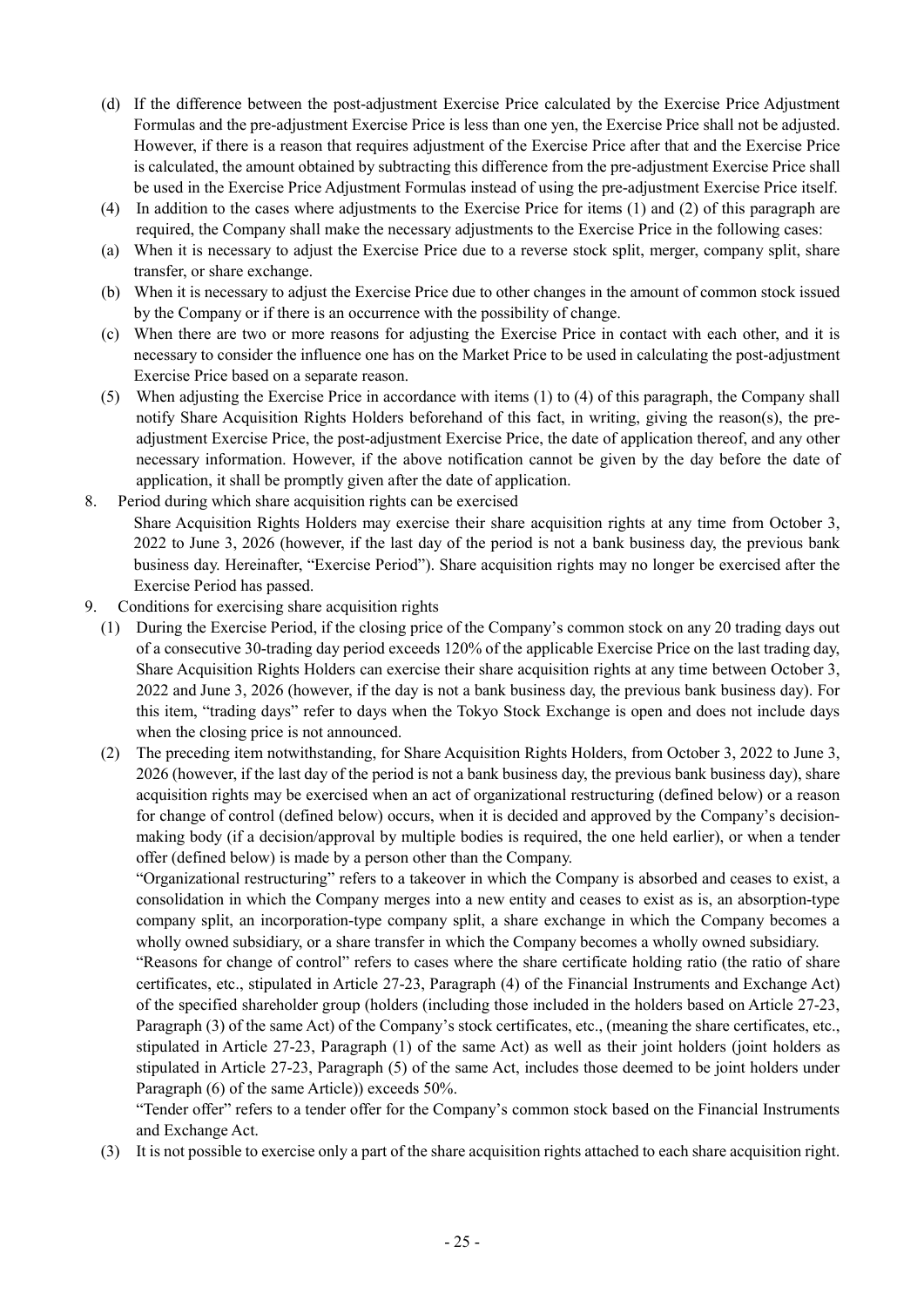- 10. Matters concerning increased share capital and capital reserve when shares are issued through the exercising of share acquisition rights
	- (1) The amount of share capital to be increased when shares are issued through the exercising of share acquisition rights shall be half the amount of the increase limit of stated capital, etc. calculated in accordance with Article 17, Paragraph (1) of the Regulations on Corporate Accounting. If fractions of less than one yen are generated as a result, the fractions shall be rounded up.
	- (2) The amount of capital reserve to be increased when shares are issued through the exercising of share acquisition rights shall be the amount obtained by subtracting the amount of share capital to be increased specified in item (1) above from the amount of increase limit of stated capital, etc. specified in item (1) above.
- 11. Request and payment methods for the exercise of share acquisition rights
	- (1) During the Exercise Period, when exercising share acquisition rights, notifications for exercise requests are sent to the exercise request reception location stipulated in Paragraph (17).
	- (2) When exercising share acquisition rights, in addition to the procedure required for the exercise request in the preceding item, the full amount of the property to be invested in exercising the share acquisition rights shall be transferred to the account designated by the Company at the location handling payment for the exercise of share acquisition rights stipulated in Paragraph (16).
	- (3) Once an individual has gone through the procedure required to request exercise of their share acquisition rights, they cannot withdraw the request thereafter.
- 12. When requests for exercising share acquisition rights come into effect Requests for exercising share acquisition rights come into effect on the day that notification of all items necessary for the exercise request is delivered to the exercise request reception location stipulated in Paragraph (17) and when the property to be invested in exercising the share acquisition rights is deposited into the account specified in item (2) of the preceding paragraph.
- 13. Reasoning behind calculation of value of the property to be invested when exercising share acquisition rights The value of the property to be invested in exercising the share acquisition rights shall be as described in Paragraph (6), with the Exercise Price initially set to be the same as the post-adjustment Exercise Price under the 7th Series of Share Acquisition Rights for WOW WORLD Inc.
- 14. Issuance of share acquisition rights securities and share certificates
	- (1) The Company shall not be issuing share acquisition rights securities related to the share acquisition rights.
	- (2) After the exercise goes into effect, the Company shall deliver shares to the exercising Share Acquisition Rights Holder by recording the increase of the transfer shares in the holding column of the transfer account book at the transfer institution or account management institution designated by the Share Acquisition Rights Holder.
- 15. Issuance of share acquisition rights in the case of mergers, company splits, share exchanges, and share transfers If the Company carries out organizational restructuring, instead of the share acquisition rights immediately before the effective date of the organization restructuring remaining, the surviving company in the case of a takeover, new company in the case of a consolidation, successor or newly established company in the case of a split, or wholly owning parent company in the case of a share exchange or share transfer (hereinafter, "Company Subject to Reorganization") shall deliver new share acquisition rights to the Share Acquisition Rights Holder based on the following conditions. However, this shall be limited to cases where the takeover merger agreement, consolidation-type merger agreement, absorption-type company split agreement, incorporation-type company split plan, share exchange agreement, or share transfer plan stipulates that share acquisition rights of the Company Subject to Reorganization meeting the following conditions will be delivered.
	- (1) Number of newly issued share acquisition rights The same number as the number of share acquisition rights held by the Share Acquisition Rights Holder held immediately before the effective date of the organizational restructuring shall be delivered.
	- (2) Types of shares intended for the newly issued share acquisition rights Similar shares of the Company Subject to Reorganization
	- (3) Calculation method for the number of shares intended for the newly issued share acquisition rights Rational adjustments shall be made in consideration of the conditions, etc., of the organizational restructuring. Fractions less than one share after adjustment shall be rounded up.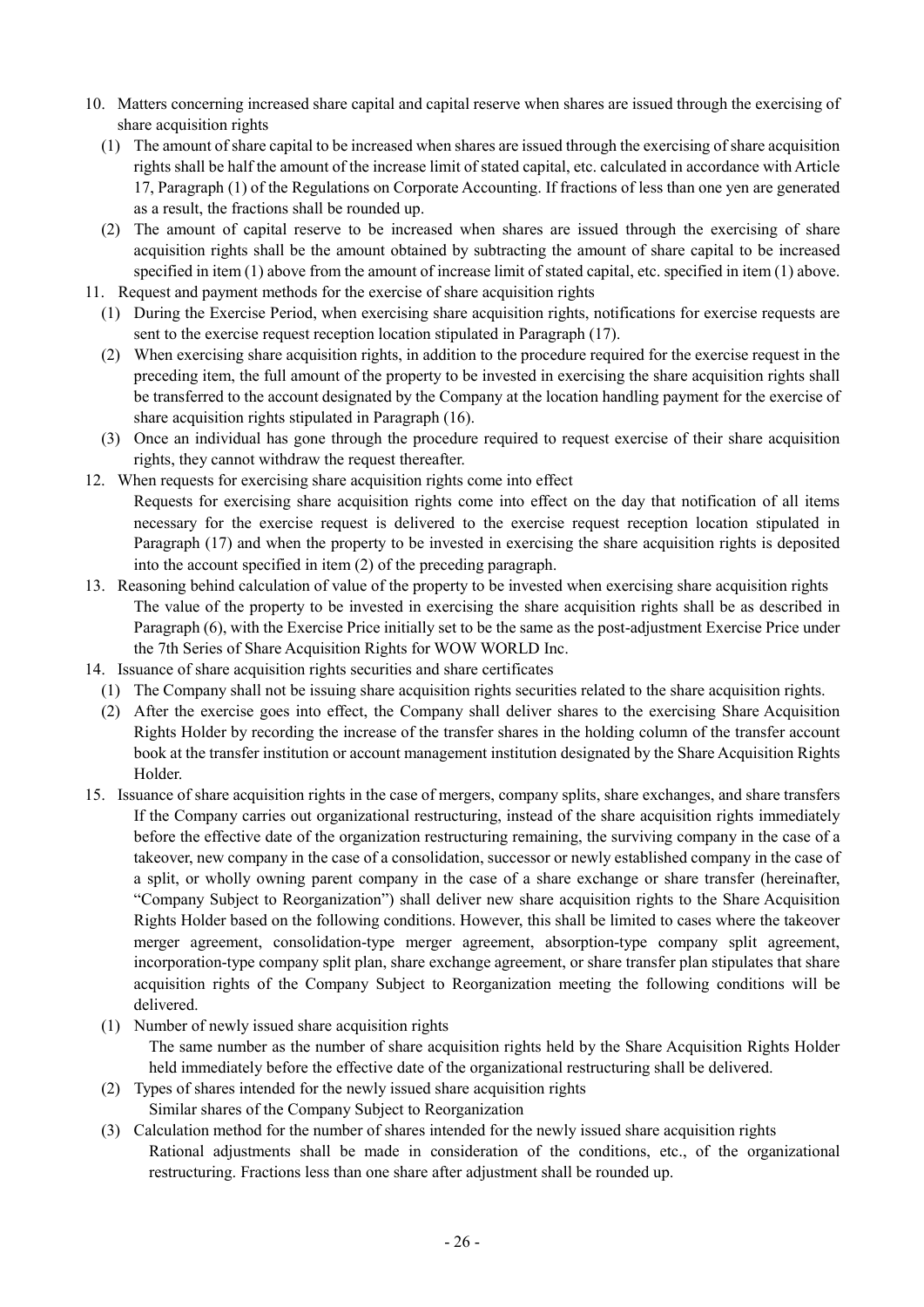- (4) Value of the property to be invested when exercising the newly issued share acquisition rights Rational adjustments shall be made in consideration of the conditions, etc., of the organizational restructuring. Fractions less than one yen after adjustment shall be rounded up.
- (5) Exercise Periods and conditions for newly issued share acquisition rights, increased share capital and capital reserve when shares are issued through the exercising of these share acquisition rights, issuance of share acquisition rights in the case of organizational restructuring

It shall be decided at the time of organizational restructuring in accordance with Paragraphs (8) to (10) and (15).

16. Payment amount for share acquisition rights and location for handling payment regarding execution of share acquisition rights

Mizuho Bank, Ltd. Shinagawa Branch

- 17. Share acquisition right exercise request reception location
	- WOW WORLD GROUP Inc. Corporate Administration Department
- 18. Transfer of share acquisition rights

The acquisition of share acquisition rights by transfer shall require approval by the Company's Board of Directors. However, in cases where a trust is set up in which all or part of the share acquisition rights are the property of the trust, the transfer from the Share Acquisition Rights Holder to the trustee with the Share Acquisition Rights Holder as the beneficiary shall be deemed as having been approved by the Company's Board of Directors.

19. Governing law

Japanese law

- 20. Other
	- (1) The Company will take the necessary measures if changes to the language or wording of provisions for the guidelines for share acquisition rights or other actions are required due to revisions, etc., to the Companies Act or other laws or regulations.
	- (2) In addition to the above, decisions on necessary matters regarding the issuing of share acquisition rights shall be left to the Representative Director and President of the Company.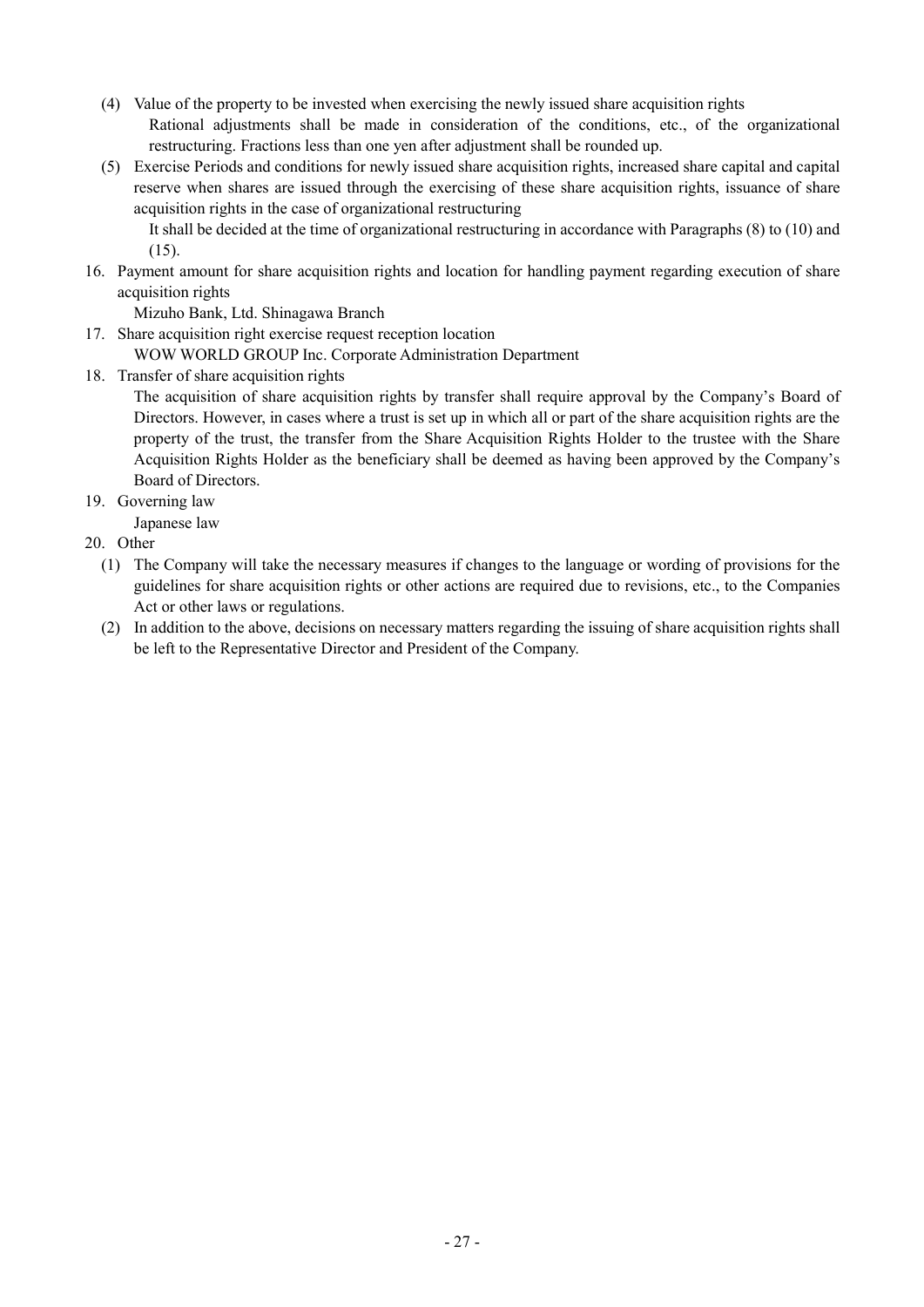#### Attachment 4

8th Series of Share Acquisition Rights for WOW WORLD Inc.

1. Persons to be allotted share acquisition rights, their number, and the number of share acquisition rights to be allotted:

| Company Directors (excluding Directors serving as Audit |           |                |
|---------------------------------------------------------|-----------|----------------|
| and Supervisory Committee Members)                      | 3 people  | 850 rights     |
| Company employees                                       | 99 people | $1,015$ rights |
| Directors of Company subsidiaries                       | 4 people  | 135 rights     |
| Total                                                   |           | $2,000$ rights |
|                                                         |           |                |

The total number above is the number to be allotted, and if the total number of share acquisition rights to be allocated decreases, such as when no application for underwriting was made, the total number of share acquisition rights to be allotted shall be the total number of share acquisition rights to be issued.

- 2. Share acquisition right allocation date: July 17, 2020
- 3. Period during which share acquisition rights can be exercised: From July 1, 2022 to June 30, 2030.
- 4. Type and number of shares for which the share acquisition rights are intended:

The type of shares for which these share acquisition rights are intended are the Company's common stock, and the number of shares intended for each share acquisition right (hereinafter, "No. of Shares Granted") is 100 shares.

If the Company conducts a stock split, gratis allotment, or reverse stock split of the Company's common stock after the allotment date, the No. of Shares Granted will be adjusted using the following formula, and fractions less than one share resulting from the adjustment shall be rounded up.

Post-Adjustment No. of Shares Granted =

Pre-Adjustment No. of Shares Granted × Ratio of Stock Split, Gratis Allotment, or Reverse Stock Split

The post-adjustment No. of Shares Granted shall be applied from the day following the record date of the stock split or gratis allotment in those cases, or from the effective date in the case of a reverse stock split. Additionally, if share acquisition rights are succeeded through the Company becoming involved in a merger, or if they are succeeded through a share exchange or share transfer in which the Company becomes a wholly owned subsidiary, the Company may adjust the No. of Shares Granted as deemed necessary according to the merger ratio, etc.

When adjusting the No. of Shares Granted, the Company shall give direct or public notice of the necessary items to each holder of share acquisition rights listed in the master record of share acquisition rights (hereinafter, "Share Acquisition Rights Holders") by the day before the date on which the post-adjustment No. of Shares Granted is to be applied. However, if notification or public announcement cannot be given by the day before the date of application, it shall be promptly given after the date of application.

5. Value of the property to be invested when exercising share acquisition rights

The per unit value of the property to be invested when exercising share acquisition rights shall be the payment amount per share that can be delivered by exercising the share acquisition rights (hereinafter, "Exercise Price") multiplied by the No. of Shares Granted. The Exercise Price is calculated by multiplying the average closing price of the Company's common stock on the Tokyo Stock Exchange for each day of the month (excluding days transactions are not completed) preceding the month for which the share acquisition right allotment date belongs by 1.05 (rounding up fractions less than one yen). However, if the amount is less than the closing price of the Company's common stock on the Tokyo Stock Exchange on the share acquisition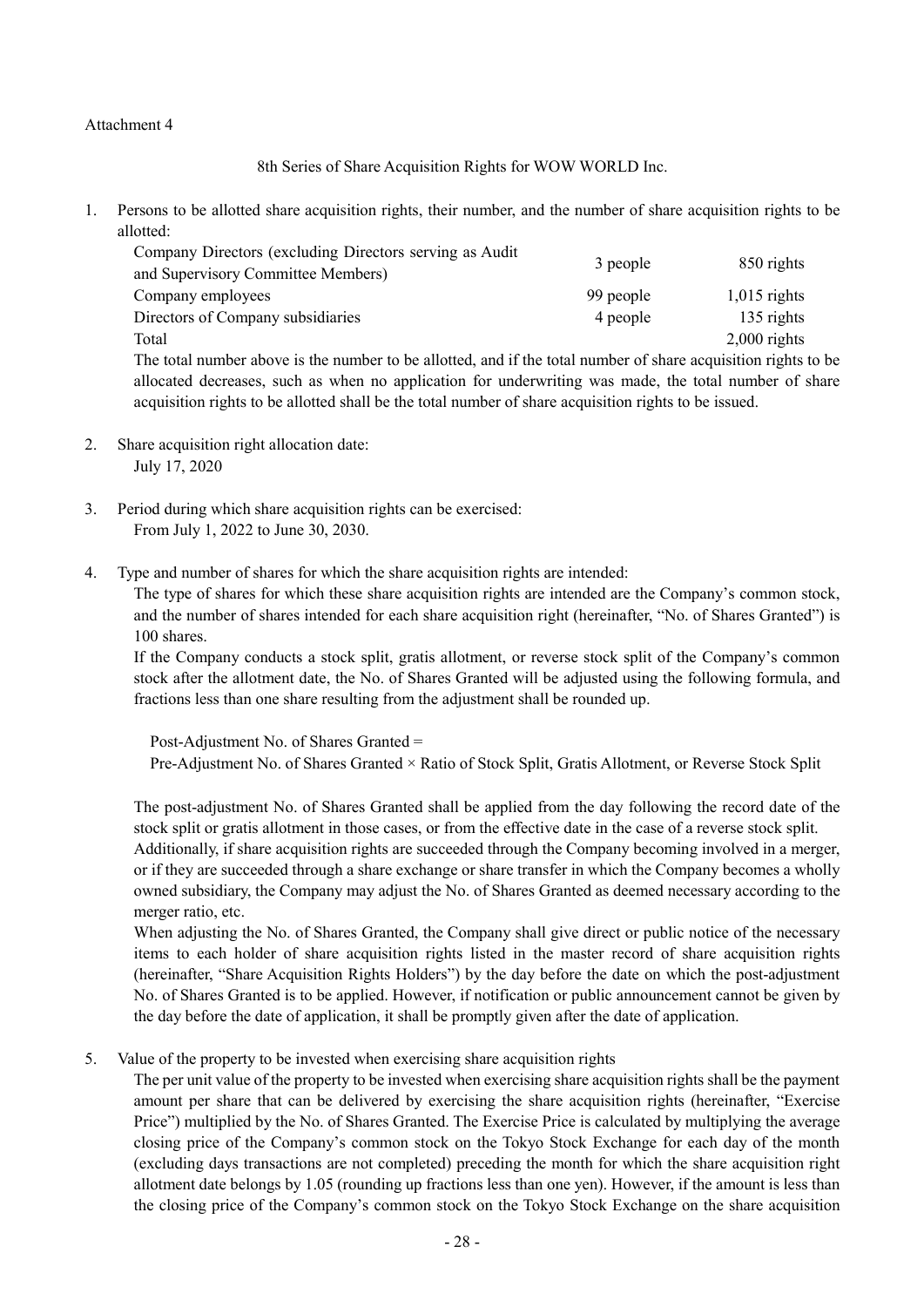right allotment date, the Exercise Price shall be that closing price (if no transactions are completed, the closing price for the latest day prior).

In the case of any of the following reasons (i, ii, or iii), the Company shall be able to adjust the Exercise Price if deemed necessary, and the Exercise Price adjusted by each formula shall be multiplied by the number of shares intended for each share acquisition right. The adjusted Exercise Price shall be rounded up to the nearest yen.

i When the Company conducts a stock split or reverse stock split

| Post-adjustment |  |                |                              |  |  |
|-----------------|--|----------------|------------------------------|--|--|
| Exercise Price  |  | Exercise Price | Ratio of Split/Reverse Split |  |  |

ii When the Company issues shares for subscription or disposes of treasury stock at a price lower than the market price (including cases of issuing shares by gratis allotment and delivery of treasury stock, excluding cases of exercising share acquisition rights (including corporate bonds with share acquisition rights) and converting securities that can be converted into the Company's common stock)

| Post-      | Pre-       | No. of Currently<br>Issues Shares | No. of Newly Issued<br><b>Shares</b>                        | Payment Amount per<br>Share               |
|------------|------------|-----------------------------------|-------------------------------------------------------------|-------------------------------------------|
| adjustment | adjustment |                                   |                                                             | Share Price Before Issuance of Shares for |
| Exercise   | Exercise   |                                   |                                                             | Subscription                              |
| Price      | Price      |                                   | No. of Currently Issues Shares + No. of Newly Issued Shares |                                           |

However, the number of currently issued shares in the formula shall be the total number of the Company's issued shares on the day before the effective date of issuance of the above shares minus the number of treasury shares held by the Company at that time. When disposing of treasury stock, "the number of newly issued shares" shall be replaced with "the number of treasury shares to be disposed," and "the share price before the issuance of shares for subscription" shall be read as "the share price prior to the disposal of treasury stock." Additionally, the share price before issuance of shares for subscription in the formula shall be the pre-adjustment Exercise Price if there is no market price for the Company's shares, or the final transaction price for the Company's priority market just before issuance if the Company's shares do have a market price.

- iii If the Company becomes the surviving company in the case of a takeover, a successor company in the case of an absorption-type company split, or a wholly owning parent company in the case of a share exchange, or if there are other cases where the Exercise Price needs to be adjusted in accordance with these cases, the Company shall adjust the Exercise Price as it deems necessary.
- 6. Matters concerning increased share capital and capital reserve when shares are issued through the exercising of share acquisition rights
	- (1) The amount of share capital to be increased when shares are issued through the exercising of share acquisition rights shall be the amount obtained by multiplying the increase limit of stated capital, etc. calculated in accordance with Article 17, Paragraph (1) of the Regulations on Corporate Accounting by 0.5. If fractions of less than one yen are generated as a result, the fractions shall be rounded up.
	- (2) The amount of capital reserve to be increased when shares are issued through the exercising of share acquisition rights shall be the amount obtained by subtracting the amount of share capital to be increased specified in (1) above from the amount of increase limit of stated capital, etc. specified in (1) above.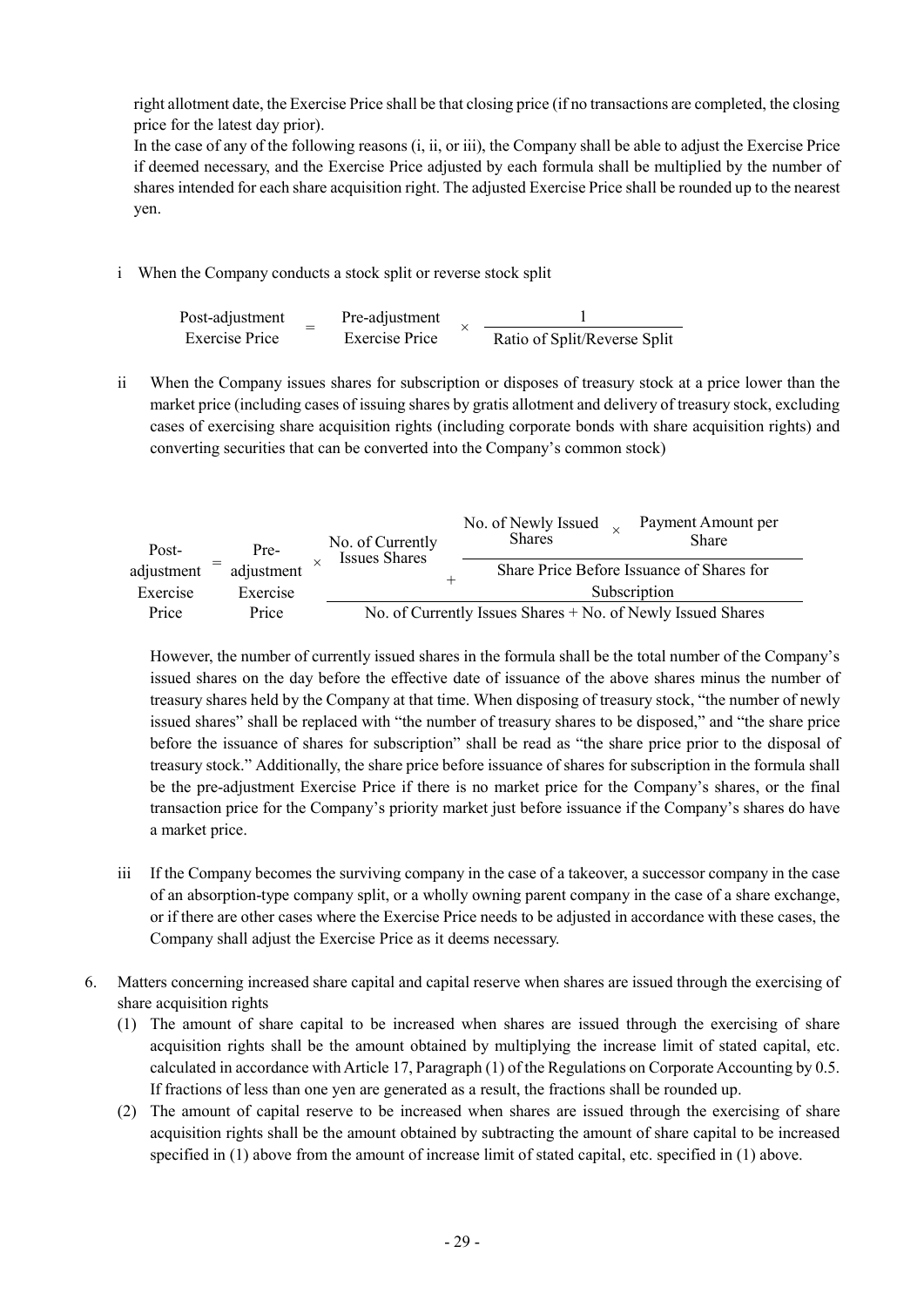7. Restrictions on the transfer of share acquisition rights

The acquisition of share acquisition rights by transfer shall require approval by the Company's Board of Directors.

- 8. Provisions for the acquisition of share acquisition rights
	- (1) If any of the following proposals (i, ii, iii, iv, or v) are approved at the Company's General Meeting of Shareholders (or if a resolution at the General Meeting of Shareholders is not required, a resolution by the Company's Board of Directors), the Company may acquire share acquisition rights free of charge on a date determined separately by the Board of Directors.
	- i Approval of a merger agreement in which the Company is absorbed into another company
	- ii Approval of a split agreement or incorporation-type split plan in which the Company is split
	- iii Approval of a share exchange agreement or share transfer plan in which the Company becomes a wholly owned subsidiary
	- iv Approval of an amendment to the Articles of Incorporation which stipulates that the content of all shares issued by the Company requires approval by the Company for the acquisition of shares via transfer
	- v Approval of an amendment to the Articles of Incorporation which stipulates that the content of shares that are intended for share acquisition rights requires approval by the Company for the acquisition of shares via transfer, or that the Company shall acquire all shares of that type via resolution by the General Meeting of **Shareholders**
	- (2) If a Share Acquisition Rights Holder does not meet the conditions for exercising share acquisition rights specified in 11. (1) below and therefore cannot exercise said rights, or if the individual who inherited the rights dies, the Company may acquire the share acquisition rights free of charge.
- 9. Matters concerning the handling of share acquisition rights in the case of a merger, absorption-type company split, incorporation-type company split, share exchange, or share transfer

In the case of a merger (only if the Company ceases to exist as a result of the merger), absorption- or incorporation-type company split (only if the Company becomes a split company), or share exchange or share transfer (only if the Company becomes a wholly owned subsidiary) (hereinafter, the above are collectively referred to as "Organizational Restructuring"), for Share Acquisition Rights Holders that hold share acquisition rights which remain immediately before the effective date (meaning the effective date for a takeover, date of establishment for a consolidation, effective date for an absorption-type company split, date of establishment for an incorporation-type company split, effective date for a share exchange, or date of establishment of the wholly owning parent company for a share transfer) of the Organizational Restructuring (hereinafter, "Remaining Share Acquisition Rights"), for each case, the share acquisition rights of the stock company listed in (a) to (e) of Article 236, Paragraph (1), Item 8 of the Companies Act (hereinafter, the "Company Subject to Reorganization") shall be delivered. However, delivery of share acquisition rights for the Company Subject to Reorganization in accordance with the following conditions shall be subject to the provisions of the takeover merger agreement, consolidation-type merger agreement, absorption-type company split agreement, incorporation-type company split plan, share exchange agreement, or share transfer plan.

- (1) Number of share acquisition rights for the Company Subject to Reorganization to be delivered The same number as the number of Remaining Share Acquisition Rights held by the Share Acquisition Rights Holders shall be delivered.
- (2) Type of shares of the Company Subject to Reorganization for which the share acquisition rights are intended
	- Common stock of the Company Subject to Reorganization.
- (3) Number of shares of the Company Subject to Reorganization for which the share acquisition rights are intended

The decision shall be made in accordance with 4. above, taking into consideration the conditions, etc., for the Organizational Restructuring.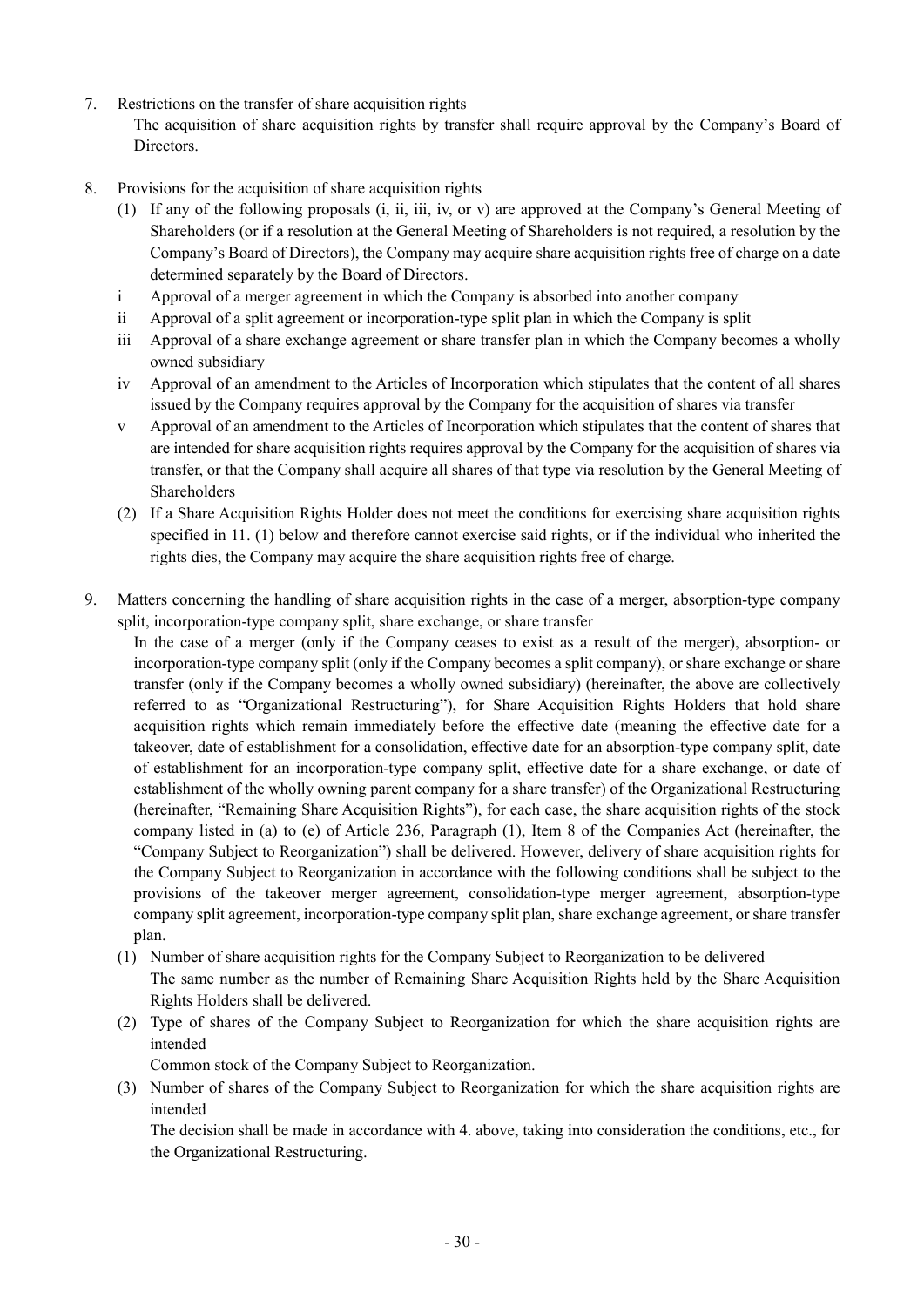- (4) Value of the property to be invested when exercising share acquisition rights
- i The value of the property to be invested when exercising share acquisition rights for each right delivered shall be the amount obtained by multiplying the payment amount after reorganization by the number of shares of the Company Subject to Reorganization determined in accordance with (3) above.
- ii The payment amount after reorganization shall be the amount obtained by adjusting the Exercise Price specified in 5. above, taking into consideration the conditions, etc., for the Organizational Restructuring.
- (5) Period during which share acquisition rights can be exercised: From the start date of the period during which the share acquisition rights stipulated in 3. above or the effective date of the Organizational Restructuring, whichever is later, until the date of expiration for the period during which the share acquisition rights stipulated in 3. above can be exercised.
- (6) Matters concerning increased share capital and capital reserve when shares are issued through the exercising of share acquisition rights Determined in accordance with 6. above.
- (7) Restrictions on the acquisition of share acquisition rights by transfer The acquisition of share acquisition rights by transfer shall require approval by resolution of the Company Subject to Reorganization's Board of Directors.
- (8) Provisions for the acquisition of share acquisition rights Determined in accordance with 8. above.
- (9) Other conditions for exercising share acquisition rights Determined in accordance with 11. above.
- 10. Decisions for fractions of less than one share that arise when exercising share acquisition rights If the number of shares to be delivered to a Share Acquisition Rights Holder who has exercised his/her share acquisition rights includes a fraction of less than one share, this shall be rounded down.
- 11. Other conditions for exercising share acquisition rights
	- (1) When exercising their rights, Share Acquisition Rights Holders must be a Director or an employee of either the Company or a subsidiary of the Company. However, this shall not apply in cases of retirement due to expiration of term in office, retirement at the mandatory age of retirement, or when the Board of Directors finds other justifiable reasons.
	- (2) If a Share Acquisition Rights Holder dies, inheritance of his/her share acquisition rights shall not be permitted. However, a successor to said rights may exercise them only in a case where the Share Acquisition Rights Holder dies after the start of the Exercise Period. If inheritance is initiated for a right successor, his/her successor shall not inherit the share acquisition rights. Conditions for exercising share acquisition rights for the successor of said rights shall be as set forth in the share acquisition rights allotment agreement.
- 12. Payment amount for share acquisition rights No money needs to be paid in exchange for share acquisition rights.
- 13. Request and payment methods for the exercise of share acquisition rights
	- (1) When exercising share acquisition rights, the necessary items shall be filled in on the "Request for Exercise of Share Acquisition Rights" in the format specified by the Company, then the person making the request shall sign his/her name/apply his/her seal and submit it to the exercise request reception location specified in 14. below.
	- (2) In addition to submitting the "Request for Exercise of Share Acquisition Rights" in (1) above, the total amount, obtained by multiplying the value of the property to be invested in exercising each share acquisition right by the number of share acquisition rights being exercised, shall be paid via bank transfer to the account designated by the Company at the location handling payment specified in 15. below by the date and time designated by the Company.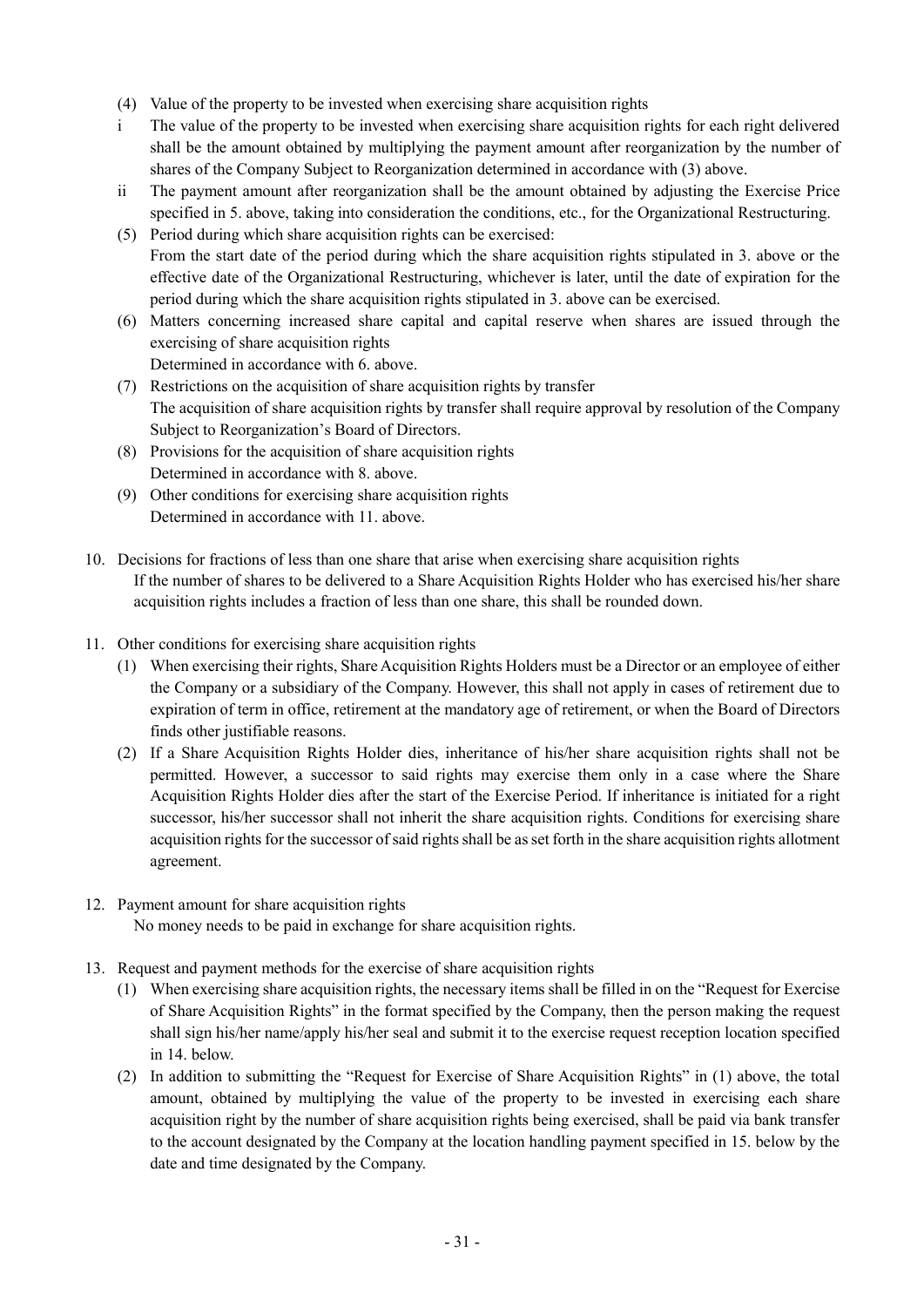14. Share acquisition right exercise request reception location

The Company's Corporate Administration Department (note that if the person in charge of accepting exercise requests changes, the department will be in charge of the relevant business)

- 15. Location for handling payment when exercising share acquisition rights Mizuho Bank, Ltd. Shinagawa Branch (note that if the location for handling payment ceases to exist due to consolidation, etc., its successor location)
- 16. When the exercising of share acquisition rights comes into effect, etc.

The Share Acquisition Rights Holder exercising the share acquisition rights becomes a shareholder of the shares intended for the Company's share acquisition rights in accordance with the provisions of Article 282 of the Companies Act.

Immediately after the exercising procedure is completed, the Company shall perform the required procedures for listing or recording the shares acquired by the Share Acquisition Rights Holder in exercising their share acquisition rights to an account under the Share Acquisition Rights Holder's name opened in advance by the Share Acquisition Rights Holder at the financial instruments business, etc., designated by the Company.

17. Handling of changes to the language or wording of provisions for the guidelines for share acquisition rights or other actions

If it becomes necessary to change the language or wording of provisions for the guidelines for share acquisition rights (hereinafter, the "Guidelines") or take other related actions due to revision or abolition of provisions of the Companies Act or other laws and regulations, with regard to the handling of matters related to this and in accordance with the Companies Act and the purpose of the Guidelines, the Guidelines may be changed using a method that the Company deems appropriate, and such changes shall be integrated with the Guidelines.

18. Announcement of issuance guidelines

The Company shall keep a copy of the Guidelines in its head office, making it available for viewing by Share Acquisition Rights Holders during business hours.

- 19. Handling the issuance of share acquisition securities No share acquisition securities shall be issued.
- 20. Other

Necessary matters regarding share acquisition rights shall be left to the Representative Director.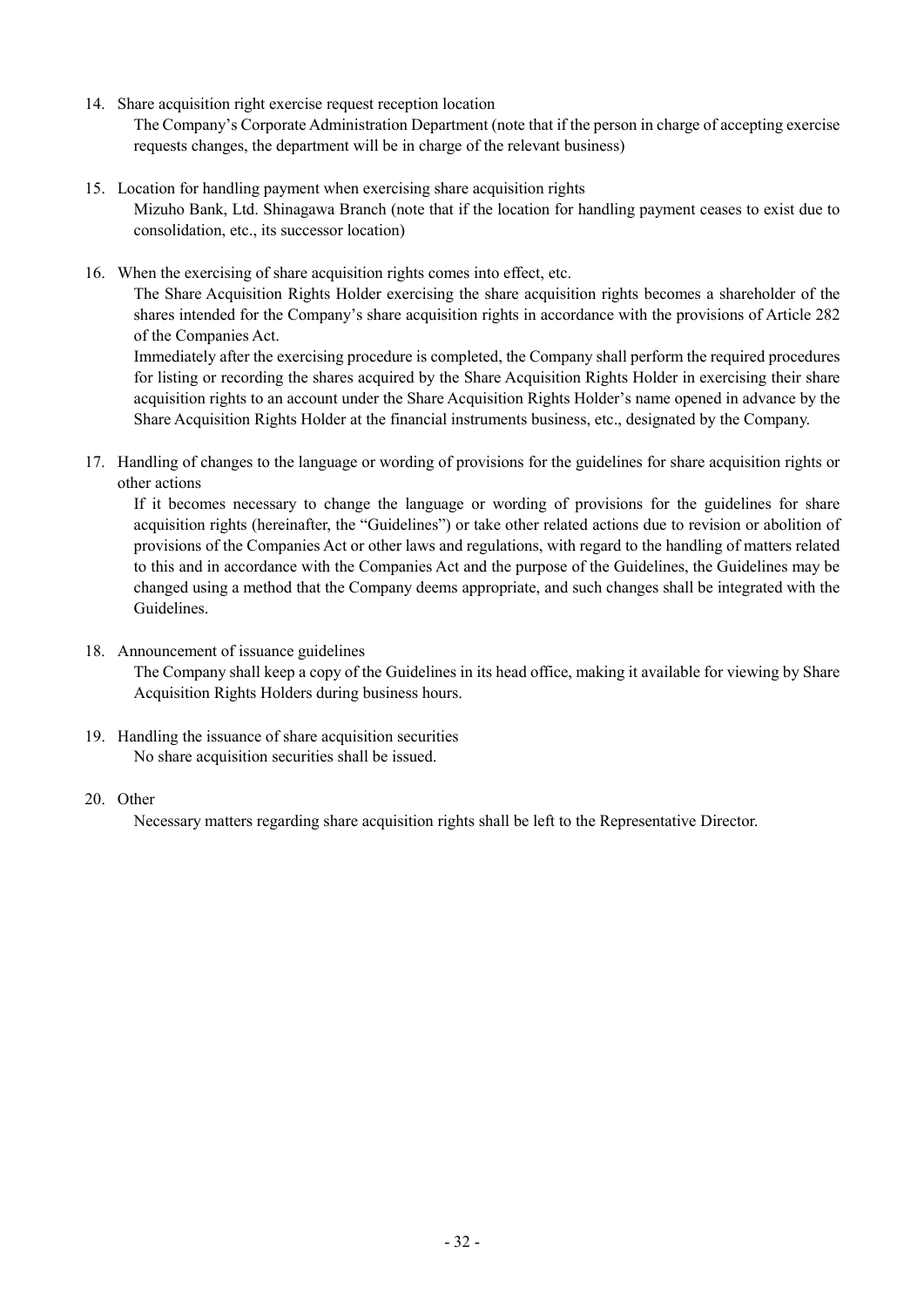#### Attachment 5

2nd Series of Share Acquisition Rights for WOW WORLD GROUP Inc.

- 1. Total number of share acquisition rights: 2,000 rights
- 2. Date of issuance of share acquisition rights: October 3, 2022
- 3. Period during which share acquisition rights can be exercised: From October 3, 2022 to June 30, 2030.
- 4. Type and number of shares for which the share acquisition rights are intended:

The type of shares for which these share acquisition rights are intended are the common stock of WOW WORLD GROUP Inc. (hereinafter, the "Company"), and the number of shares intended for each share acquisition right (hereinafter, "No. of Shares Granted") is 100 shares.

If the Company conducts a stock split, gratis allotment, or reverse stock split of the Company's common stock after the allotment date, the No. of Shares Granted will be adjusted using the following formula, and fractions less than one share resulting from the adjustment shall be rounded down.

Post-Adjustment No. of Shares Granted Pre-Adjustment No. of Adjustment No. of  $\begin{array}{c} \times \end{array}$  Ratio of Stock Split, Gratis Allotment,<br>Shares Granted or Reverse Stock Split or Reverse Stock Split

The post-adjustment No. of Shares Granted shall be applied from the day following the record date of the stock split or gratis allotment in those cases, or from the effective date in the case of a reverse stock split. Additionally, if share acquisition rights are succeeded through the Company becoming involved in a merger, or if they are succeeded through a share exchange or share transfer in which the Company becomes a wholly owned subsidiary, the Company may adjust the No. of Shares Granted as deemed necessary according to the merger ratio, etc.

When adjusting the No. of Shares Granted, the Company shall give direct or public notice of the necessary items to each holder of share acquisition rights listed in the master record of share acquisition rights (hereinafter, "Share Acquisition Rights Holders") by the day before the date on which the post-adjustment No. of Shares Granted is to be applied. However, if notification or public announcement cannot be given by the day before the date of application, it shall be promptly given after the date of application.

5. Value of the property to be invested when exercising share acquisition rights

The per unit value of the property to be invested when exercising share acquisition rights shall be the payment amount per share that can be delivered by exercising the share acquisition rights (hereinafter, "Exercise Price") multiplied by the No. of Shares Granted. The Exercise Price shall be ¥1,436.

In the case of any of the following reasons (i, ii, or iii), the Company shall be able to adjust the Exercise Price if deemed necessary, and the Exercise Price adjusted by each formula shall be multiplied by the number of shares intended for each share acquisition right. The adjusted Exercise Price shall be rounded up to the nearest yen.

i When the Company conducts a stock split or reverse stock split

| Post-adjustment | Pre-adjustment        |                              |  |
|-----------------|-----------------------|------------------------------|--|
| Exercise Price  | <b>Exercise Price</b> | Ratio of Split/Reverse Split |  |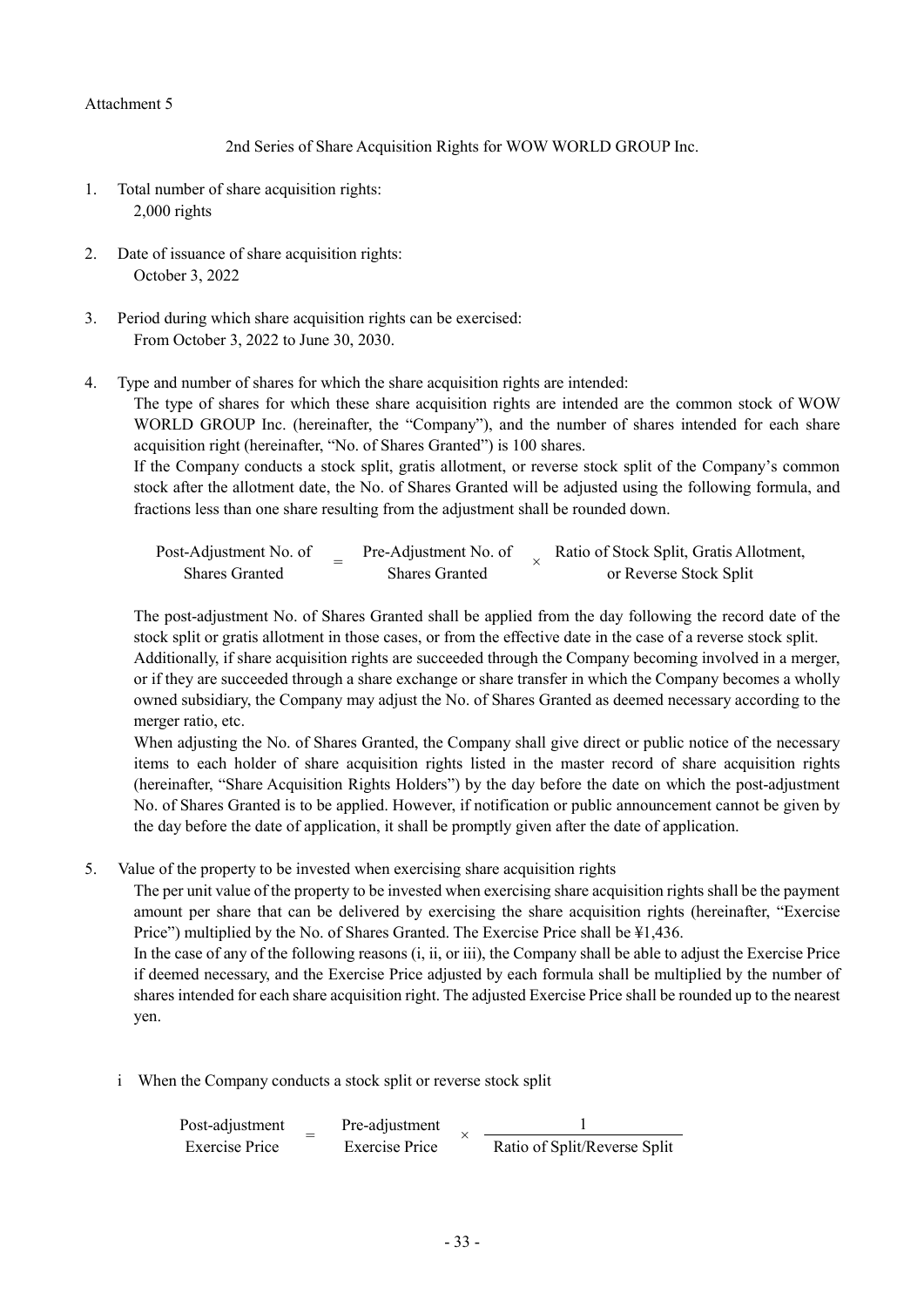ii When the Company issues shares for subscription or disposes of treasury stock at a price lower than the market price (including cases of issuing shares by gratis allotment and delivery of treasury stock, excluding cases of exercising share acquisition rights (including corporate bonds with share acquisition rights) and converting securities that can be converted into the Company's common stock)

| Post-      | Pre-       | No. of Currently<br><b>Issues Shares</b> | No. of Newly Issued<br><b>Shares</b>                        | Payment Amount per<br><b>Share</b>        |
|------------|------------|------------------------------------------|-------------------------------------------------------------|-------------------------------------------|
| adjustment | adjustment |                                          |                                                             | Share Price Before Issuance of Shares for |
| Exercise   | Exercise   |                                          |                                                             | Subscription                              |
| Price      | Price      |                                          | No. of Currently Issues Shares + No. of Newly Issued Shares |                                           |

However, the number of currently issued shares in the formula shall be the total number of the Company's issued shares on the day before the effective date of issuance of the above shares minus the number of treasury shares held by the Company at that time. When disposing of treasury stock, "the number of newly issued shares" shall be replaced with "the number of treasury shares to be disposed," and "the share price prior to the issuance of shares for subscription" shall be read as "the share price before the disposal of treasury stock." Additionally, the share price before issuance of shares for subscription in the formula shall be the pre-adjustment Exercise Price if there is no market price for the Company's shares, or the final transaction price for the Company's priority market just before issuance if the Company's shares do have a market price.

- iii If the Company becomes the surviving company in the case of a takeover, a successor company in the case of an absorption-type company split, or a wholly owning parent company in the case of a share exchange, or if there are other cases where the Exercise Price needs to be adjusted in accordance with these cases, the Company shall adjust the Exercise Price as it deems necessary.
- 6. Matters concerning increased share capital and capital reserve when shares are issued through the exercising of share acquisition rights
	- (1) The amount of share capital to be increased when shares are issued through the exercising of share acquisition rights shall be the amount obtained by multiplying the increase limit of stated capital, etc. calculated in accordance with Article 17, Paragraph (1) of the Regulations on Corporate Accounting by 0.5. If fractions of less than one yen are generated as a result, the fractions shall be rounded up.
	- (2) The amount of capital reserve to be increased when shares are issued through the exercising of share acquisition rights shall be the amount obtained by subtracting the amount of share capital to be increased specified in (1) above from the amount of increase limit of stated capital, etc. specified in (1) above.
- 7. Restrictions on the transfer of share acquisition rights The acquisition of share acquisition rights by transfer shall require approval by the Company's Board of Directors.
- 8. Provisions for the acquisition of share acquisition rights
	- (1) If any of the following proposals (i, ii, iii, iv, or v) are approved at the Company's General Meeting of Shareholders (or if a resolution at the General Meeting of Shareholders is not required, a resolution by the Company's Board of Directors), the Company may acquire share acquisition rights free of charge on a date determined separately by the Board of Directors.
	- i Approval of a merger agreement in which the Company is absorbed into another company
	- ii Approval of a split agreement or incorporation-type split plan in which the Company is split
	- iii Approval of a share exchange agreement or share transfer plan in which the Company becomes a wholly owned subsidiary
	- iv Approval of an amendment to the Articles of Incorporation which stipulates that the content of all shares issued by the Company requires approval by the Company for the acquisition of shares via transfer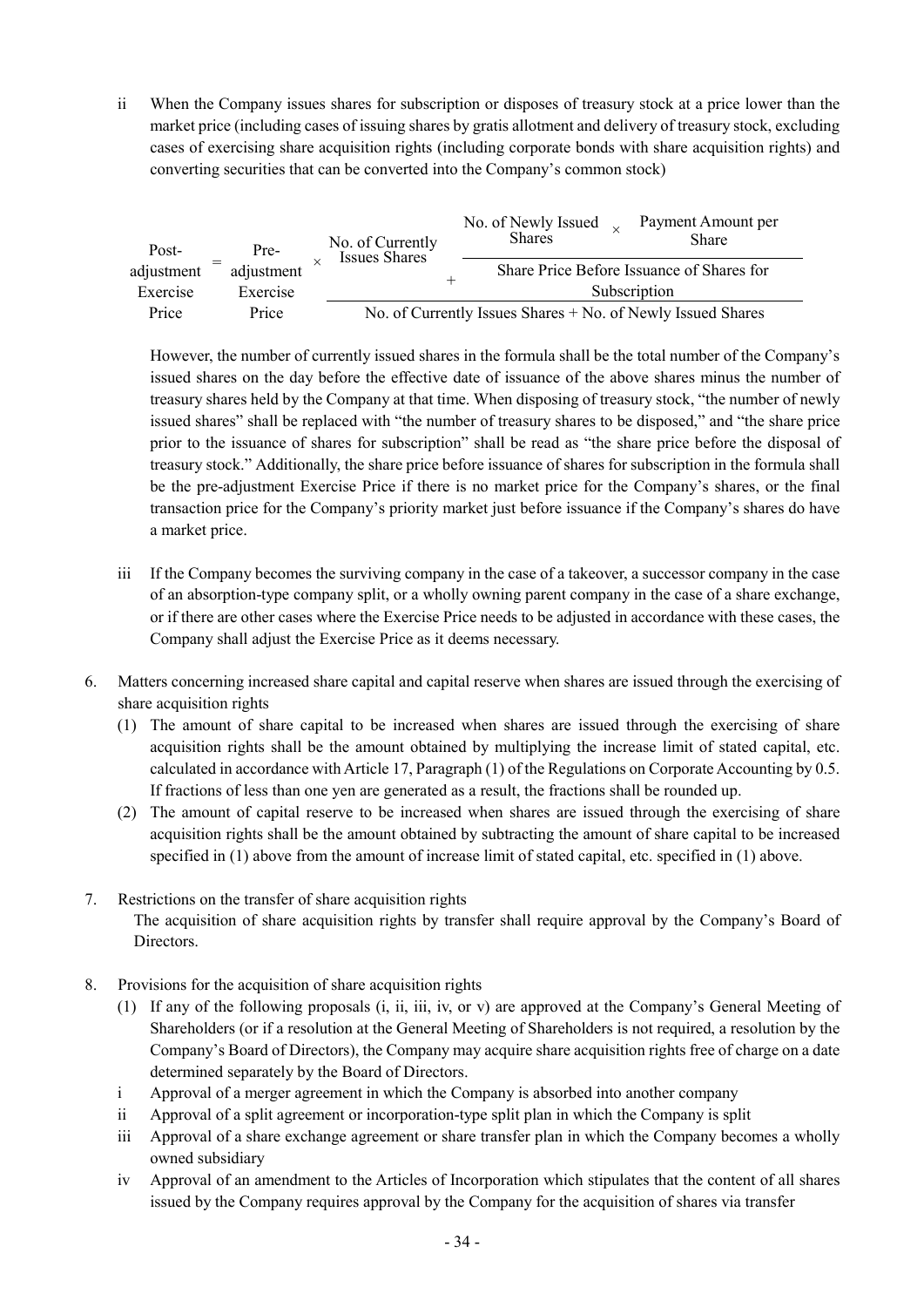- v Approval of an amendment to the Articles of Incorporation which stipulates that the content of shares that are intended for share acquisition rights requires approval by the Company for the acquisition of shares via transfer, or that the Company shall acquire all shares of that type via resolution by the General Meeting of Shareholders
- (2) If a Share Acquisition Rights Holder does not meet the conditions for exercising share acquisition rights specified in 11. (1) below and therefore cannot exercise said rights, or if the individual who inherited the rights dies, the Company may acquire the share acquisition rights free of charge.
- 9. Matters concerning the handling of share acquisition rights in the case of a merger, absorption-type company split, incorporation-type company split, share exchange, or share transfer

In the case of a merger (only if the Company ceases to exist as a result of the merger), absorption- or incorporation-type company split (only if the Company becomes a split company), or share exchange or share transfer (only if the Company becomes a wholly owned subsidiary) (hereinafter, the above are collectively referred to as "Organizational Restructuring"), for Share Acquisition Rights Holders that hold share acquisition rights which remain immediately before the effective date (meaning the effective date for a takeover, date of establishment for a consolidation, effective date for an absorption-type company split, date of establishment for an incorporation-type company split, effective date for a share exchange, or date of establishment of the wholly owning parent company for a share transfer) of the Organizational Restructuring (hereinafter, "Remaining Share Acquisition Rights"), for each case, the share acquisition rights of the stock company listed in (a) to (e) of Article 236, Paragraph (1), Item 8 of the Companies Act (hereinafter, the "Company Subject to Reorganization") shall be delivered. However, delivery of share acquisition rights for the Company Subject to Reorganization in accordance with the following conditions shall be subject to the provisions of the takeover merger agreement, consolidation-type merger agreement, absorption-type company split agreement, incorporation-type company split plan, share exchange agreement, or share transfer plan.

- (1) Number of share acquisition rights for the Company Subject to Reorganization to be delivered The same number as the number of Remaining Share Acquisition Rights held by the Share Acquisition Rights Holders shall be delivered.
- (2) Type of shares of the Company Subject to Reorganization for which the share acquisition rights are intended

Common stock of the Company Subject to Reorganization.

(3) Number of shares of the Company Subject to Reorganization for which the share acquisition rights are intended

The decision shall be made in accordance with 4. above, taking into consideration the conditions, etc., for the Organizational Restructuring.

- (4) Value of the property to be invested when exercising share acquisition rights
- i The value of the property to be invested when exercising share acquisition rights for each right delivered shall be the amount obtained by multiplying the payment amount after reorganization by the number of shares of the Company Subject to Reorganization determined in accordance with (3) above.
- ii The payment amount after reorganization shall be the amount obtained by adjusting the Exercise Price specified in 5. above, taking into consideration the conditions, etc., for the Organizational Restructuring.
- (5) Period during which share acquisition rights can be exercised: From the start date of the period during which the share acquisition rights stipulated in 3. above or the effective date of the Organizational Restructuring, whichever is later, until the date of expiration for the period during which the share acquisition rights stipulated in 3. above can be exercised.
- (6) Matters concerning increased share capital and capital reserve when shares are issued through the exercising of share acquisition rights

Determined in accordance with 6. above.

(7) Restrictions on the acquisition of share acquisition rights by transfer The acquisition of share acquisition rights by transfer shall require approval by resolution of the Company Subject to Reorganization's Board of Directors.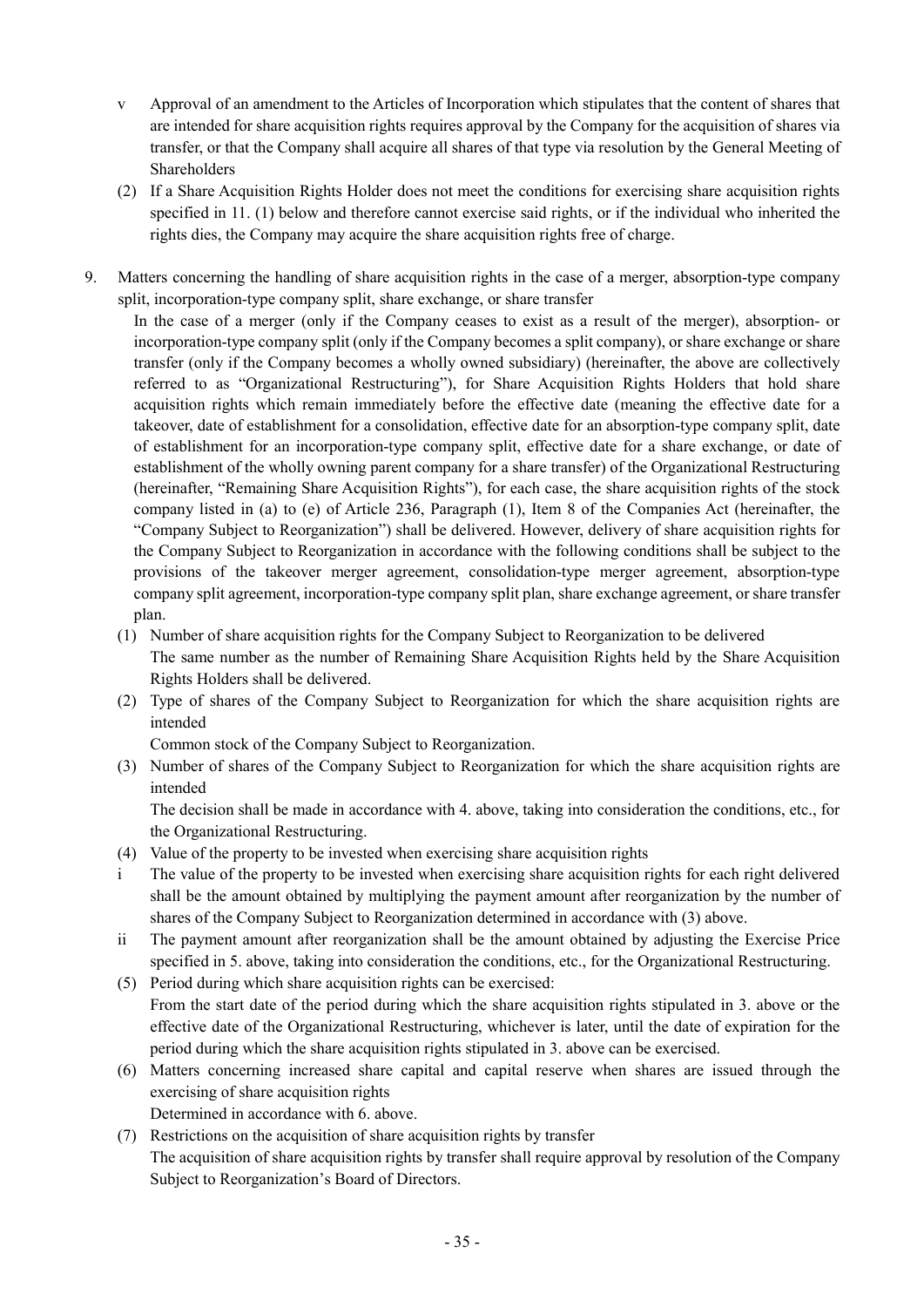- (8) Provisions for the acquisition of share acquisition rights Determined in accordance with 8. above.
- (9) Other conditions for exercising share acquisition rights Determined in accordance with 11. below.
- 10. Decisions for fractions of less than one share that arise when exercising share acquisition rights If the number of shares to be delivered to a Share Acquisition Rights Holder who has exercised his/her share acquisition rights includes a fraction of less than one share, this shall be rounded down.
- 11. Other conditions for exercising share acquisition rights
	- (1) When exercising their rights, Share Acquisition Rights Holders must be a Director or an employee of either the Company or a subsidiary of the Company. However, this shall not apply in cases of retirement due to expiration of term in office, retirement at the mandatory age of retirement, or when the Board of Directors finds other justifiable reasons.
	- (2) If a Share Acquisition Rights Holder dies, inheritance of his/her share acquisition rights shall not be permitted. However, a successor to said rights may exercise them only in a case where the Share Acquisition Rights Holder dies after the start of the Exercise Period. If inheritance is initiated for a right successor, his/her successor shall not inherit the share acquisition rights. Conditions for exercising share acquisition rights for the successor of said rights shall be as set forth in the share acquisition rights allotment agreement.
- 12. Payment amount for share acquisition rights No money needs to be paid in exchange for share acquisition rights.
- 13. Request and payment methods for the exercise of share acquisition rights
	- (1) When exercising share acquisition rights, the necessary items shall be filled in on the "Request for Exercise of Share Acquisition Rights" in the format specified by the Company, then the person making the request shall sign his/her name/apply his/her seal and submit it to the exercise request reception location specified in 14. below.
	- (2) In addition to submitting the "Request for Exercise of Share Acquisition Rights" in (1) above, the total amount, obtained by multiplying the value of the property to be invested in exercising each share acquisition right by the number of share acquisition rights being exercised, shall be paid via bank transfer to the account designated by the Company at the location handling payment specified in 15. below by the date and time designated by the Company.
- 14. Share acquisition right exercise request reception location The Company's Corporate Administration Department (note that if the person in charge of accepting exercise requests changes, the department will be in charge of the relevant business)
- 15. Location for handling payment when exercising share acquisition rights Mizuho Bank, Ltd. Shinagawa Branch (note that if the location for handling payment ceases to exist due to consolidation, etc., its successor location)
- 16. When the exercising of share acquisition rights comes into effect, etc.

The Share Acquisition Rights Holder exercising the share acquisition rights becomes a shareholder of the shares intended for the Company's share acquisition rights in accordance with the provisions of Article 282 of the Companies Act.

Immediately after the exercising procedure is completed, the Company shall perform the required procedures for listing or recording the shares acquired by the Share Acquisition Rights Holder in exercising their share acquisition rights to an account under the Share Acquisition Rights Holder's name opened in advance by the Share Acquisition Rights Holder at the financial instruments business, etc., designated by the Company.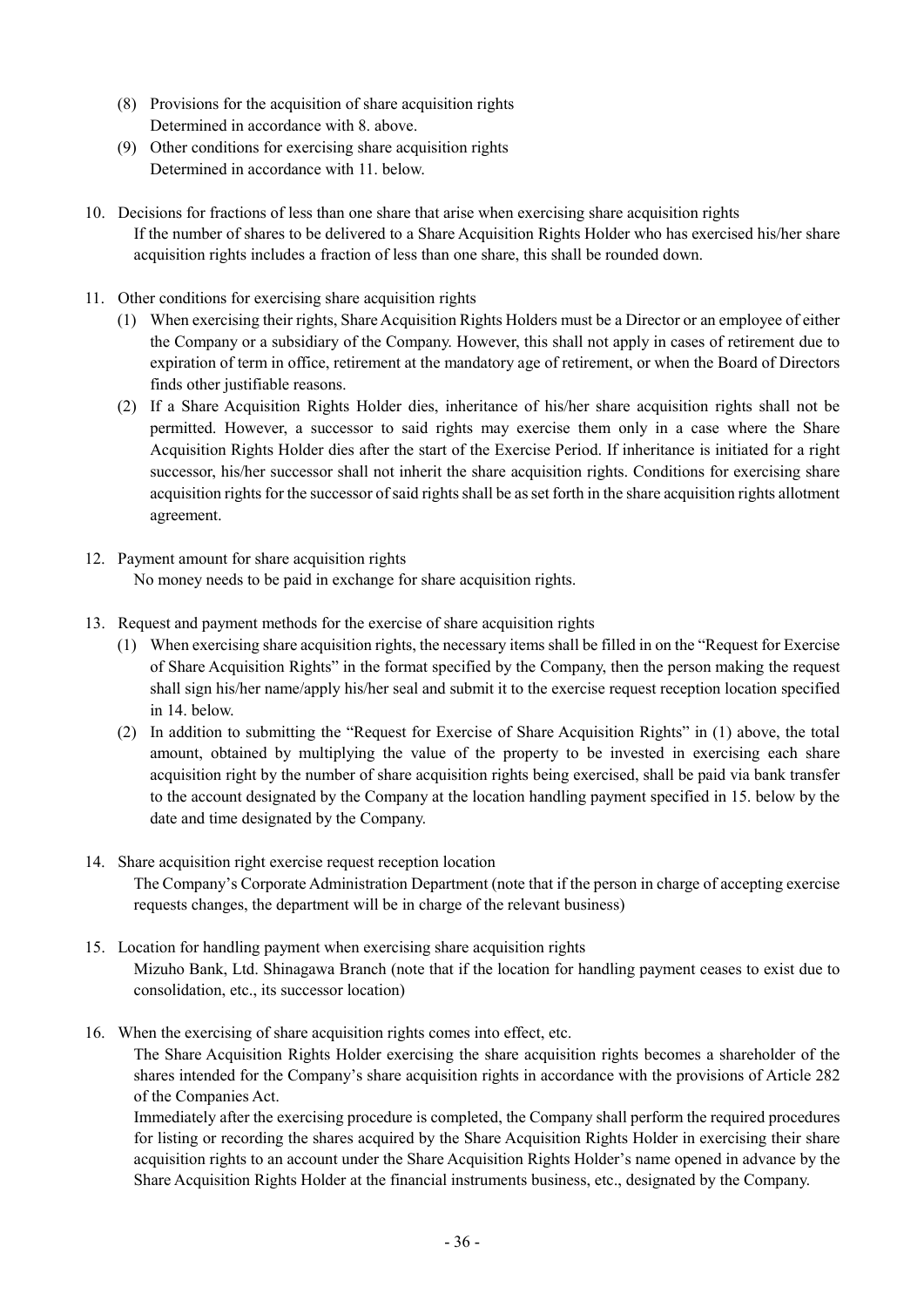17. Handling of changes to the language or wording of provisions for the guidelines for share acquisition rights or other actions

If it becomes necessary to change the language or wording of provisions for the guidelines for share acquisition rights (hereinafter, the "Guidelines") or take other related actions due to revision or abolition of provisions of the Companies Act or other laws and regulations, with regard to the handling of matters related to this and in accordance with the Companies Act and the purpose of the Guidelines, the Guidelines may be changed using a method that the Company deems appropriate, and such changes shall be integrated with the Guidelines.

18. Announcement of issuance guidelines

The Company shall keep a copy of the Guidelines in its head office, making it available for viewing by Share Acquisition Rights Holders during business hours.

- 19. Handling the issuance of share acquisition securities No share acquisition securities shall be issued.
- 20. Other

Necessary matters regarding share acquisition rights shall be left to the Representative Director.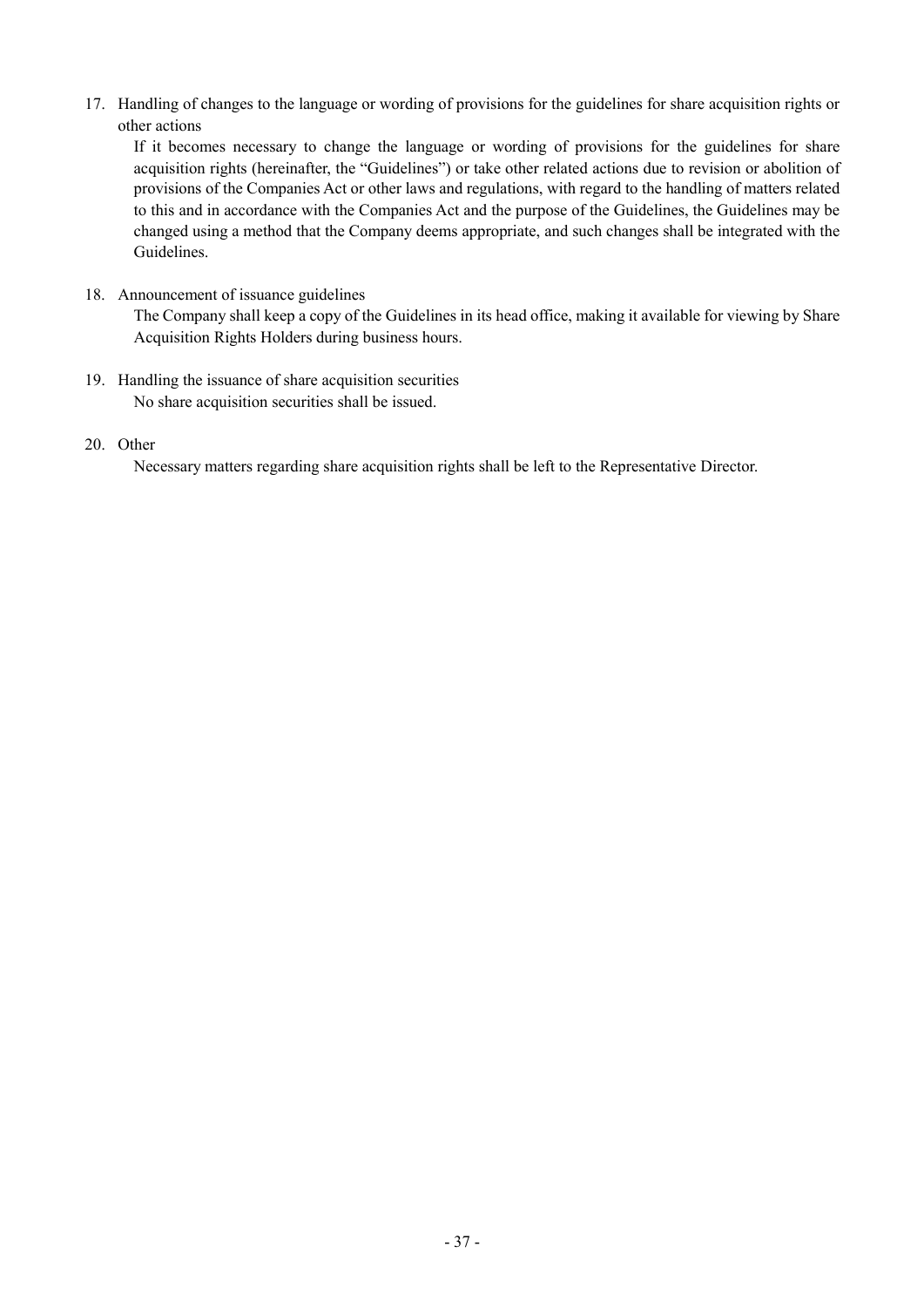- 3. Outline of details for the matters listed for each item of Article 206 of the Regulations for Enforcement of the Companies Act
	- (1) Matters concerning the appropriateness of the provisions regarding consideration for share transfer
	- (i) Matters concerning the appropriateness of the number of shares to be delivered
	- The Share Transfer establishes a Holding Company (wholly owning parent company) through the sole transfer of the Company's shares. Since there is no change to the composition of shareholders for the Company or the Holding Company when the Share Transfer occurs, and with the main priority of not causing any disadvantage to the Company's shareholders, it was decided to allocate and deliver one share of the Holding Company's common stock for each share of the Company's common stock owned by the shareholders. For this reason, share transfer ratios are not calculated by a third party. The number of new shares to be delivered through the share transfer shall be 3,999,084 shares. However, if there is a change in the total number of shares issued by the Company prior to the Share Transfer coming into effect, the number of shares to be delivered by the Holding Company above shall change.
	- (ii) Matters concerning the appropriateness of share capital and capital reserve amounts Holding Company share capital and capital reserve amounts stipulated are within the scope of laws and regulations, and have been judged as appropriate in light of the purpose, scale, capital policy, etc., of the Holding Company.
	- (2) Matters concerning the appropriateness of the provisions of share acquisition rights related to share transfers At the time of the Share Transfer, the content of the Holding Company's share acquisition rights to be delivered to the Company's Share Acquisition Rights Holders in place of the Company's share acquisition rights, as well as the same number of shares to be delivered, is nearly identical, and so the Company has judged that the provisions of the share acquisition rights related to share transfers is appropriate.
	- (3) Details of events having a significant impact on the status of corporate assets occurring after the last day of the Company's last fiscal year

(Unification of businesses through the acquisition of shares)

At the Board of Directors meeting held on May 10, 2022, the Company entered into a joint venture agreement with SpaceShip Inc. (head office: Minato-ku, Tokyo; Representative Director: Hiroshi Shiiba; hereinafter, "SpaceShip"). A resolution was passed deciding that the marketing business operated by said company would be split (incorporation-type company split) and that shares of the new company would be acquired. Additionally, a resolution was passed for undertaking a third-party allotment of capital, carried out by the new company, and making it a subsidiary.

1. Reason for acquiring shares

The Company supports the communication activities of numerous companies by providing the "WEBCAS" series of in-house developed products centered around email delivery and the creation of forms. The "WEBCAS" series has been introduced to more than 7,500 companies and organizations in the more than 20 years since it has been available.

In recent years, IT has been developing at an accelerating pace, and the amount of information people receive has exploded. Under such an environment, delivering "the optimal information at the optimal time" is ever more important for a company to build a good relationship with its customers. In order to realize this type of communication, the Company has expanded the functionality of "WEBCAS" and gave it the ability to link up with various external tools. However, moving forward we recognize that there needs to be more focus on creating a system that can support digital marketing strategy planning and operation.

SpaceShip is developing a business that supports digital marketing in various industries, including major companies. By building a collaborative system between the Company and SpaceShip, we will be able to support all steps from acquisition of potential customers for digital marketing to training and even solidifying their status as a customer, and as such have determined that this will contribute to the future development of our business and is in the interest of our shareholders. It was agreed that SpaceShip would acquire shares of the newly established company, as well as undertake the capital increase through thirdparty allotment implemented by the company in order to make it a subsidiary.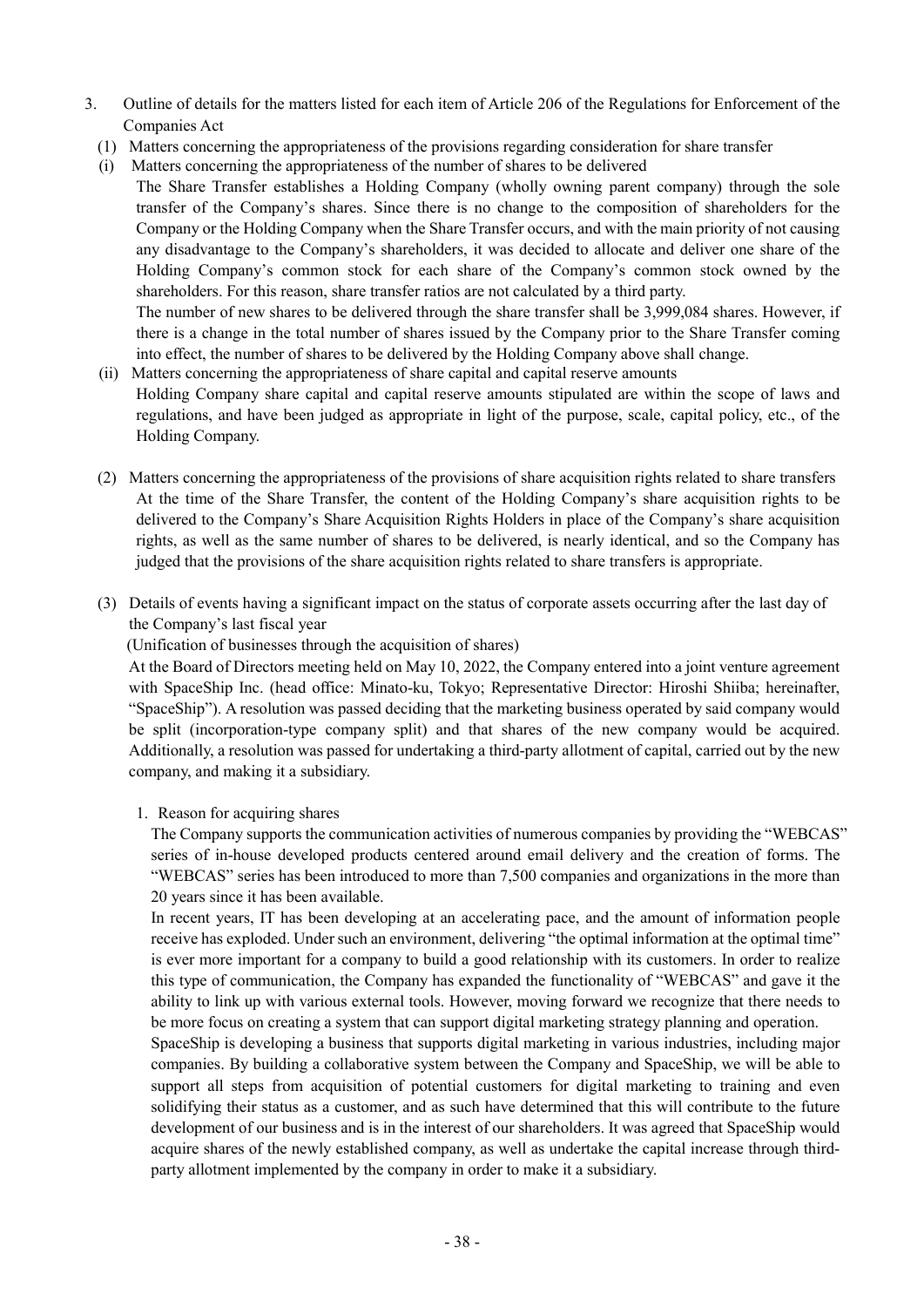|  |  | 2. Overview of the subsidiary to be transferred (planned) |  |
|--|--|-----------------------------------------------------------|--|
|  |  |                                                           |  |

| (1)               | Name                                | Newstream Inc. (new company)                     |
|-------------------|-------------------------------------|--------------------------------------------------|
| (2)               | Location                            | 1-18-6 Nishi Shimbashi, Minato-ku, Tokyo, Japan  |
| (3)               | Name and title of<br>representative | Takuto Nishikawa, Representative Director (Note) |
| $\left( 4\right)$ | Business details                    | Marketing                                        |
| (5)               | Share capital                       | ¥10 thousand (planned)                           |
| (6)               | Date of establishment               | July 1, 2022 (planned)                           |

(Note) Scheduled to take office after the share transfer and capital increase through third-party allotment has been completed.

# 3. Overview of share acquisition partner

| (1) | Name                                | SpaceShip Inc. (incorporation-type split company) |
|-----|-------------------------------------|---------------------------------------------------|
| (2) | Location                            | 1-18-6 Nishi Shimbashi, Minato-ku, Tokyo, Japan   |
| (3) | Name and title of<br>representative | Hiroshi Shiiba, Representative Director           |
| (4) | Business details                    | Marketing                                         |
| (5) | Share capital                       | ¥23,000 thousand                                  |
| (6) | Date of establishment               | November 16, 2011                                 |
| (7) | Net assets                          | $-434,306$ thousand (FY06/2021)                   |
| (8) | Total assets                        | ¥56,134 thousand (FY06/2021)                      |

# 4. Number of shares to be acquired and status of shares owned before and after acquisition/transfer

| (1) | No. of shares owned before<br>transfer | $\theta$<br>(No. of voting rights: 0)<br>(Voting right ownership ratio: 0.00%)                                                                                                                                                                                             |
|-----|----------------------------------------|----------------------------------------------------------------------------------------------------------------------------------------------------------------------------------------------------------------------------------------------------------------------------|
| (2) | No. of shares to be acquired           | $6,875$ (share transfer: 3,750; third-party allotment: 3,125)<br>(No. of voting rights: $6,875$ )                                                                                                                                                                          |
| (3) | No. of shares owned after<br>transfer  | 6,875<br>(No. of voting rights: $6,875$ )<br>(Voting right ownership ratio: 52.38%)                                                                                                                                                                                        |
| (4) | Acquisition cost                       | Corporation common stock<br>$\frac{127.5}{2}$ million<br>(share transfer: $\frac{1}{2}$ 15 million; third-party allotment: $\frac{1}{2}$ 12.5<br>million)<br>¥1.0 million<br>Advisory fee (approx. amount)<br>Total (approx. amount)<br>$\text{\textsterling}28.5$ million |

# 5. Schedule

| (1, | Date of resolution of the Board of<br>Directors                                             | May 10, 2022            |
|-----|---------------------------------------------------------------------------------------------|-------------------------|
| (2) | Contract date                                                                               | May 10, 2022 (planned)  |
| (3) | Execution date for share transfer<br>and capital increase through third-<br>party allotment | July 29, 2022 (planned) |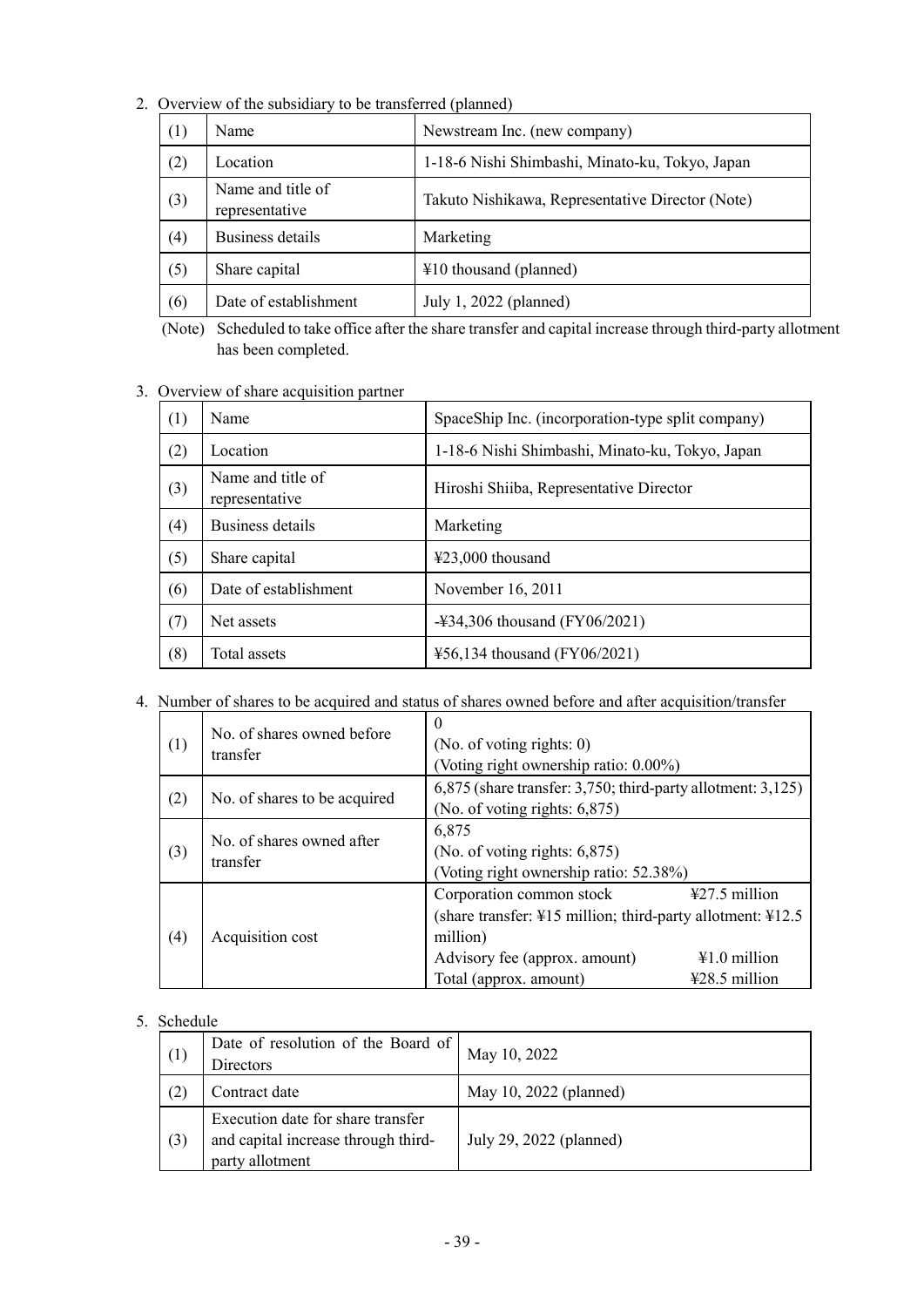(Acquisition of shares by entering into a capital and business alliance)

The Company has entered into a capital and business alliance agreement (hereinafter, "Capital and Business Alliance") with Data Vehicle, Inc. (hereinafter, "Data Vehicle"), and has decided to undertake capital increase through third-party allotment carried out by Data Vehicle (hereinafter, "Third-Party Allotment of Capital").

1. Reasons for this Capital and Business Alliance

The Company supports the communication activities of numerous companies by providing the "WEBCAS" series of in-house developed products centered around email delivery and the creation of forms. The "WEBCAS" series has been introduced to more than 7,500 companies and organizations in the more than 20 years since it has been available.

In recent years, IT infrastructure capable of processing large amounts of data at high speeds can be used cheaply, and in addition to data processing technology, individuals called data scientists, who can analyze data from various angles by taking full advantage of statistics, machine learning, and AI, are attracting attention as well. Even in the field of digital marketing, expected uses include improving existing operations and formulating new strategies such as delivering personalized emails that fit each individual customer and optimizing the allocation of marketing budgets. That said, it takes time and money to train such advanced engineers, and so the training of data scientists and data analysis tools that can be used even with limited experience in data analysis are attracting attention.

Data Vehicle was established in November 2014 as a company specializing in data analysis tools. They develop and sell DX human resources training services and data analysis tools such as "Data Driver" and "Data Ferry" that can be used without requiring knowledge of statistics and programs, all based around the idea of "democratization of data science."

By providing Data Vehicle's tools to companies using our "WEBCAS" service, we promote the utilization of data and said companies can expect their business efficiency, such as email delivery, to improve. Furthermore, by complementing our own areas of expertise with those of Data Vehicle's, we will be able to jointly develop integrated digital marketing tools. As such, we have determined that a capital and business alliance with Data Vehicle will contribute to business development moving forward and is in the interest of shareholders, and so we have reached an agreement to enter into this Capital and Business Alliance.

2. Details, etc., of this Capital and Business Alliance

(1) Details of the capital alliance

The Company will underwrite the preferred stock issued by Data Vehicle through third-party allotment. The company has decided to underwrite 143 preferred shares to be newly issued on May 12, 2022 for a total of ¥100 million.

(2) Details of the business alliance

The Company and Data Vehicle plan to enter into a business alliance for the following:

(i) Improving profits per customer using WEBCAS

The Company aims to expand business by selling Data Vehicle's analysis tools, DX human resources training services, and contract analysis services to companies using our "WEBCAS" series.

(ii) Joint development of integrated digital marketing tools

The Company aims to expand business by incorporating and selling Data Vehicle's data analysis tools in our "WEBCAS" series. Furthermore, we aim to jointly develop integrated digital marketing tools with the group company's Connecty CDP as a base.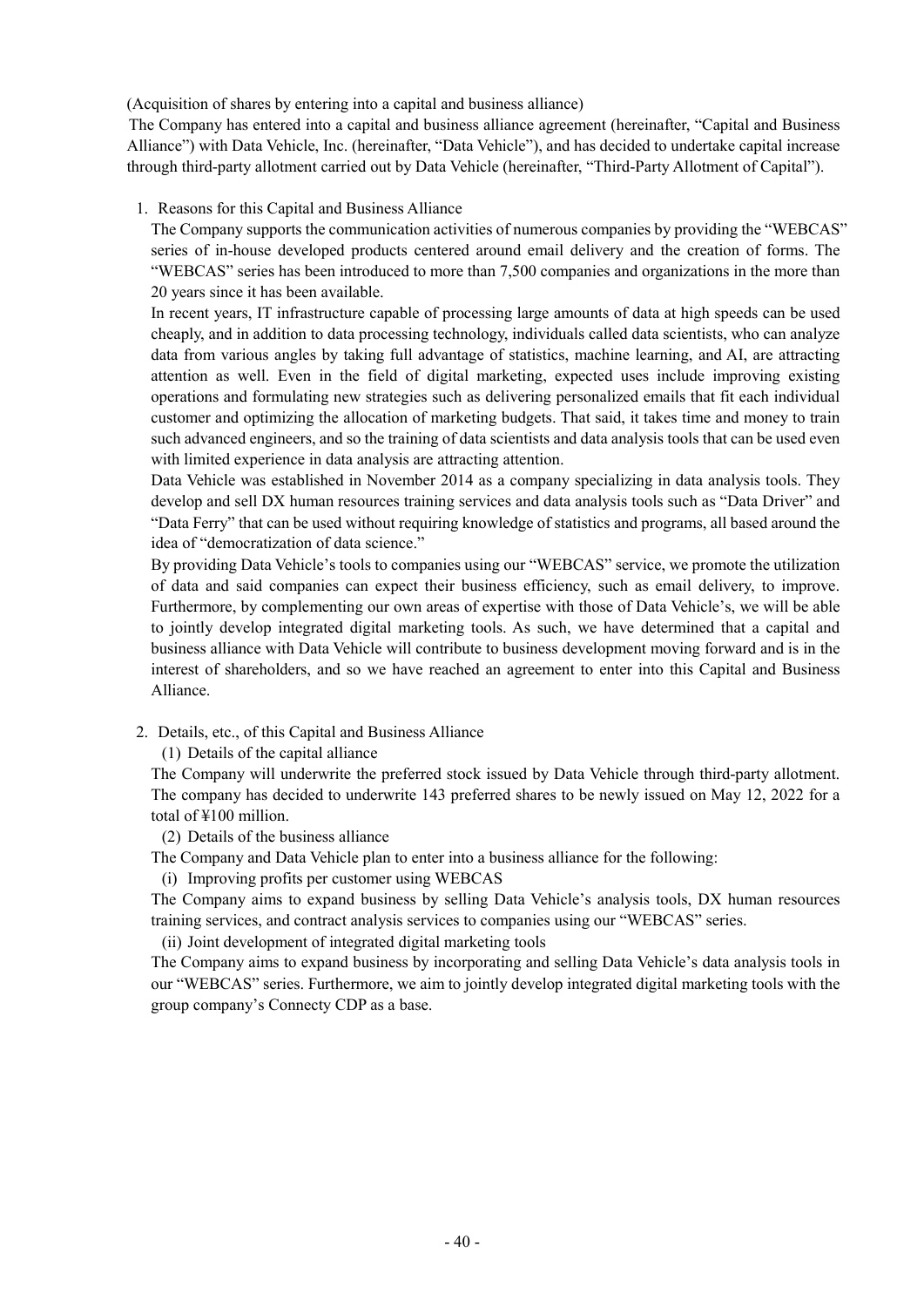3. Overview of the partner for this Capital and Business Alliance

| Name                                       | Data Vehicle, Inc.                                                                                                                     |
|--------------------------------------------|----------------------------------------------------------------------------------------------------------------------------------------|
| Location                                   | 2-9-1 Higashi Shimbashi, Minato-ku, Tokyo                                                                                              |
| Name and title of<br>(3)<br>representative | Tatsuya Yuno, Representative Director                                                                                                  |
| Business details<br>(4)                    | Development and provision of data analysis services, provision of<br>DX human resources training and data analysis consulting services |
| Share capital<br>(5)                       | ¥342,150 thousand (as of March 31, 2022)                                                                                               |
| Date of establishment<br>(6)               | November 11, 2014                                                                                                                      |

# 4. Number of shares to be acquired, acquisition price, and status of shares owned before and after acquisition

|     | (1) No. of shares owned before   |                                           |
|-----|----------------------------------|-------------------------------------------|
|     | underwriting                     | (No. of voting rights: 0)                 |
|     |                                  | (Voting right ownership ratio: 0.0%)      |
|     | (2) No. of shares to be acquired | 143                                       |
| (3) | Acquisition cost                 | Data Vehicle preferred stock ¥100,100,000 |
| (4) | No. of shares owned after        | 143                                       |
|     | underwriting                     | (No. of voting rights: 143)               |
|     |                                  | (Voting right ownership ratio: 9.13%)     |

# 5. Schedule

| $(1)$ Contract date    | May 10, 2022 |
|------------------------|--------------|
| $(2)$ Payment deadline | May 12, 2022 |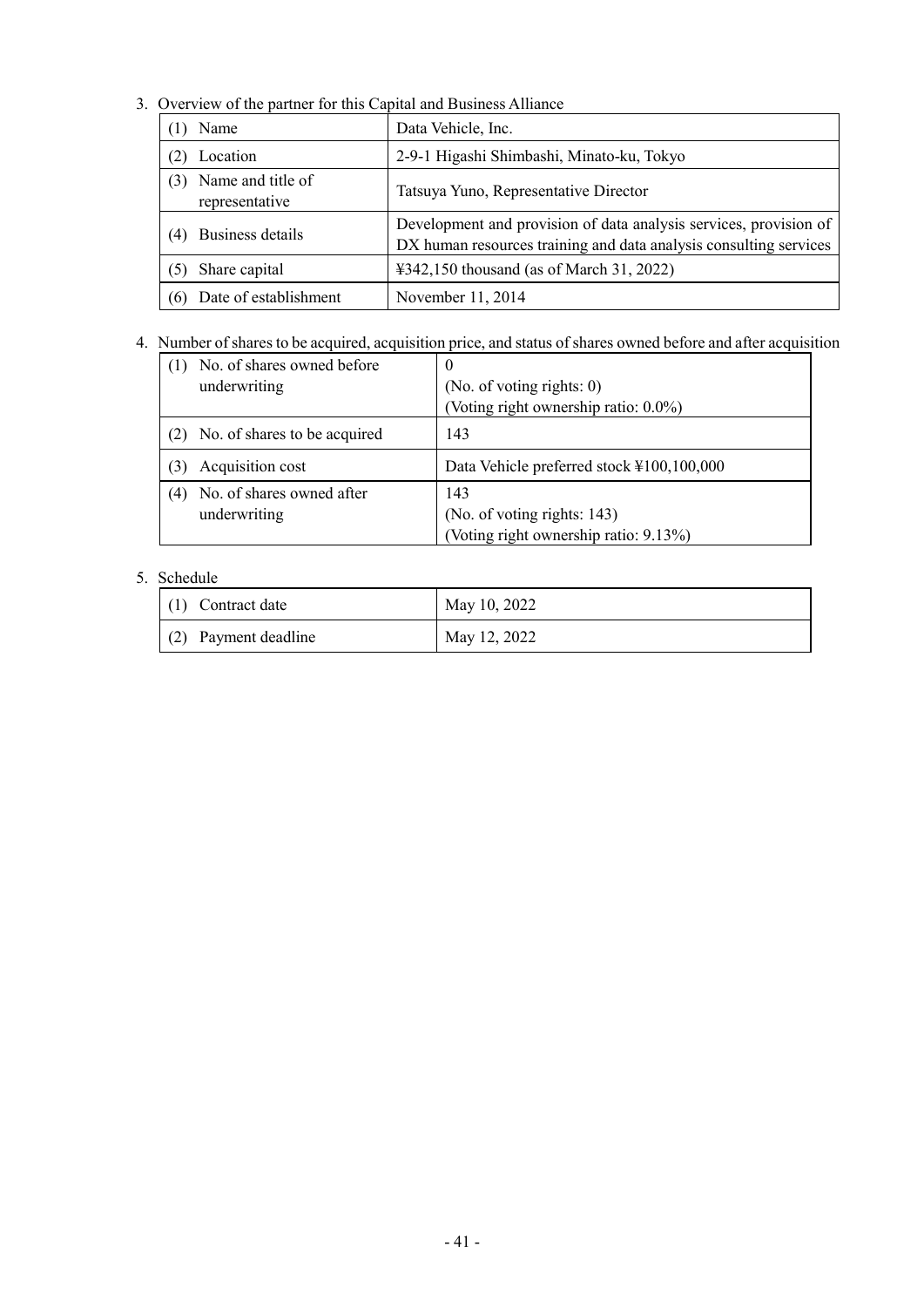4. Matters concerning Directors not serving as Holding Company Audit and Supervisory Committee Members The following individuals shall be Directors not serving as Audit and Supervisory Committee Members for the Holding Company:

|               |                           |                                                                            | Number of the Company's<br>(1)   |
|---------------|---------------------------|----------------------------------------------------------------------------|----------------------------------|
| Name          |                           | Career summary, position, responsibilities                                 | shares owned                     |
| Date of birth |                           |                                                                            | Number of Holding Company<br>(2) |
|               |                           |                                                                            | shares to be allotted            |
|               | Apr. 1989                 | Joined The Dai-ichi Kangyo Bank, Limited (currently                        |                                  |
|               |                           | Mizuho Bank, Ltd.)                                                         |                                  |
|               | <b>July 2005</b>          | Joined the Company                                                         |                                  |
|               |                           | Director and in charge of Solutions Business<br>Department                 |                                  |
|               | Oct. 2005                 | Director, Head of Corporate Planning Office and in                         |                                  |
|               |                           | charge of Solutions Business Department                                    |                                  |
|               | June 2008                 | Director and in charge of Corporate Planning Office,                       |                                  |
|               |                           | Accounting Department, General Affairs and HR                              |                                  |
| Kazuo Mino    |                           | Department and Finance Department                                          | $(1)$ 93,939 shares              |
| (May 6, 1965) | Apr. 2009                 | Representative Director and President and in charge of                     | $(2)$ 93,939 shares              |
|               |                           | Corporate Planning Office and Corporate                                    |                                  |
|               |                           | <b>Administration Department</b>                                           |                                  |
|               | Dec. 2013                 | Representative Director and Chairman of FUCA Co.,                          |                                  |
|               |                           | Ltd.                                                                       |                                  |
|               | May 2015                  | Director and Chairman (current position)                                   |                                  |
|               | Apr. 2017                 | Representative Director and President of the Company                       |                                  |
|               |                           | (current position)                                                         |                                  |
|               | Mar. 2021                 | Director of Connecty Inc. (current position)                               |                                  |
|               |                           | [Significant concurrent positions outside the Company]                     |                                  |
|               |                           | Director and Chairman of FUCA Co., Ltd.                                    |                                  |
|               | Director of Connecty Inc. |                                                                            |                                  |
|               |                           | [Reasons for nomination as candidate for Director]                         |                                  |
|               |                           | With experience of working in a big enterprise and starting a new          |                                  |
|               |                           | business, Kazuo Mino joined the Company and was assigned to the            |                                  |
|               |                           | position of officer responsible for the departments of corporate planning, |                                  |
|               |                           | corporate administration and development. Since April 2009, he has         |                                  |
|               |                           | been serving as Representative Director of the Company.                    |                                  |
|               |                           | Mr. Mino achieved outstanding results to enhance the Company's             |                                  |
|               |                           | corporate value and to improve its business performance. Since the         |                                  |
|               |                           | Company has determined that he is the right person for leading the         |                                  |
|               |                           | Holding Company on an ongoing basis, the Company has nominated             |                                  |
|               |                           | him as a candidate for Director.                                           |                                  |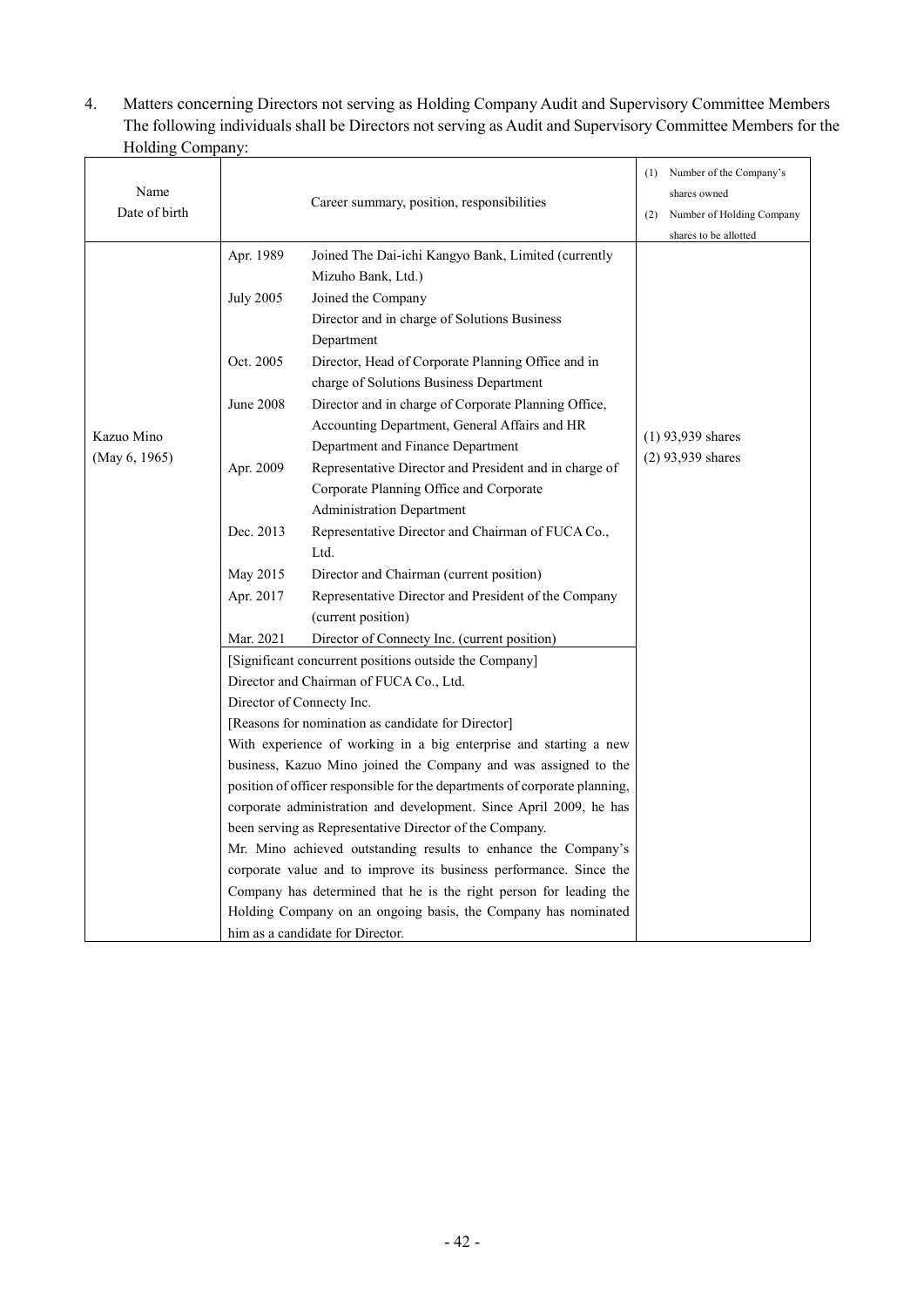| Name<br>Date of birth |            | Career summary, position, responsibilities                            | (1)<br>(2) | Number of the Company's<br>shares owned<br>Number of Holding Company<br>shares to be allotted |
|-----------------------|------------|-----------------------------------------------------------------------|------------|-----------------------------------------------------------------------------------------------|
|                       | Apr. 1998  | Joined Sony Corporation (currently Sony Group                         |            |                                                                                               |
|                       |            | Corporation)                                                          |            |                                                                                               |
|                       | Dec. 2005  | Representative Director and President of Connecty Inc.                |            |                                                                                               |
| Yasuyuki Hattori      |            | (current position)                                                    |            | $(1)$ 13,954 shares                                                                           |
| (October 2, 1975)     | Sept. 2009 | Representative Director and President of Connecty Labs                |            | $(2)$ 13,954 shares                                                                           |
|                       |            | Inc. (current position)                                               |            |                                                                                               |
|                       | Aug. 2019  | Representative Director and President of CONNECTY                     |            |                                                                                               |
|                       |            | HOLDINGS Inc. (current position)                                      |            |                                                                                               |
|                       |            | [Significant concurrent positions outside the Company]                |            |                                                                                               |
|                       |            | Representative Director and President of Connecty Inc.                |            |                                                                                               |
|                       |            | Representative Director and President of Connecty Labs Inc.           |            |                                                                                               |
|                       |            | Representative Director and President of CONNECTY HOLDINGS Inc.       |            |                                                                                               |
|                       |            | [Reasons for nomination as candidate for Director]                    |            |                                                                                               |
|                       |            | Serving as the Representative Director and President of Connecty Inc. |            |                                                                                               |
|                       |            | and Connecty Holding Inc., both of which became consolidated          |            |                                                                                               |
|                       |            | subsidiaries of the Company in 2020, Yasuyuki Hattori has extensive   |            |                                                                                               |
|                       |            | experience, a successful track record, and discernment as a corporate |            |                                                                                               |
|                       |            | manager. Since the Company has determined that he is the right person |            |                                                                                               |
|                       |            | for boosting corporate value of the Holding Company, the Company has  |            |                                                                                               |
|                       |            | nominated him as a candidate for Director.                            |            |                                                                                               |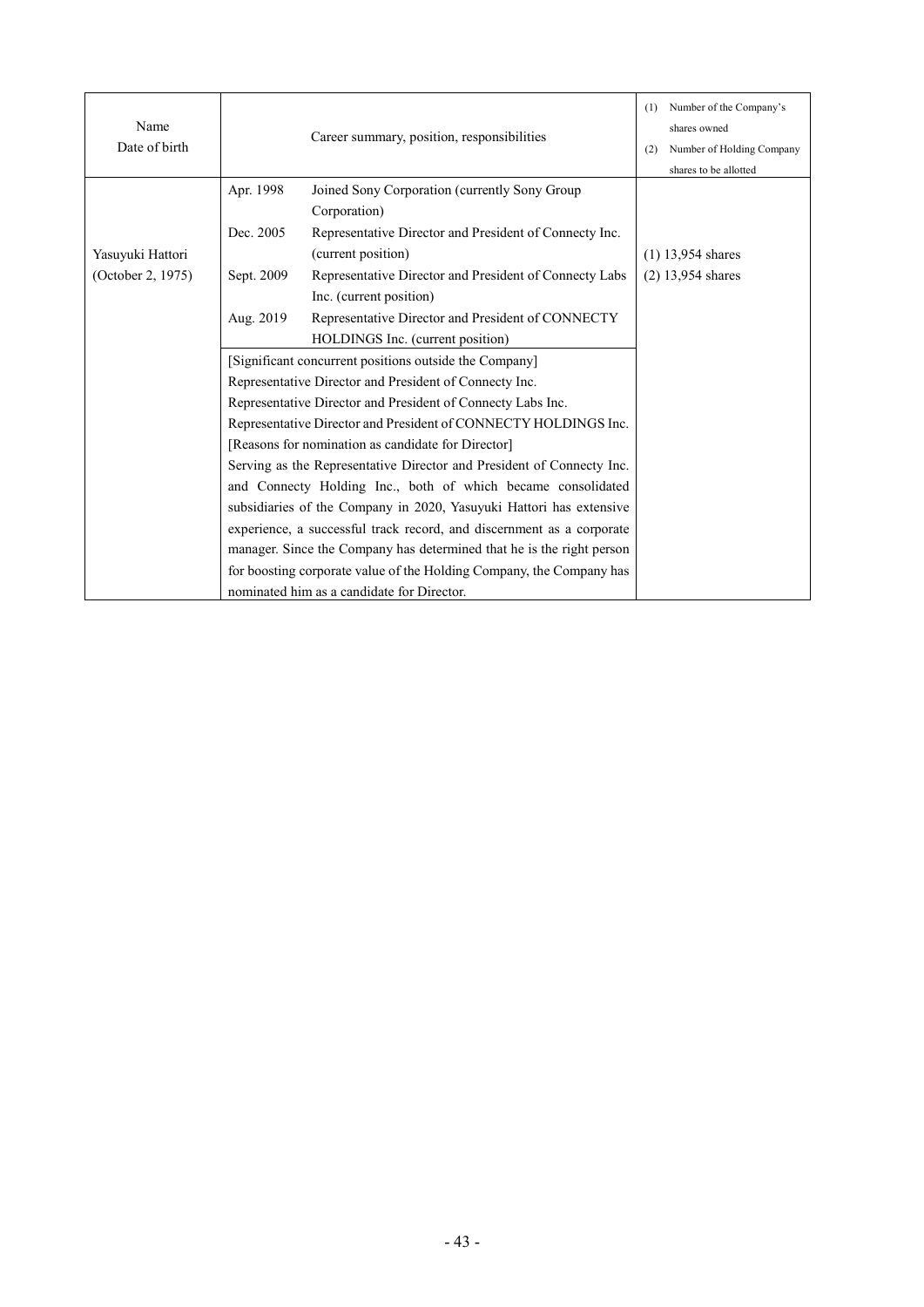| Name<br>Date of birth          |           | Career summary, position, responsibilities                                                          | Number of the Company's<br>(1)<br>shares owned<br>Number of Holding Company<br>(2)<br>shares to be allotted |
|--------------------------------|-----------|-----------------------------------------------------------------------------------------------------|-------------------------------------------------------------------------------------------------------------|
|                                | Apr. 1977 | Joined Fujitsu Limited                                                                              |                                                                                                             |
|                                | Oct. 2001 | General Manager of System Integration Business                                                      |                                                                                                             |
|                                |           | Division 2 of System Integration Business Unit                                                      |                                                                                                             |
|                                | Mar. 2003 | Head of Communication and Utilities Solutions Unit                                                  |                                                                                                             |
|                                | June 2004 | Corporate Vice President and Deputy Head of Social<br><b>Infrastructure Solution Business Group</b> |                                                                                                             |
| Kazuo Miyata<br>(July 2, 1954) | June 2011 | President and Representative Director of FUJITSU<br>ADVANCED SYSTEMS LIMITED                        | $(1)$ 300 shares<br>$(2)$ 300 shares                                                                        |
|                                | Apr. 2015 | President and Representative Director of Fujitsu                                                    |                                                                                                             |
|                                |           | <b>Systems West Limited</b>                                                                         |                                                                                                             |
|                                | Nov. 2016 | Corporate Executive Officer and Head of Western Japan                                               |                                                                                                             |
|                                |           | Business Group of Global Service Integration Division                                               |                                                                                                             |
|                                |           | of Fujitsu Limited                                                                                  |                                                                                                             |
|                                | Apr. 2021 | Representative of Humble Management (current                                                        |                                                                                                             |
|                                |           | position)                                                                                           |                                                                                                             |
|                                |           | [Significant concurrent positions outside the Company]                                              |                                                                                                             |
|                                |           | Representative of Humble Management                                                                 |                                                                                                             |
|                                |           | [Reasons for nomination as candidate for Director and expected roles]                               |                                                                                                             |
|                                |           | Kazuo Miyata assumed office as outside Director of the Company in                                   |                                                                                                             |
|                                |           | June 2021. The Company has determined that he is the right person to                                |                                                                                                             |
|                                |           | help the Holding Company further improve its corporate value, and so                                |                                                                                                             |
|                                |           | has nominated him as a candidate for Director. The Company expects                                  |                                                                                                             |
|                                |           | Mr. Miyata to contribute to enhancing project management for large                                  |                                                                                                             |
|                                |           | projects and sophisticating the Company's development structure.                                    |                                                                                                             |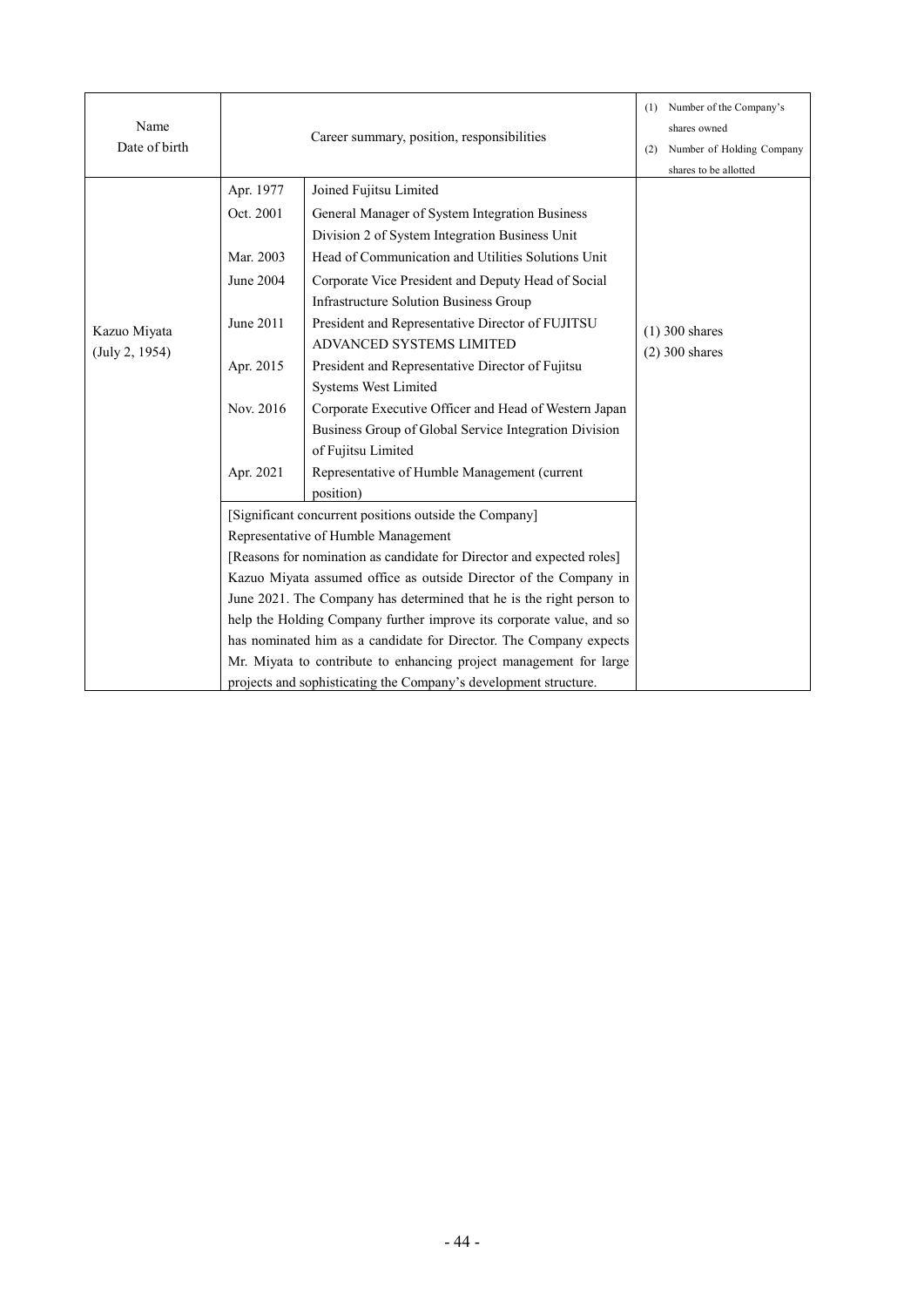| Name<br>Date of birth | Career summary, position, responsibilities |                                                                        | (1)<br>(2)         | Number of the Company's<br>shares owned<br>Number of Holding Company<br>shares to be allotted |
|-----------------------|--------------------------------------------|------------------------------------------------------------------------|--------------------|-----------------------------------------------------------------------------------------------|
|                       | Oct. 1991                                  | Joined Shin Nihon & Co.                                                |                    |                                                                                               |
|                       | Aug. 1999                                  | Joined Arthur D. Little Japan, Inc.                                    |                    |                                                                                               |
|                       | May 2003                                   | Joined Nihon Unisys, Ltd.                                              |                    |                                                                                               |
| Hiroko Razavi         | Apr. 2005                                  | Joined Boston Consulting Group                                         | $(1)$ -<br>$(2) -$ |                                                                                               |
| (December 7,1970)     | Dec. 2012                                  | Joined SIGMAXYZ Inc.                                                   |                    |                                                                                               |
|                       | Aug. 2017                                  | Representative Director and President of Success Lab                   |                    |                                                                                               |
|                       |                                            | Inc. (current position)                                                |                    |                                                                                               |
|                       |                                            | [Significant concurrent positions outside the Company]                 |                    |                                                                                               |
|                       |                                            | Representative Director and President of Success Lab Inc.              |                    |                                                                                               |
|                       |                                            | [Reasons for nomination as candidate for Director and expected roles]  |                    |                                                                                               |
|                       |                                            | Hiroko Razavi assumed office as outside Director of the Company in     |                    |                                                                                               |
|                       |                                            | June 2021. She is working on customer success, which is described as a |                    |                                                                                               |
|                       |                                            | key to succeeding in cloud business. Since the Company has determined  |                    |                                                                                               |
|                       |                                            | that she is the right person to help the Holding Company achieve its   |                    |                                                                                               |
|                       |                                            | medium-term management plan, the Company has nominated her as a        |                    |                                                                                               |
|                       |                                            | new candidate for Director. The Company expects Ms. Razavi to provide  |                    |                                                                                               |
|                       |                                            | advice and guidance for the Holding Company's cloud business.          |                    |                                                                                               |

(Notes) 1. There is no special interest between any of the candidates and the Company.

2. Kazuo Miyata and Hiroko Razavi are candidates for Outside Director. If the election of Kazuo Miyata and Hiroko Razavi are approved, the Company plans to submit notification to concerning their designation as independent officers of the Holding Company.

3. The Company plans to enter into agreements with Yasuyuki Hattori, Kazuo Miyata, and Hiroko Razavi to limit their liability for damages pursuant to the provisions of Article 427, Paragraph (1) of the Companies Act. If the election of Yasuyuki Hattori, Kazuo Miyata, and Hiroko Razavi are approved, a similar contract will be entered into for the Holding Company. The maximum amount of liability for damages under such agreements is the minimum liability amount provided for in Article 427, Paragraph (1) and Article 425, Paragraph (1) of the Companies Act.

4. The Company has entered into a directors and officers liability insurance (D&O insurance) contract provided for in Article 430-3, paragraph (1) of the Companies Act with an insurance company, under which all Directors are named as insured. If this proposal is approved in its original form and the candidates assume office as Director, each of them will become a named insured under this insurance contract. This insurance contract covers damages that may occur due to an insured Director being held liable for the execution of his/her duties or being subject to claims related to the pursuit of such liability. However, the contract specifies some exclusions; for example, the contract does not cover any damage arising as a result of an act committed with the knowledge that the act is in violation of law. Since the Company fully pays insurance premiums including those for special provisions, each insured has virtually no burden of premium payment. As of December 1, 2022, while in the middle of the term of office of each candidate, the Company plans to renew this insurance contract.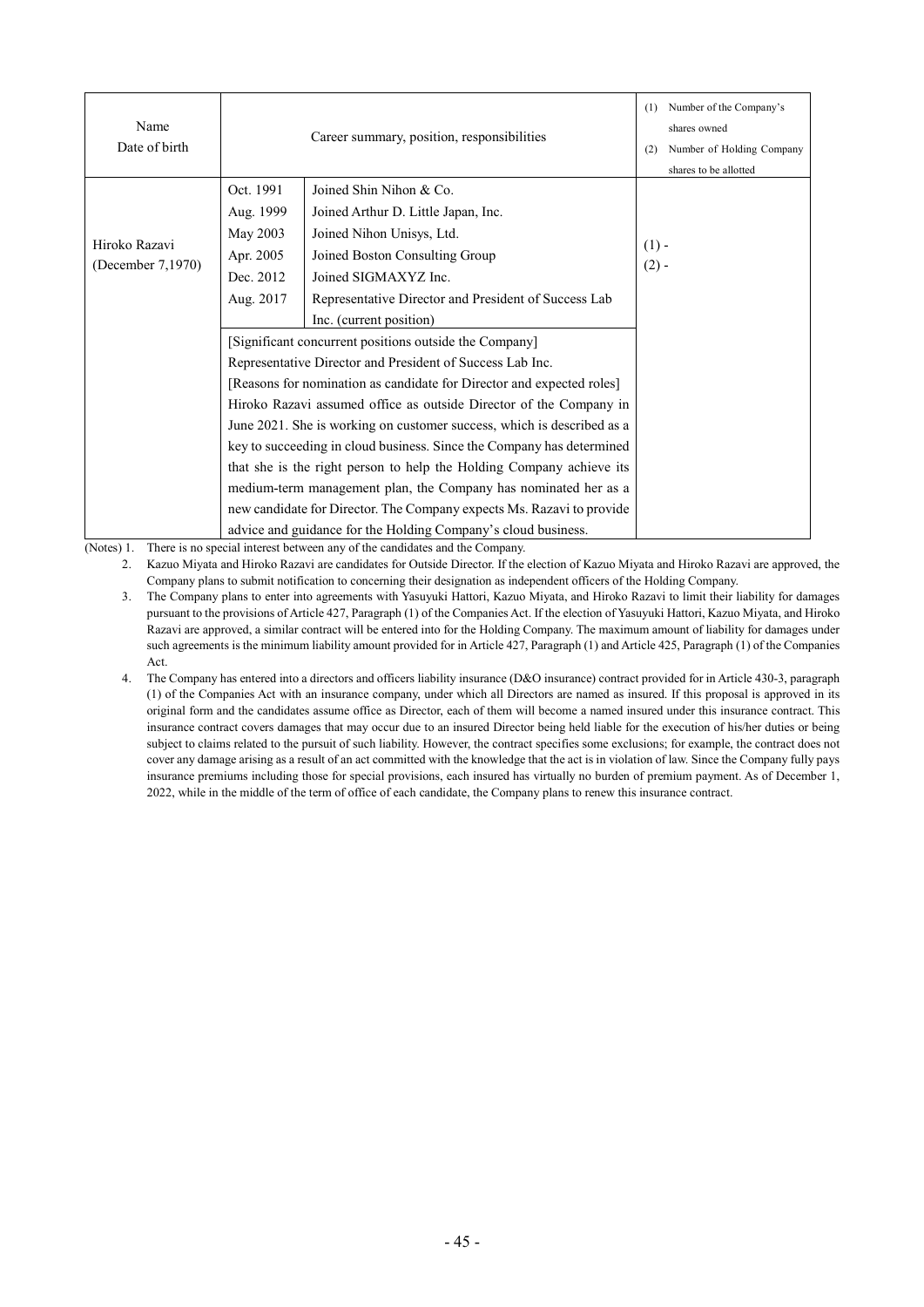5. Matters concerning Directors serving as Holding Company Audit and Supervisory Committee Members The following individuals shall be Directors serving as Audit and Supervisory Committee Members for the Holding Company:  $\overline{a}$ 

| Name<br>Date of birth              |                  | Career summary, position, responsibilities                                                                               | Number of the Company's<br>(1)<br>shares owned<br>Number of Holding Company<br>(2)<br>shares to be allotted |
|------------------------------------|------------------|--------------------------------------------------------------------------------------------------------------------------|-------------------------------------------------------------------------------------------------------------|
|                                    | Apr. 1972        | Joined Yamaichi Securities Co., Ltd.                                                                                     |                                                                                                             |
|                                    | Apr. 1995        | General Manager of IPO Department and Manager of<br>Section 2                                                            |                                                                                                             |
|                                    | Mar. 1998        | Joined Takara Printing Co., Ltd.                                                                                         |                                                                                                             |
|                                    | Mar. 2000        | Representative of Nagayama Office (currently Yugen<br>Kaisha Nagayama Office) (current position)                         |                                                                                                             |
|                                    | <b>June 2006</b> | Outside Audit & Supervisory Board Member of the<br>Company                                                               |                                                                                                             |
|                                    | June 2009        | <b>Outside Director</b>                                                                                                  |                                                                                                             |
| Yuichi Nagayama<br>(June 12, 1948) | Mar. 2010        | Outside Audit & Supervisory Board Member of Global<br>Waters K.K. (current position)                                     | $(1)$ 22,566 shares<br>$(2)$ 22,566 shares                                                                  |
|                                    | Aug. 2015        | Outside Audit & Supervisory Board Member of ZEST,<br>Inc. (current position)                                             |                                                                                                             |
|                                    | Apr. 2017        | Director and in charge of the Corporate Administration                                                                   |                                                                                                             |
|                                    | Aug. 2018        | Department of the Company<br>Audit & Supervisory Board Member of Mamachu, Inc.                                           |                                                                                                             |
|                                    | May 2019         | (current position)<br>Audit & Supervisory Board Member of FUCA Co., Ltd.                                                 |                                                                                                             |
|                                    | Mar. 2021        | (current position)<br>Audit & Supervisory Board Member of Connecty Inc.                                                  |                                                                                                             |
|                                    |                  | (current position)                                                                                                       |                                                                                                             |
|                                    |                  | [Significant concurrent positions outside the Company]                                                                   |                                                                                                             |
|                                    |                  | Representative of Yugen Kaisha Nagayama Office                                                                           |                                                                                                             |
|                                    |                  | Outside Audit & Supervisory Board Member of Global Waters K.K.<br>Outside Audit & Supervisory Board Member of ZEST, Inc. |                                                                                                             |
|                                    |                  | Audit & Supervisory Board Member of Mamachu, Inc.                                                                        |                                                                                                             |
|                                    |                  | Audit & Supervisory Board Member of FUCA Co., Ltd.                                                                       |                                                                                                             |
|                                    |                  | Audit & Supervisory Board Member of Connecty Inc.                                                                        |                                                                                                             |
|                                    |                  | [Reasons for nomination as candidate for Director and expected roles]                                                    |                                                                                                             |
|                                    |                  | Yuichi Nagayama used to head the IPO department of a leading                                                             |                                                                                                             |
|                                    |                  | securities firm and to work in a major securities printing company, which                                                |                                                                                                             |
|                                    |                  | has made him well-versed in corporate management and operation of                                                        |                                                                                                             |
|                                    |                  | listed companies. Leveraging such experience and maintaining an                                                          |                                                                                                             |
|                                    |                  | objective perspective independent from the Company's executive team,                                                     |                                                                                                             |
|                                    |                  | he presented shrewd advice and suggestions at the Company's Board of                                                     |                                                                                                             |
|                                    |                  | Directors meetings. In addition, Mr. Nagayama had executed business as                                                   |                                                                                                             |
|                                    |                  | Director in charge of the Corporate Administration Department of the                                                     |                                                                                                             |
|                                    |                  | Company since April 2017. In light of all of the foregoing, the Company                                                  |                                                                                                             |
|                                    |                  | has nominated him as the right person for supervising the Company's                                                      |                                                                                                             |
|                                    |                  | execution of business in the capacity of Audit and Supervisory                                                           |                                                                                                             |
|                                    |                  | Committee Member, and the Company therefore proposes his election                                                        |                                                                                                             |
|                                    |                  | as Director serving as an Audit and Supervisory Committee Member.                                                        |                                                                                                             |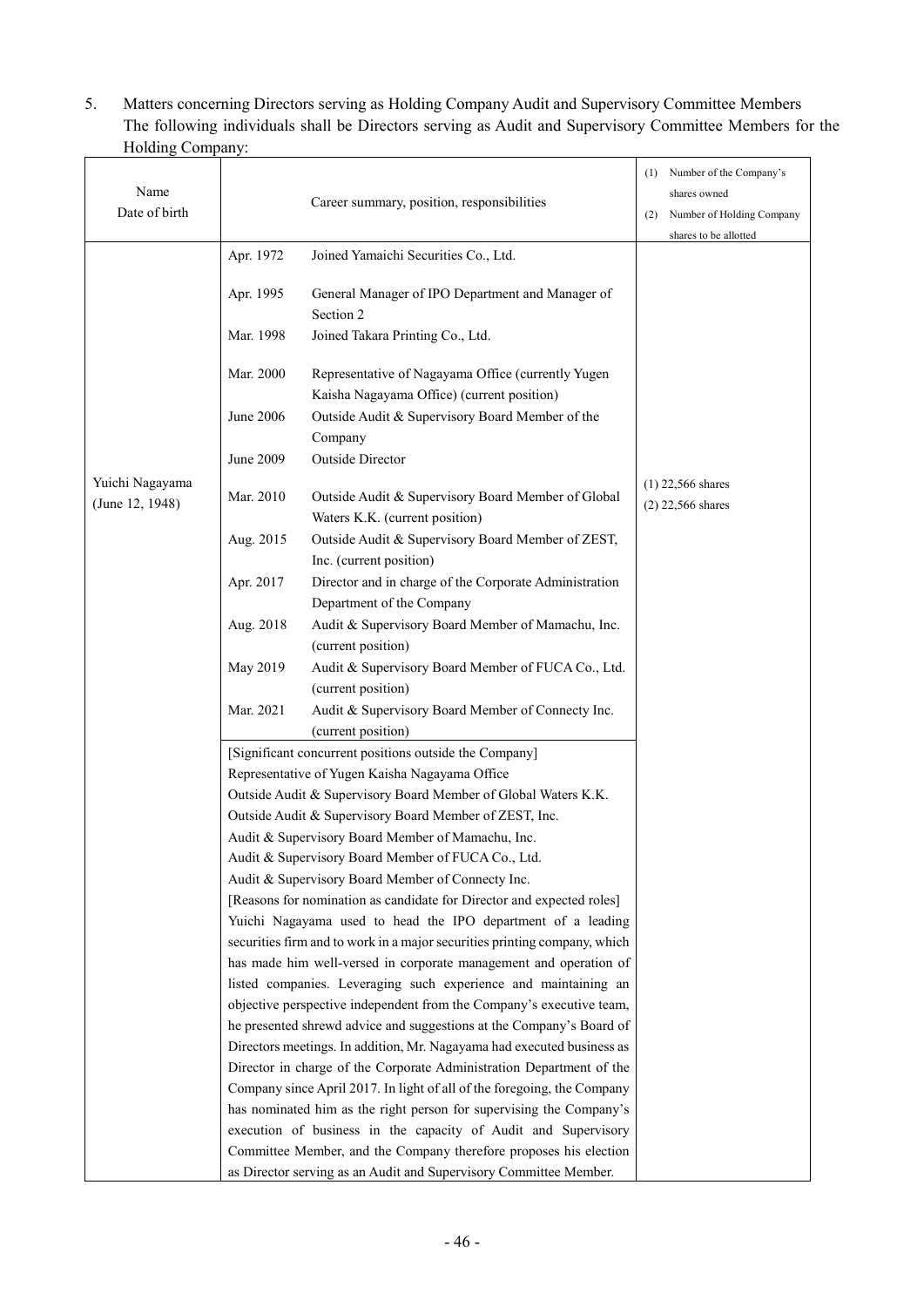| Name<br>Date of birth            |            | Career summary, position, responsibilities                                                                                                                                                                                                                                                                                                                                                                                                                                                                                                                                                                                                                                                                                                                                                                                                                                                                                                                                                                                                                                                                                                                                                                                                     | (1)<br>(2)         | Number of the Company's<br>shares owned<br>Number of Holding Company<br>shares to be allotted |
|----------------------------------|------------|------------------------------------------------------------------------------------------------------------------------------------------------------------------------------------------------------------------------------------------------------------------------------------------------------------------------------------------------------------------------------------------------------------------------------------------------------------------------------------------------------------------------------------------------------------------------------------------------------------------------------------------------------------------------------------------------------------------------------------------------------------------------------------------------------------------------------------------------------------------------------------------------------------------------------------------------------------------------------------------------------------------------------------------------------------------------------------------------------------------------------------------------------------------------------------------------------------------------------------------------|--------------------|-----------------------------------------------------------------------------------------------|
|                                  | Oct. 2006  | Joined Certified Public Accountant and Certified Public<br>Tax Accountant Shuichi Kobayashi Office                                                                                                                                                                                                                                                                                                                                                                                                                                                                                                                                                                                                                                                                                                                                                                                                                                                                                                                                                                                                                                                                                                                                             |                    |                                                                                               |
|                                  | Sept. 2010 | Joined Kunimitsu Yoshikawa Certified Public Tax<br>Accountant Office (current position)                                                                                                                                                                                                                                                                                                                                                                                                                                                                                                                                                                                                                                                                                                                                                                                                                                                                                                                                                                                                                                                                                                                                                        |                    |                                                                                               |
| Manami Kawana<br>(June 18, 1983) | Dec. 2013  | Registered as a certified public tax accountant                                                                                                                                                                                                                                                                                                                                                                                                                                                                                                                                                                                                                                                                                                                                                                                                                                                                                                                                                                                                                                                                                                                                                                                                | $(1)$ -<br>$(2) -$ |                                                                                               |
|                                  | Jun. 2017  | Outside Director who is an Audit and Supervisory<br>Committee Member of the Company (current position)                                                                                                                                                                                                                                                                                                                                                                                                                                                                                                                                                                                                                                                                                                                                                                                                                                                                                                                                                                                                                                                                                                                                         |                    |                                                                                               |
|                                  | Aug. 2018  | Appointed Representative Director and President of Y ·<br>S · PARTNERS co., ltd. (current position)                                                                                                                                                                                                                                                                                                                                                                                                                                                                                                                                                                                                                                                                                                                                                                                                                                                                                                                                                                                                                                                                                                                                            |                    |                                                                                               |
|                                  |            | [Significant concurrent positions outside the Company]<br>Kunimitsu Yoshikawa Certified Public Tax Accountant Office<br>Representative Director and President of Y · S · PARTNERS co., ltd.<br>[Reasons for nomination as candidate for Director and expected roles]<br>Manami Kawana assumed office as outside Director of the Company in<br>June 2017. Leveraging her professional knowledge and discernment<br>concerning tax and accounting developed through working as a certified<br>public tax accountant, Manami Kawana is now active as an Outside<br>Director and Audit and Supervisory Committee Member of the<br>Company and properly performs her advisory and supervisory role for<br>the Company's management. Since the Company has determined that<br>Ms. Kawana is able to reliably fulfill the duty of an Outside Director and<br>Audit and Supervisory Committee Member of the Holding Company<br>based on her dedication as mentioned above, the Company has<br>nominated her as a candidate for Outside Director serving as an Audit<br>and Supervisory Committee Member. The Company expects Ms.<br>Kawana to continuously provide proper advice and guidance from a<br>standpoint of a tax and accounting specialist. |                    |                                                                                               |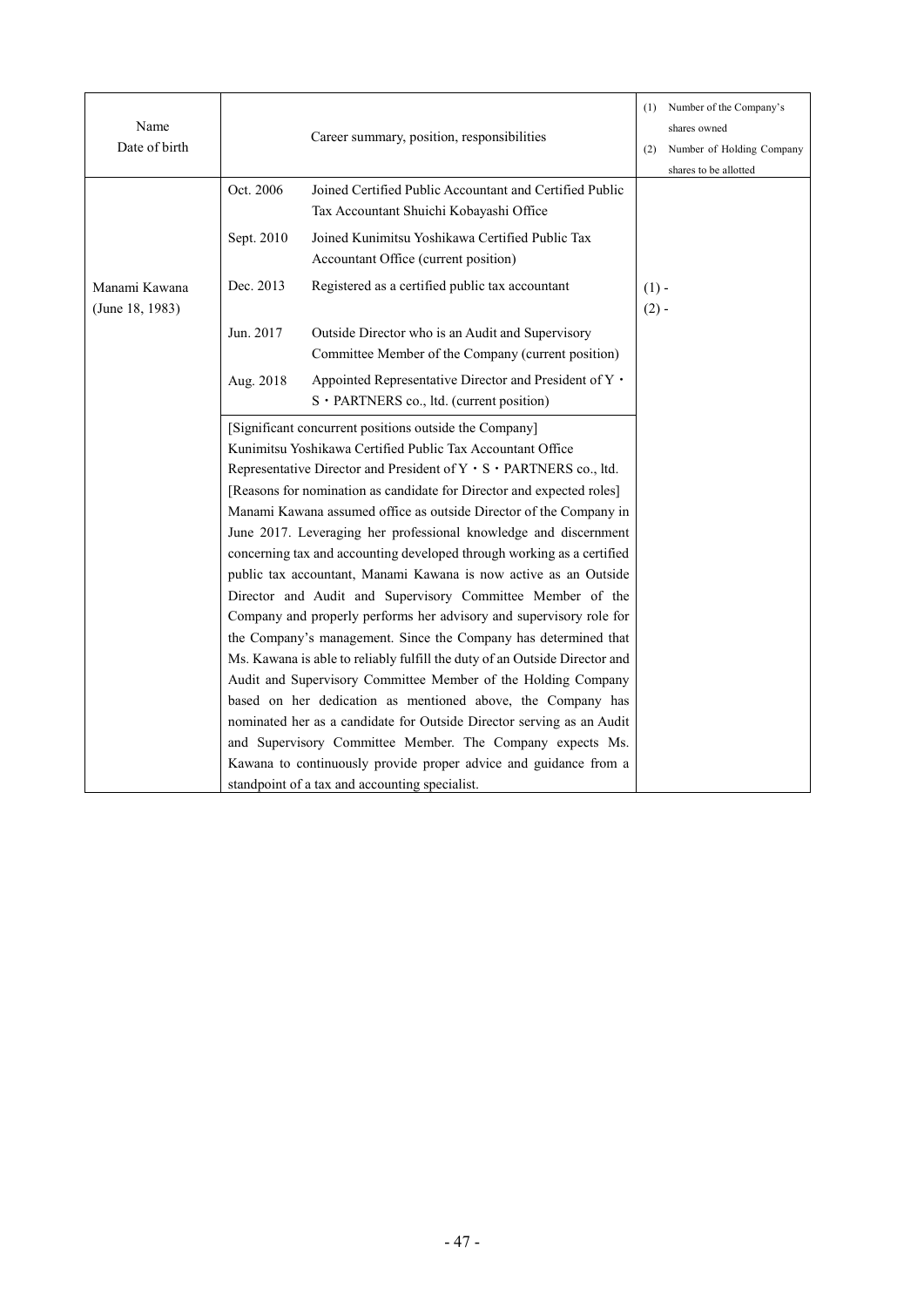| Name<br>Date of birth |                                                                       | Career summary, position, responsibilities                              | (1)<br>(2) | Number of the Company's<br>shares owned<br>Number of Holding Company<br>shares to be allotted |
|-----------------------|-----------------------------------------------------------------------|-------------------------------------------------------------------------|------------|-----------------------------------------------------------------------------------------------|
|                       | Apr. 1997                                                             | Launched Yamaguchi Legal Office                                         |            |                                                                                               |
|                       | <b>July 2003</b>                                                      | Representative Member of Judicial Scrivener                             |            |                                                                                               |
|                       |                                                                       | Corporation Pronex (currently Judicial Scrivener                        |            |                                                                                               |
|                       |                                                                       | Corporation COSMO) (current position)                                   |            |                                                                                               |
|                       | Sept. 2011                                                            | Established gransucceed Co., Ltd.                                       |            |                                                                                               |
| Satomi Yamaguchi      |                                                                       | Representative Director (current position)                              | $(1)$ -    |                                                                                               |
| (September 27, 1962)  | Sept. 2013                                                            | Established Administrative Scrivener Corporation                        | $(2) -$    |                                                                                               |
|                       |                                                                       | mirairelation                                                           |            |                                                                                               |
|                       |                                                                       | Representative Employee (current position)                              |            |                                                                                               |
|                       | Sept. 2018                                                            | Established Japan Relation Support Association                          |            |                                                                                               |
|                       |                                                                       | Representative Director (current position)                              |            |                                                                                               |
|                       |                                                                       | [Significant concurrent positions outside the Company]                  |            |                                                                                               |
|                       |                                                                       | Employee of Judicial Scrivener Corporation COSMO                        |            |                                                                                               |
|                       |                                                                       | Representative Director of gransucceed Co., Ltd.                        |            |                                                                                               |
|                       |                                                                       | Representative Employee of Administrative Scrivener Corporation         |            |                                                                                               |
|                       | mirairelation                                                         |                                                                         |            |                                                                                               |
|                       | Representative Director of Japan Relation Support Association         |                                                                         |            |                                                                                               |
|                       | [Reasons for nomination as candidate for Director and expected roles] |                                                                         |            |                                                                                               |
|                       | Satomi Yamaguchi assumed office as outside Director of the Company    |                                                                         |            |                                                                                               |
|                       |                                                                       | in June 2019. With both a high level of specialized knowledge as a      |            |                                                                                               |
|                       |                                                                       | judicial scrivener (shiho-shoshi) and legal specialist for certified    |            |                                                                                               |
|                       |                                                                       | administrative procedures (gyosei-shoshi) and broad discernment as an   |            |                                                                                               |
|                       |                                                                       | entrepreneur, Satomi Yamaguchi is determined to have the ability to     |            |                                                                                               |
|                       |                                                                       | provide proper advice and suggestions in terms of legal compliance in   |            |                                                                                               |
|                       |                                                                       | the capacity of Outside Director serving as an Audit and Supervisory    |            |                                                                                               |
|                       |                                                                       | Committee Member of the Holding Company. The Company expects            |            |                                                                                               |
|                       | Ms. Yamaguchi to advise and guide the Company in the context of legal |                                                                         |            |                                                                                               |
|                       |                                                                       | compliance, as well as to present suggestions from the standpoint of an |            |                                                                                               |
|                       |                                                                       | entrepreneur, as mentioned above.                                       |            |                                                                                               |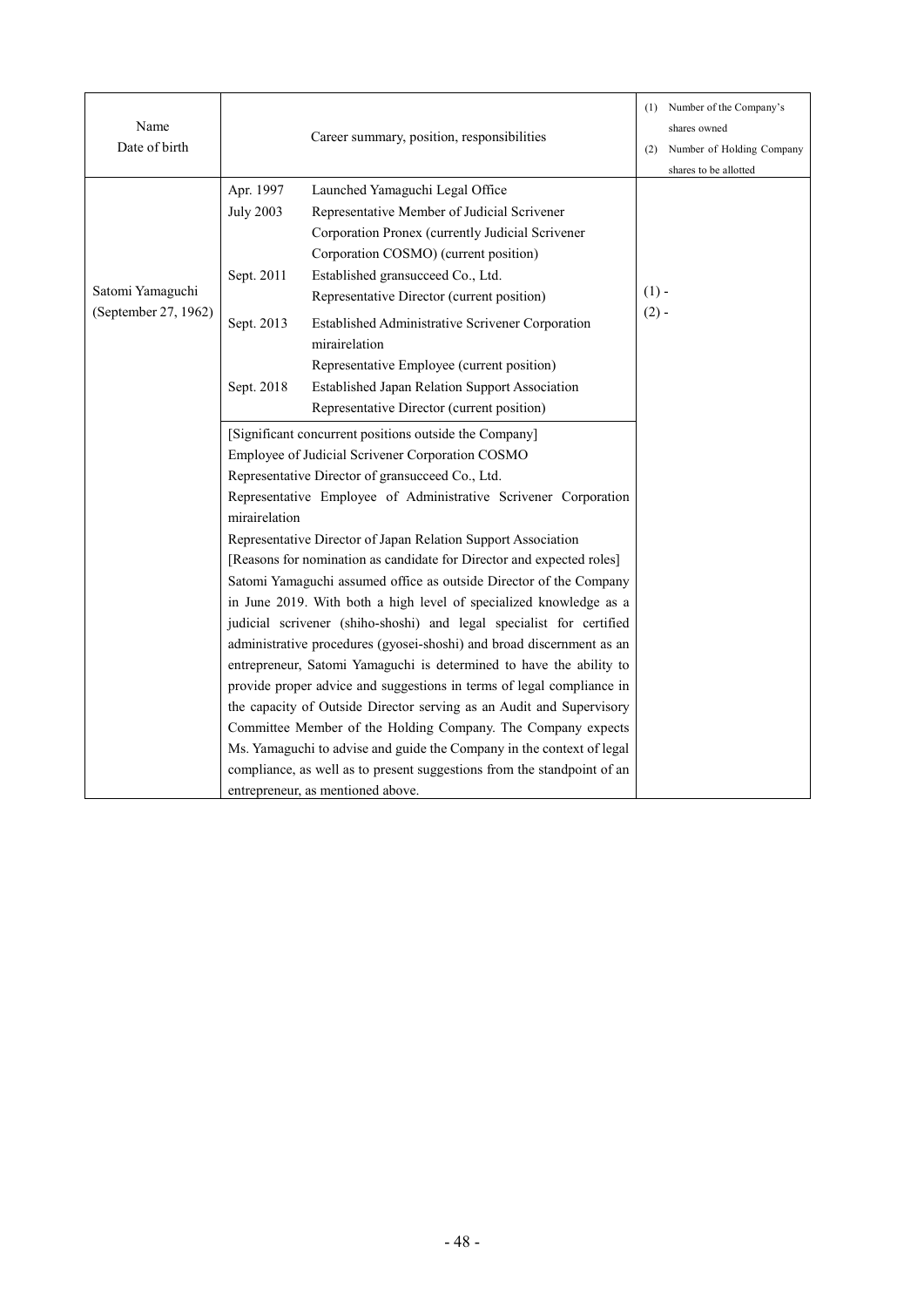| Name<br>Date of birth               | Career summary, position, responsibilities                                              | Number of the Company's<br>(1)<br>shares owned<br>Number of Holding Company<br>(2)<br>shares to be allotted |
|-------------------------------------|-----------------------------------------------------------------------------------------|-------------------------------------------------------------------------------------------------------------|
|                                     | Apr. 2000<br>Appointed as assistant judge of Tokyo District Court                       |                                                                                                             |
|                                     | Aug. 2004<br>Assistant judge of Odawara Branch of Yokoyama<br>District and Family Court |                                                                                                             |
|                                     | Apr. 2005<br>Assistant judge of Naha Family and District Court                          |                                                                                                             |
|                                     | Apr. 2008<br>Assistant judge of Tokyo District Court                                    |                                                                                                             |
| Kanae Fukushima<br>(March 30, 1974) | Apr. 2010<br>Judge of Tokyo District Court                                              | $(1)$ -<br>$(2) -$                                                                                          |
|                                     | Apr. 2012<br>Judge of Kobe District Court                                               |                                                                                                             |
|                                     | Apr. 2014<br>Judge of Tokyo High Court                                                  |                                                                                                             |
|                                     | Apr. 2016<br>Professor of The Legal Training and Research Institute<br>of Japan         |                                                                                                             |
|                                     | Apr. 2019<br>Joined Utsunomiya, Shimizu & Haruki                                        |                                                                                                             |
|                                     | [Reasons for nomination as candidate for Director and expected roles]                   |                                                                                                             |
|                                     | After being appointed as a judge in 2000, Kanae Fukushima has gained                    |                                                                                                             |
|                                     | a wealth of knowledge and experience handling civil, criminal, and                      |                                                                                                             |
|                                     | administrative cases in family, district, and high courts. It is because of             |                                                                                                             |
|                                     | this that the Company has determined that she can audit the performance                 |                                                                                                             |
|                                     | of Directors' duties in a fair and objective manner. As mentioned above,                |                                                                                                             |
|                                     | her expected role is to offer advice and suggestions using her extensive                |                                                                                                             |
|                                     | experience in the legal field.                                                          |                                                                                                             |

(Notes) 1. There is no special interest between any of the candidates and the Company.

2. Manami Kawana, Satomi Yamaguchi, and Kanae Fukushima are candidates for Outside Director.

3. The Company has submitted notification to the Tokyo Stock Exchange that Manami Kawana and Satomi Yamaguchi have been designated as independent officers as provided for by the aforementioned exchange. If this proposal is approved and adopted, and Manami Kawana, Satomi Yamaguchi, and Kanae Fukushima are elected, notification of independent officers will be reported as a Holding Company.

- 4. The Company has entered into agreements with Yuichi Nagayama, Manami Kawana, and Satomi Yamaguchi to limit their liability for damages pursuant to the provisions of Article 427, Paragraph (1) of the Companies Act. The maximum amount of liability for damages under such agreements is the minimum liability amount provided for in Article 427, Paragraph (1) and Article 425, Paragraph (1) of the Companies Act. If this proposal is approved and adopted, and Yuichi Nagayama, Manami Kawana, Satomi Yamaguchi, and Kanae Fukushima are elected, the Company plans to renew the aforementioned limited liability agreement.
- 5. The Company has entered into a directors and officers liability insurance (D&O insurance) contract provided for in Article 430-3, paragraph (1) of the Companies Act with an insurance company, under which all Directors are named as insured. If this proposal is approved in its original form and the candidates assume office as Director, each of them will become a named insured under this insurance contract. This insurance contract covers damages that may occur due to an insured Director being held liable for the execution of his/her duties or being subject to claims related to the pursuit of such liability. However, the contract specifies some exclusions; for example, the contract does not cover any damage arising as a result of an act committed with the knowledge that the act is in violation of law. Since the Company fully pays insurance premiums including those for special provisions, each insured has virtually no burden of premium payment. As of December 1, 2022, while in the middle of the term of office of each candidate, the Company plans to renew this insurance contract.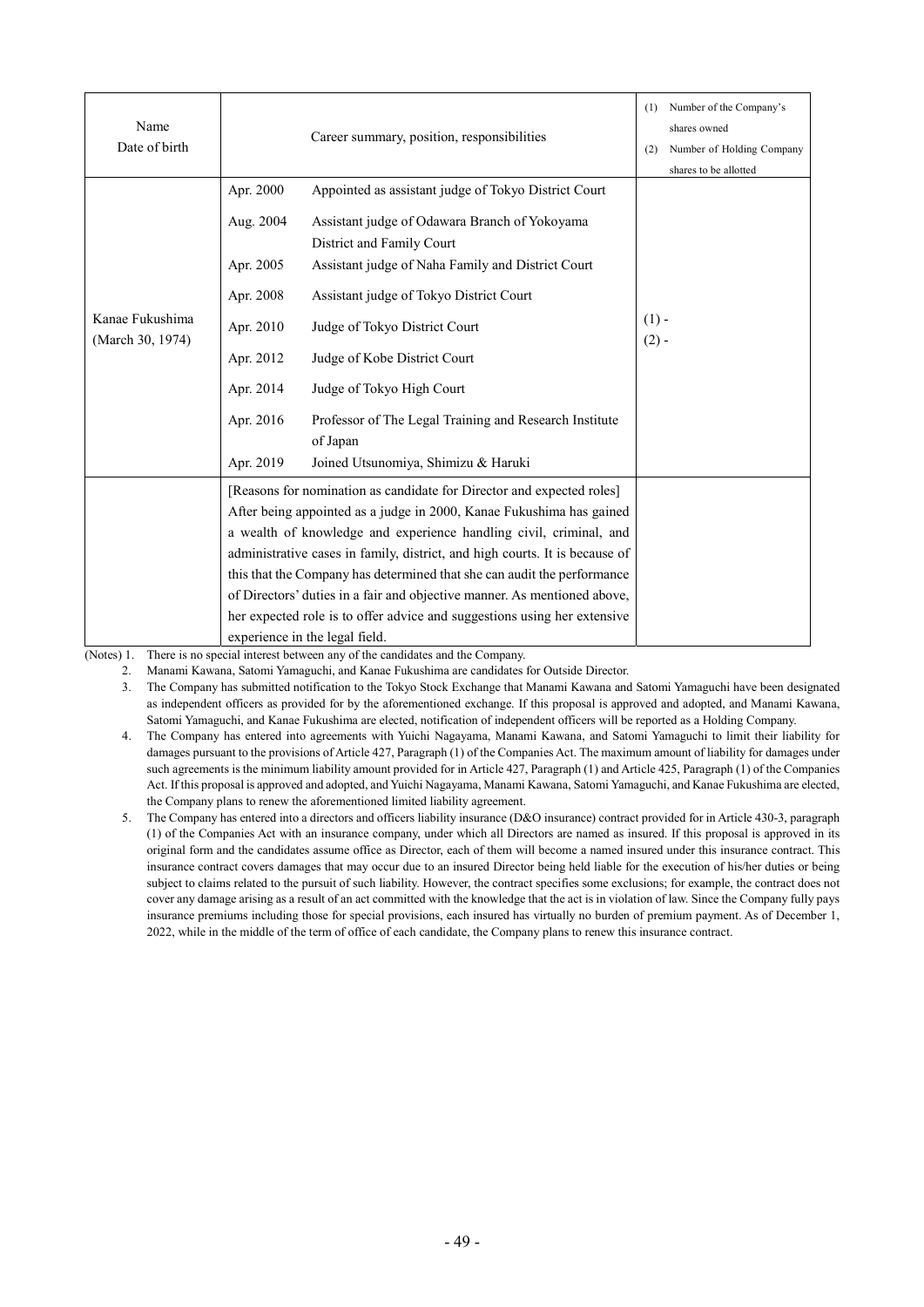6. Matters concerning accounting auditors of the Holding Company

|  | The following individuals shall be accounting auditors for the Holding Company: |  |
|--|---------------------------------------------------------------------------------|--|
|  |                                                                                 |  |

| Name        | KPMG AZSA LLC    |                                                                            |  |  |
|-------------|------------------|----------------------------------------------------------------------------|--|--|
| Main office |                  | 1-2 Tsukudo-cho, Shinjuku-ku, Tokyo                                        |  |  |
| History     | <b>July 1969</b> | Established audit firm Asahi & Co.                                         |  |  |
|             | July 1985        | Established audit form Asahi Shinwa & Co.                                  |  |  |
|             | Oct. 1993        | Merged with Inoue Saito Eiwa Audit Corporation and established Asahi Audit |  |  |
|             |                  | Corp.                                                                      |  |  |
|             | Feb. 2003        | KPMG Japan Audit Department established KPMG AZSA & Co.                    |  |  |
|             | Apr. 2003        | Asahi Audit Corp. becomes an official member firm of KPMG                  |  |  |
|             | Jan. 2004        | Asahi Audit Corp. and KPMG AZSA & Co. merge to create KPMG AZSA            |  |  |
|             | <b>July 2010</b> | Transitioned to a Limited Liability Audit Corporation and changed to "KPMG |  |  |
|             |                  | <b>AZSA LLC"</b>                                                           |  |  |

(Note) 1. KPMG AZSA LLC was selected as the candidate for accounting auditor of the Holding Company because it was judged to be suitable as a result of comprehensively considering the audit corporation's business performance (including scale and experience), independence, internal control systems, etc.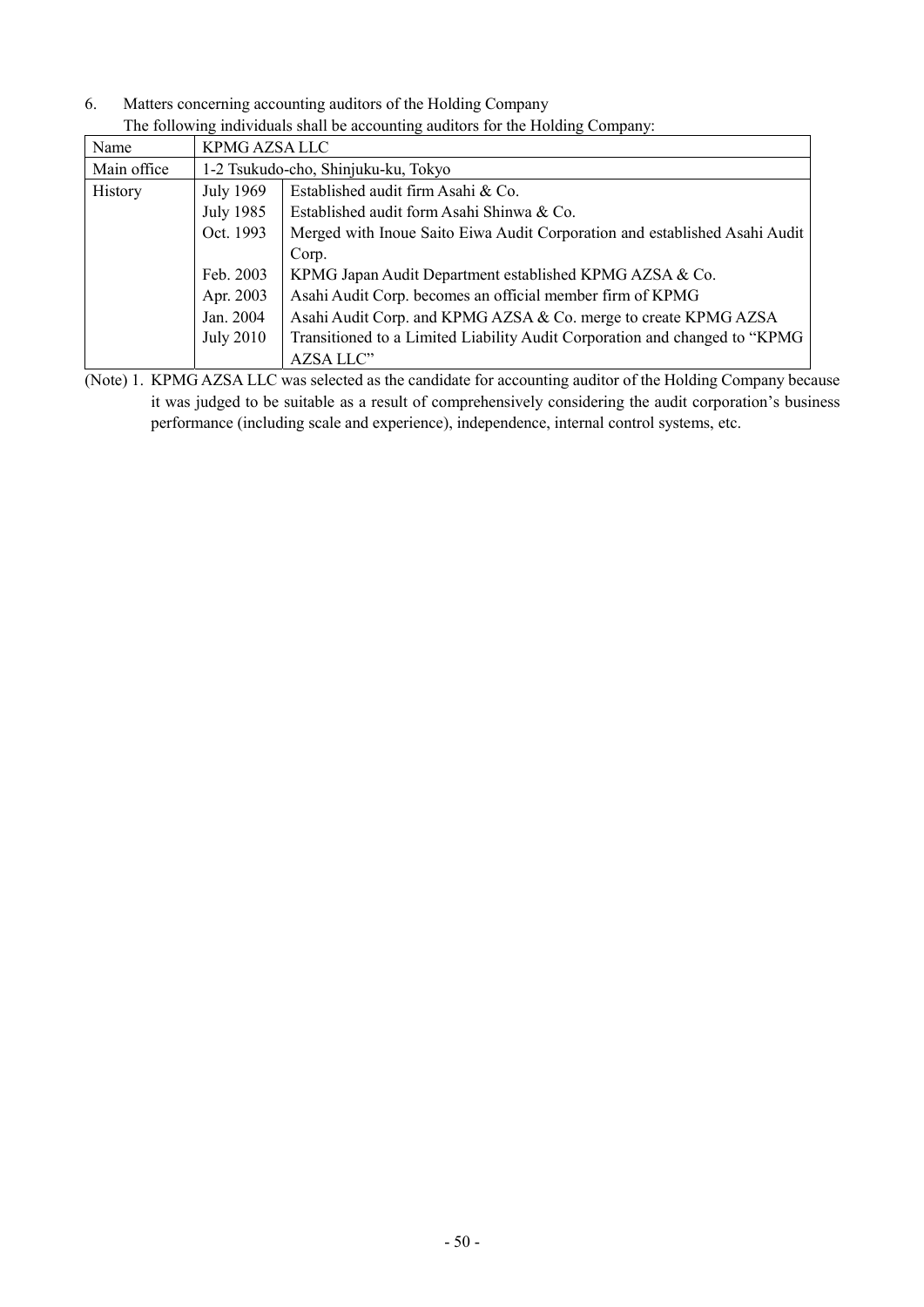# **Proposal No. 2** Amendment to the Articles of Incorporation

# 1. Reasons for the proposal

As the revised provisions provided for in the proviso to Article 1 of the Supplementary Provisions of the Act Partially Amending the Companies Act (Act No. 70 of 2019) are to be enforced on September 1, 2022, the Company proposes to make the following changes to the Articles of Incorporation for the introduction of the system for providing informational materials for the general meeting of shareholders in electronic format.

- (1) Article 14 (Measures, etc. for Providing Information in Electronic Format), paragraph (1) in "Proposed amendments" below will be newly established, as the Articles of Incorporation will be required to stipulate that the Company shall take measures for providing information that constitutes the content of reference documents for the general meeting of shareholders, etc. in electronic format.
- (2) Among the items for which the Company takes measures for providing information that constitutes the content of reference documents for the general meeting of shareholders, etc. in electronic format, Article 14 (Measures, etc. for Providing Information in Electronic Format), paragraph (2) in "Proposed amendments" below will be newly established to allow the Company to limit the scope of the items to be stated in the paper-based documents to be delivered to shareholders who requested the delivery of paperbased documents to the scope as designated by the Ministry of Justice Order.
- (3) Since the provisions of Article 14 (Internet Disclosure and Deemed Provision of Reference Documents for the General Meeting of Shareholders, Etc.) of the current Articles of Incorporation will no longer be required once the system for providing informational materials for the general meeting of shareholders in electronic format is introduced, they will be deleted.
- (4) Supplementary provisions regarding the effect of the aforementioned new establishment and deletion of provisions will be established. These supplementary provisions shall be deleted after a certain date.

(Underlines indicate amended sections.)

# 2. Details of the amendments

Details of the amendments are as follows:

|                                                                   | nacrimes marcule unichaea secti                                 |
|-------------------------------------------------------------------|-----------------------------------------------------------------|
| Current Articles of Incorporation                                 | Proposed amendments                                             |
| (Internet Disclosure and Deemed Provision of Reference            |                                                                 |
| Documents for the General Meeting of Shareholders, Etc.)          |                                                                 |
| Article 14.                                                       |                                                                 |
| When the Company convenes a general meeting of                    | (Deleted)                                                       |
| shareholders, if it discloses information that is to be stated or |                                                                 |
| presented in the reference documents for the general meeting of   |                                                                 |
| shareholders, business report, financial statements and           |                                                                 |
| consolidated financial statements through the internet in         |                                                                 |
| accordance with the provisions prescribed by the Ministry of      |                                                                 |
| Justice Order, it may be deemed that the Company has provided     |                                                                 |
| this information to shareholders.                                 |                                                                 |
|                                                                   | (Measures, etc. for Providing Information in Electronic Format) |
| (Newly established)                                               | Article 14.                                                     |
|                                                                   | When the Company convenes a general meeting of<br>1             |
|                                                                   | shareholders, it shall take measures for providing              |
|                                                                   | information that constitutes the content of reference           |
|                                                                   | documents for the general meeting of shareholders, etc. in      |
|                                                                   | electronic format.                                              |
|                                                                   | Among items for which the measures for providing<br>2           |
|                                                                   | information in electronic format will be taken, the             |
|                                                                   | Company may not be required to state all or some of             |
|                                                                   | those items designated by the Ministry of Justice Order in      |
|                                                                   | the paper-based documents to be delivered to                    |
|                                                                   | shareholders who requested the delivery of paper-based          |
|                                                                   | documents by the record date of voting rights.                  |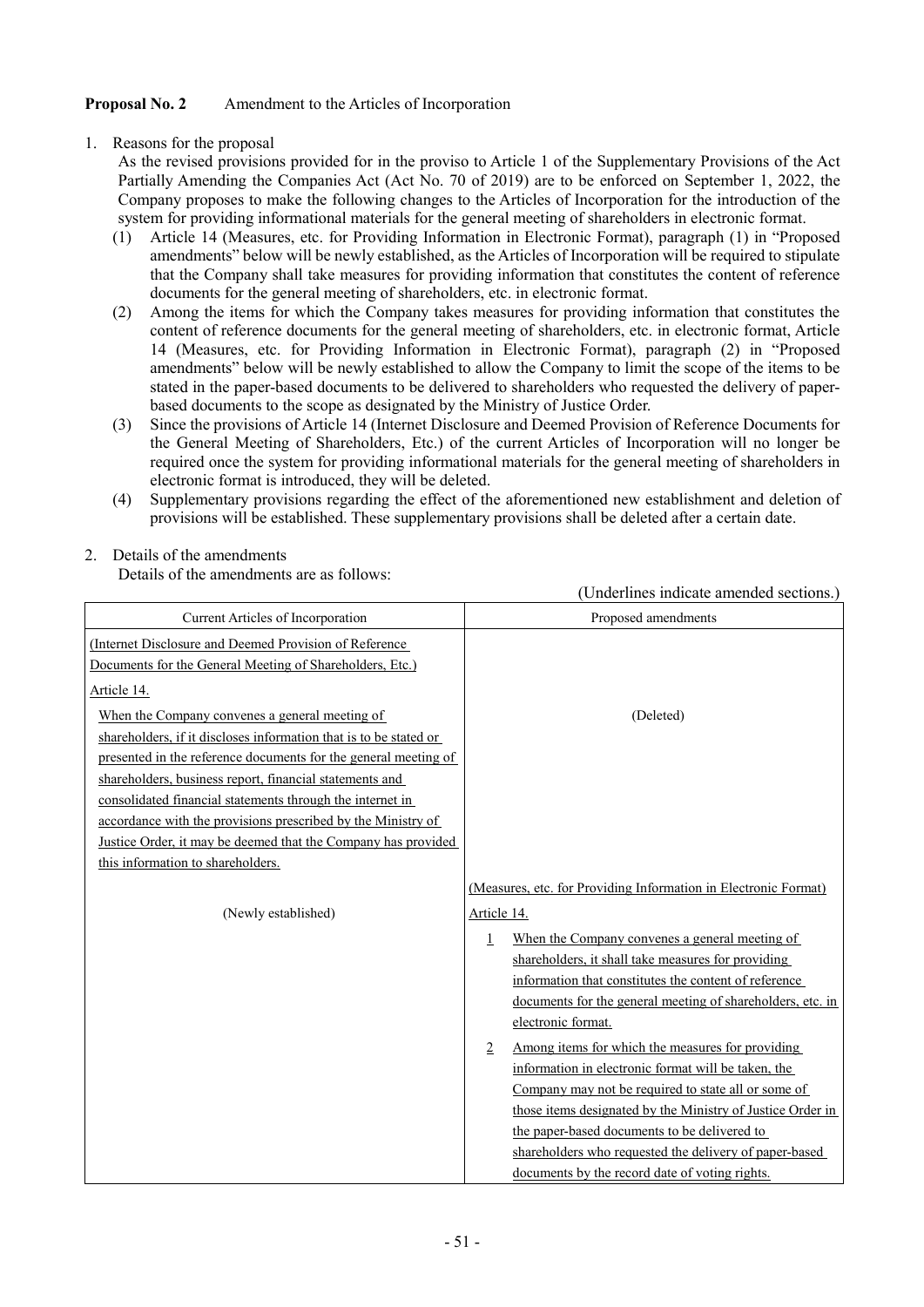|                | Current Articles of Incorporation                                                                                 | Proposed amendments                                                                                                        |
|----------------|-------------------------------------------------------------------------------------------------------------------|----------------------------------------------------------------------------------------------------------------------------|
|                | <b>Supplementary Provisions</b>                                                                                   | <b>Supplementary Provisions</b>                                                                                            |
| 1              | The Company may, by resolution of the Board of<br>Directors, exempt the liability for damages of the Audit        | Article 1. The Company may, by resolution of the Board of<br>Directors, exempt the liability for damages of the Audit      |
|                | and Supervisory Board Members (including former Audit                                                             | and Supervisory Board Members (including former                                                                            |
|                | and Supervisory Board Members) provided for in Article<br>423, paragraph (1) of the Companies Act with respect to | Audit and Supervisory Board Members) provided for in<br>Article 423, paragraph (1) of the Companies Act with               |
|                | acts committed prior to the conclusion of the 22nd Annual                                                         | respect to acts committed prior to the conclusion of the                                                                   |
|                | General Meeting of Shareholders, to the extent permitted                                                          | 22nd Annual General Meeting of Shareholders, to the                                                                        |
|                | by laws and regulations.                                                                                          | extent permitted by laws and regulations.                                                                                  |
| $\overline{2}$ | With regard to agreements contracts that limit liability for<br>damages for Audit and Supervisory Board Members   | Article 2. With regard to agreements contracts that limit liability<br>for damages for Audit and Supervisory Board Members |
|                | concerning acts prior to the conclusion of the 22nd                                                               | concerning acts prior to the conclusion of the 22nd                                                                        |
|                | Annual General Meeting of Shareholders (including                                                                 | Annual General Meeting of Shareholders (including                                                                          |
|                | former Audit and Supervisory Board Members) as<br>prescribed in Article 423, paragraph (1) of the Companies       | former Audit and Supervisory Board Members) as<br>prescribed in Article 423, paragraph (1) of the                          |
|                | Act, they are subject to the provisions of Article 39,                                                            | Companies Act, they are subject to the provisions of                                                                       |
|                | paragraph (2) of the Articles of Incorporation prior to the                                                       | Article 39, paragraph (2) of the Articles of                                                                               |
|                | change by resolution of the 22nd Annual General Meeting                                                           | Incorporation prior to the change by resolution of the                                                                     |
|                | of Shareholders.                                                                                                  | 22nd Annual General Meeting of Shareholders.                                                                               |
|                |                                                                                                                   | (Transitional Measures for Providing Informational Materials                                                               |
|                |                                                                                                                   | for the General Meeting of Shareholders in Electronic Format)                                                              |
|                | (Newly established)                                                                                               | Article 3.                                                                                                                 |
|                |                                                                                                                   | The deletion of Article 14 (Internet Disclosure and<br>$\perp$                                                             |
|                |                                                                                                                   | Deemed Provision of Reference Documents for the                                                                            |
|                |                                                                                                                   | General Meeting of Shareholders, etc.) and the new                                                                         |
|                |                                                                                                                   | establishment of Article 14 (Measures, etc. for Providing                                                                  |
|                |                                                                                                                   | Information in Electronic Format) of the Articles of<br>Incorporation shall take effect as of September 1, 2022.           |
|                |                                                                                                                   |                                                                                                                            |
|                |                                                                                                                   | Notwithstanding the provisions of the preceding<br>$\overline{2}$<br>paragraph, Article 14 (Internet Disclosure and Deemed |
|                |                                                                                                                   | Provision of Reference Documents for the General                                                                           |
|                |                                                                                                                   | Meeting of Shareholders, Etc.) of the Articles of                                                                          |
|                |                                                                                                                   | Incorporation shall remain effective regarding any general                                                                 |
|                |                                                                                                                   | meeting of shareholders held on a date within six months                                                                   |
|                |                                                                                                                   | from September 1, 2022.                                                                                                    |
|                |                                                                                                                   | This Article shall be deleted on the date when six months<br>$\overline{3}$                                                |
|                |                                                                                                                   | have elapsed from September 1, 2022 or three months                                                                        |
|                |                                                                                                                   | have elapsed from the date of the general meeting of                                                                       |
|                |                                                                                                                   | shareholders in the preceding paragraph, whichever is                                                                      |
|                |                                                                                                                   | later.                                                                                                                     |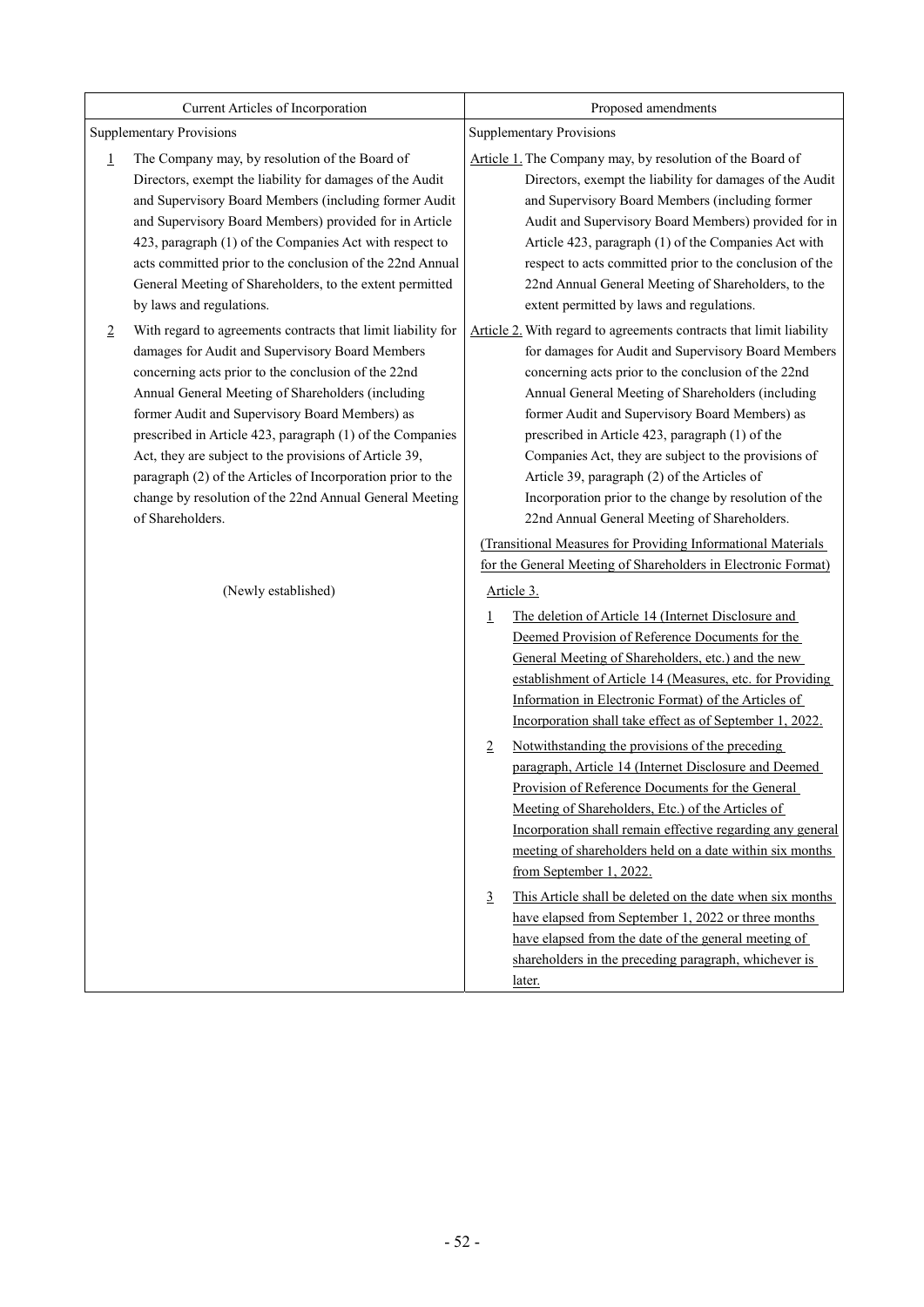# **Proposal No. 3** Election of Seven Directors (Excluding Directors Who Are Audit and Supervisory Committee Members)

The terms of office of all seven Directors (excluding Directors who are Audit and Supervisory Committee Members; applicable to the rest of this proposal) will expire at the conclusion of this Annual General Meeting of Shareholders. Therefore, the Company proposes the election (reelection) of seven Directors.

The election of Directors has been deliberated by the Nomination and Compensation Committee established as an optional advisory body. In the meetings of the Audit and Supervisory Committee, chaired by the chairman of the Audit and Supervisory Committee, the respective candidate's degree of contribution to the Company's performance or career and achievements in other companies were examined and their competencies were evaluated. In consequence, the Company has determined that there are no particular matters that should be explained in opinion statements at a general meeting of shareholders as provided for in the Companies Act.

The candidates for Director are as follows:

| Candidate<br>No. | Name             | Current position                         | Responsibility, and etc.                   | Attribute  |
|------------------|------------------|------------------------------------------|--------------------------------------------|------------|
|                  | Kazuo Mino       | Representative Director and<br>President | Overall management, control over the Group | Reelection |
| $\mathfrak{D}$   | Koji Nakanishi   | Senior Managing Director                 | New products and services planning         | Reelection |
| 3                | Hirotaka Isogai  |                                          | Sales and consulting                       | Reelection |
| 4                | Shinichi Shuda   |                                          | Technology and development                 | Reelection |
| 5                | Yasuyuki Hattori |                                          |                                            | Reelection |
| 6                | Kazuo Miyata     |                                          |                                            | Reelection |
| $\mathcal{I}$    | Hiroko Razavi    |                                          |                                            | Reelection |

Note: There is no special interest between any of the candidates and the Company.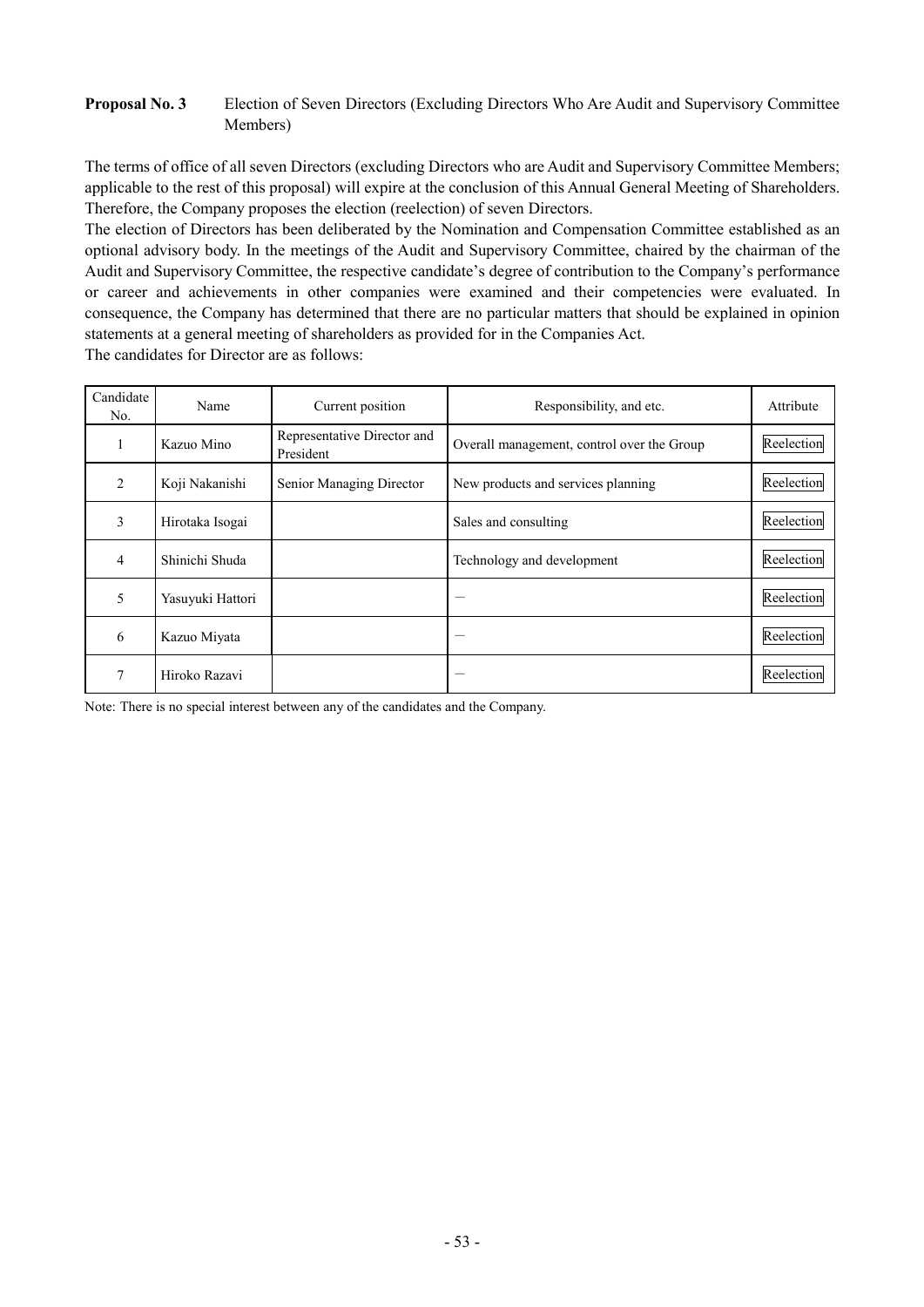| Candidate<br>No. | Name<br>(Date of birth)                                                                                                                                               | Career summary, and position and responsibility in the                                                                                                                   | Number of the<br>Company's shares<br>owned                                                                                                                                                                                                                                                                                                                                                                                                                                                                                                                                                                                                                                                                                                                                                                                                                                                                                                                                                                                                         |        |  |  |
|------------------|-----------------------------------------------------------------------------------------------------------------------------------------------------------------------|--------------------------------------------------------------------------------------------------------------------------------------------------------------------------|----------------------------------------------------------------------------------------------------------------------------------------------------------------------------------------------------------------------------------------------------------------------------------------------------------------------------------------------------------------------------------------------------------------------------------------------------------------------------------------------------------------------------------------------------------------------------------------------------------------------------------------------------------------------------------------------------------------------------------------------------------------------------------------------------------------------------------------------------------------------------------------------------------------------------------------------------------------------------------------------------------------------------------------------------|--------|--|--|
| 1                | Kazuo Mino<br>(May 6, 1965)<br>Reelection                                                                                                                             | Apr. 1989<br><b>July 2005</b><br>Oct. 2005<br><b>June 2008</b><br>Apr. 2009<br>Dec. 2013<br>May 2015<br>Apr. 2017<br>Mar. 2021<br>Apr. 2022<br>Director of Connecty Inc. | Joined The Dai-ichi Kangyo Bank, Limited<br>(currently Mizuho Bank, Ltd.)<br>Joined the Company<br>Director and in charge of Solutions Business<br>Department<br>Director, Head of Corporate Planning Office<br>and in charge of Solutions Business Department<br>Director and in charge of Corporate Planning<br>Office, Accounting Department, General Affairs<br>and HR Department and Finance Department<br>Representative Director and President and in<br>charge of Corporate Planning Office and<br>Corporate Administration Department<br>Representative Director and Chairman of<br>FUCA Co., Ltd.<br>Director and Chairman (current position)<br>Representative Director and President of the<br>Company (current position)<br>Director of Connecty Inc. (current position)<br>In charge of Corporate Planning Office,<br>Marketing Department, Corporate<br>Administration Department and President's<br>Office (current position)<br>[Significant concurrent positions outside the Company]<br>Director and Chairman of FUCA Co., Ltd. | 93,939 |  |  |
|                  | Reasons for nomination as candidate for Director<br>With experience of working in a big enterprise and starting a new business, Kazuo Mino joined the Company and was |                                                                                                                                                                          |                                                                                                                                                                                                                                                                                                                                                                                                                                                                                                                                                                                                                                                                                                                                                                                                                                                                                                                                                                                                                                                    |        |  |  |
|                  | assigned to the position of officer responsible for the departments of corporate planning, corporate administration and                                               |                                                                                                                                                                          |                                                                                                                                                                                                                                                                                                                                                                                                                                                                                                                                                                                                                                                                                                                                                                                                                                                                                                                                                                                                                                                    |        |  |  |
|                  |                                                                                                                                                                       |                                                                                                                                                                          | development. Since April 2009, he has been serving as Representative Director of the Company.<br>Mr. Mino achieved outstanding results to enhance the Company's corporate value and to improve its business                                                                                                                                                                                                                                                                                                                                                                                                                                                                                                                                                                                                                                                                                                                                                                                                                                        |        |  |  |
|                  |                                                                                                                                                                       |                                                                                                                                                                          | performance. Since the Company has determined that he is the right person for leading the Company on an ongoing                                                                                                                                                                                                                                                                                                                                                                                                                                                                                                                                                                                                                                                                                                                                                                                                                                                                                                                                    |        |  |  |
|                  | basis, the Company has nominated him as a candidate for Director again.                                                                                               |                                                                                                                                                                          |                                                                                                                                                                                                                                                                                                                                                                                                                                                                                                                                                                                                                                                                                                                                                                                                                                                                                                                                                                                                                                                    |        |  |  |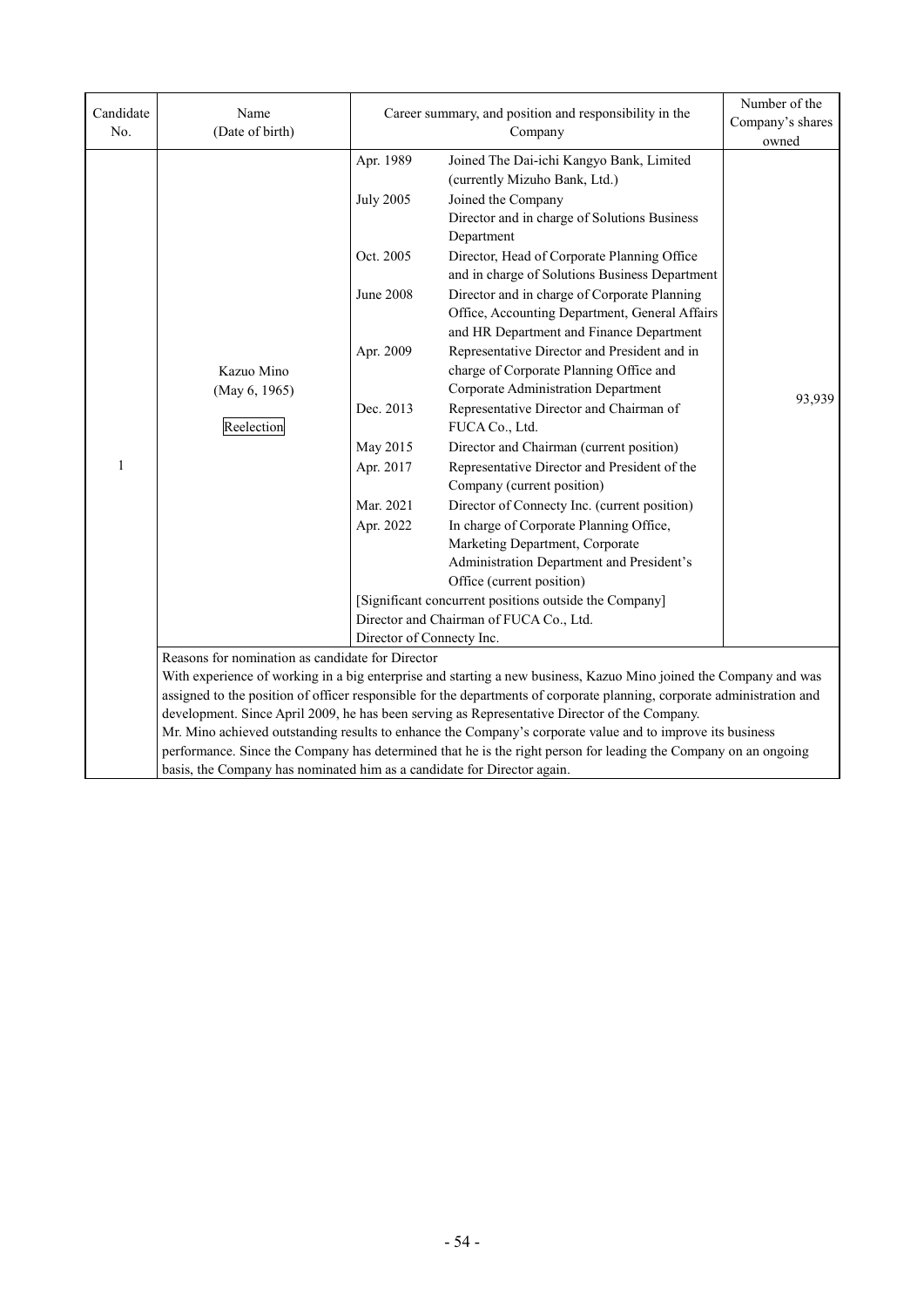| Candidate<br>No. | Name<br>(Date of birth)                                                                                                                                                                                                                                                                      |                                                                                                                    | Career summary, and position and responsibility in the<br>Company                                                                                                                                                                                                                                                                                                                                                                                                                                                                                                                                                                                                                                                                                                                                                                                                                                                                                                                                                                                                                                                                                                                                                                                                                                                                           | Number of the<br>Company's shares<br>owned |  |  |
|------------------|----------------------------------------------------------------------------------------------------------------------------------------------------------------------------------------------------------------------------------------------------------------------------------------------|--------------------------------------------------------------------------------------------------------------------|---------------------------------------------------------------------------------------------------------------------------------------------------------------------------------------------------------------------------------------------------------------------------------------------------------------------------------------------------------------------------------------------------------------------------------------------------------------------------------------------------------------------------------------------------------------------------------------------------------------------------------------------------------------------------------------------------------------------------------------------------------------------------------------------------------------------------------------------------------------------------------------------------------------------------------------------------------------------------------------------------------------------------------------------------------------------------------------------------------------------------------------------------------------------------------------------------------------------------------------------------------------------------------------------------------------------------------------------|--------------------------------------------|--|--|
| $\overline{2}$   | Koji Nakanishi<br>(August 6, 1972)<br>Reelection                                                                                                                                                                                                                                             | Sept. 2001<br>Mar. 2002<br>July 2005<br>Apr. 2009<br>Apr. 2018<br>Apr. 2019<br>June 2019<br>Apr. 2021<br>Apr. 2022 | Joined Kabushiki Kaisha Wise Knot<br>Joined the Company<br>Director<br>Senior Managing Director and in charge of ICT<br>Solutions Group<br>Senior Managing Director and in charge of<br>R&D Department, WEBCAS Development<br>Department, New Product and Service Planning<br>Department, Quality Control Office,<br>Implementation Consulting Department and<br>Infrastructure Management Department<br>Senior Managing Director and in charge of<br>Development Department 1, Development<br>Department 2, New Product and Service<br>Planning Department, Technology Research<br>Department and Infrastructure Management<br>Department<br>Senior Managing Director and in charge of<br>Development Department 1, Development<br>Department 2, New Product and Service<br>Planning Department, Technology Research<br>Department, Infrastructure Management<br>Department and Corporate Administration<br>Department<br>Representative Director and President of<br>Mamachu, Inc. (current position)<br>Senior Managing Director and in charge of<br>New Product and Service Planning Department,<br>Technology Research Department and<br>Infrastructure Management Department of the<br>Company (current position)<br>[Significant concurrent positions outside the Company]<br>Representative Director and President of Mamachu, Inc. | 17,592                                     |  |  |
|                  | Reasons for nomination as candidate for Director<br>Through working in the areas of sales, R&D and new product and service development at the Company, Koji Nakanishi<br>has extensive experience, a successful track record and broad discernment. Since April 2009, he has been serving as |                                                                                                                    |                                                                                                                                                                                                                                                                                                                                                                                                                                                                                                                                                                                                                                                                                                                                                                                                                                                                                                                                                                                                                                                                                                                                                                                                                                                                                                                                             |                                            |  |  |
|                  | Senior Managing Director of the Company.<br>Since the Company has determined that Mr. Nakanishi is the right person for leading the Company's planning and<br>development of new products and services, the Company has nominated him as a candidate for Director again.                     |                                                                                                                    |                                                                                                                                                                                                                                                                                                                                                                                                                                                                                                                                                                                                                                                                                                                                                                                                                                                                                                                                                                                                                                                                                                                                                                                                                                                                                                                                             |                                            |  |  |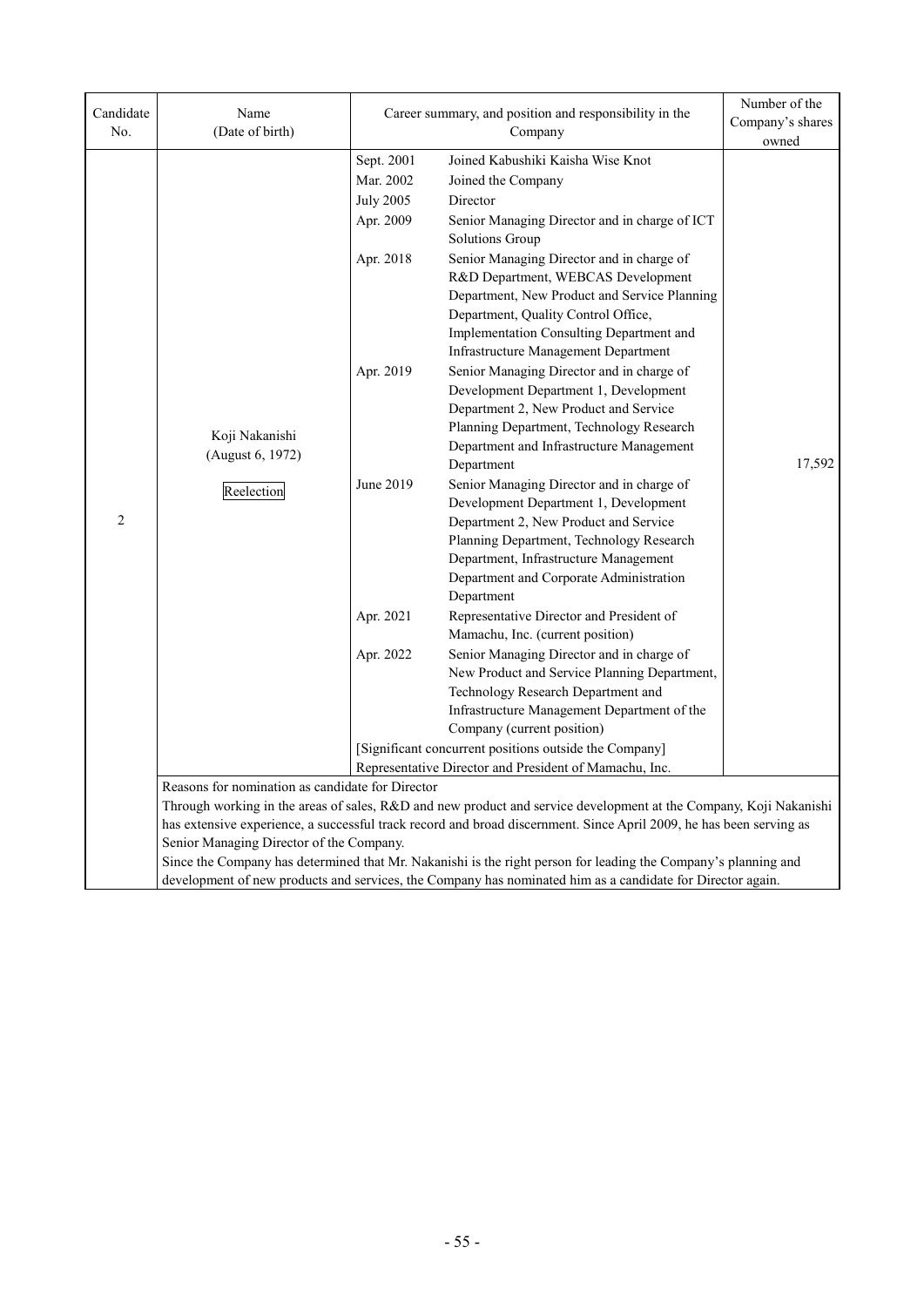| Candidate<br>No. | Name<br>(Date of birth)                                                                                                                                                                                                                                                                                                                                                                                                                              | Career summary, and position and responsibility in the                                                                   | Number of the<br>Company's shares<br>owned                                                                                                                                                                                                                                                                                                                                                                                                                                                                                                                                                                                                                                                                                                                                                                                 |       |  |  |  |
|------------------|------------------------------------------------------------------------------------------------------------------------------------------------------------------------------------------------------------------------------------------------------------------------------------------------------------------------------------------------------------------------------------------------------------------------------------------------------|--------------------------------------------------------------------------------------------------------------------------|----------------------------------------------------------------------------------------------------------------------------------------------------------------------------------------------------------------------------------------------------------------------------------------------------------------------------------------------------------------------------------------------------------------------------------------------------------------------------------------------------------------------------------------------------------------------------------------------------------------------------------------------------------------------------------------------------------------------------------------------------------------------------------------------------------------------------|-------|--|--|--|
| 3                | Hirotaka Isogai<br>(September 4, 1974)<br>Reelection                                                                                                                                                                                                                                                                                                                                                                                                 | Apr. 2001<br>Apr. 2005<br>Oct. 2018<br>Apr. 2020<br>June 2021<br>N/A                                                     | Joined HIKARI TSUSHIN, Inc.<br>Joined the Company<br>Manager of Consulting and Sales Department<br>General Manager of Consulting and Sales<br>Department<br>Director and General Manager of Consulting<br>and Sales Department (current position)<br>[Significant concurrent positions outside the Company]                                                                                                                                                                                                                                                                                                                                                                                                                                                                                                                | 7,995 |  |  |  |
|                  | Reasons for nomination as candidate for Director<br>Through working in the areas of sales and customer success at the Company, Hirotaka Isogai has extensive experience<br>and broad discernment. Since the Company has determined that he is the right person for developing and promoting the<br>Company's growth strategies, the Company has nominated him as a candidate for Director again.                                                     |                                                                                                                          |                                                                                                                                                                                                                                                                                                                                                                                                                                                                                                                                                                                                                                                                                                                                                                                                                            |       |  |  |  |
| 4                | Shinichi Shuda<br>(February 16, 1978)<br>Reelection                                                                                                                                                                                                                                                                                                                                                                                                  | Oct. 2002<br>Oct. 2012<br>June 2018<br>Aug. 2019<br>Oct. 2019<br>Apr. 2020<br>Apr. 2021<br>June 2021<br>Apr. 2022<br>N/A | Joined Unimat Offisco Corporation<br>Joined the Company<br>Manager of R&D Department<br>Manager of Implementation Consulting<br>Department (concurrent position)<br>Manager of Services Management Department<br>(concurrent position)<br>General Manager of Development Department<br>1 and General Manager of Implementation<br><b>Consulting Department</b><br>General Manager of Development Department<br>and General Manager of Implementation<br><b>Consulting Department</b><br>Director and General Manager of Development<br>Department and General Manager of<br><b>Implementation Consulting Department</b><br>Director and General Manager of Development<br>Department and in charge of Implementation<br>Consulting Department (current position)<br>[Significant concurrent positions outside the Company] | 3,695 |  |  |  |
|                  | Reasons for nomination as candidate for Director<br>Through working in the areas of R&D and implementation consulting at the Company, Shinichi Shuda has extensive<br>experience, a successful track record and broad discernment. Since the Company has determined that he is the right<br>person for promoting the Company's R&D initiatives and ensuring quality improvement, the Company has nominated<br>him as a candidate for Director again. |                                                                                                                          |                                                                                                                                                                                                                                                                                                                                                                                                                                                                                                                                                                                                                                                                                                                                                                                                                            |       |  |  |  |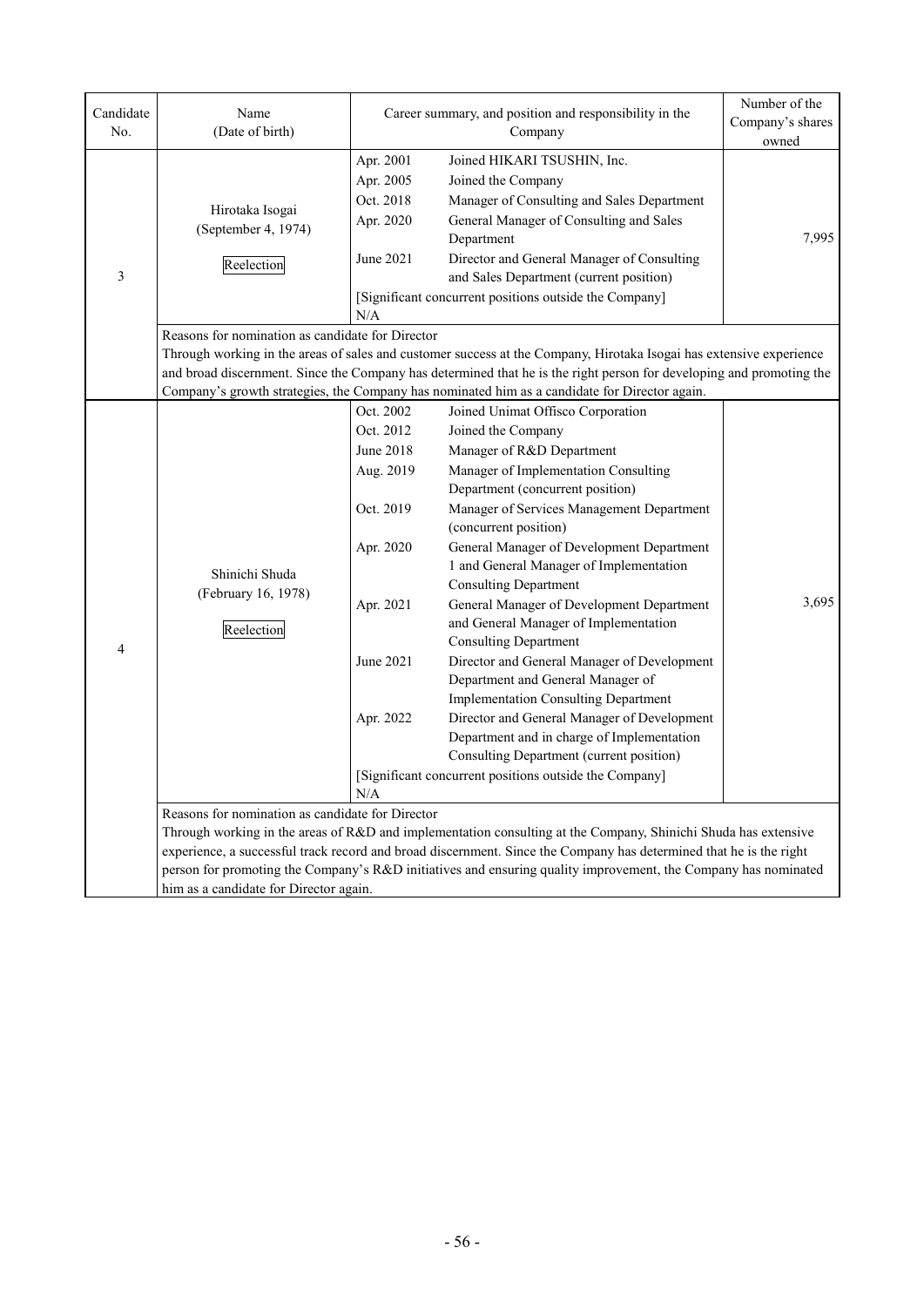| Candidate | Name                                                                                                                                                                                                                                    |                        | Number of the                                                                                                       |                  |  |  |  |
|-----------|-----------------------------------------------------------------------------------------------------------------------------------------------------------------------------------------------------------------------------------------|------------------------|---------------------------------------------------------------------------------------------------------------------|------------------|--|--|--|
| No.       | (Date of birth)                                                                                                                                                                                                                         |                        | Career summary, and position and responsibility in the<br>Company                                                   | Company's shares |  |  |  |
|           |                                                                                                                                                                                                                                         |                        |                                                                                                                     | owned            |  |  |  |
|           |                                                                                                                                                                                                                                         | Apr. 1998              | Joined Sony Corporation (currently Sony<br>Group Corporation)                                                       |                  |  |  |  |
|           |                                                                                                                                                                                                                                         | Dec. 2005              | Representative Director and President of                                                                            |                  |  |  |  |
|           |                                                                                                                                                                                                                                         |                        | Connecty Inc. (current position)                                                                                    |                  |  |  |  |
|           |                                                                                                                                                                                                                                         | Sept. 2009             | Representative Director and President of                                                                            |                  |  |  |  |
|           | Yasuyuki Hattori                                                                                                                                                                                                                        |                        | Connecty Labs Inc. (current position)                                                                               |                  |  |  |  |
|           | (October 2, 1975)                                                                                                                                                                                                                       | Aug. 2019              | Representative Director and President of                                                                            | 13,954           |  |  |  |
|           |                                                                                                                                                                                                                                         |                        | CONNECTY HOLDING Inc. (current position)                                                                            |                  |  |  |  |
|           | Reelection                                                                                                                                                                                                                              | June 2021              | Director of the Company (current position)                                                                          |                  |  |  |  |
| 5         |                                                                                                                                                                                                                                         |                        | [Significant concurrent positions outside the Company]                                                              |                  |  |  |  |
|           |                                                                                                                                                                                                                                         |                        | Representative Director and President of Connecty Inc.                                                              |                  |  |  |  |
|           |                                                                                                                                                                                                                                         |                        | Representative Director and President of Connecty Labs Inc.                                                         |                  |  |  |  |
|           |                                                                                                                                                                                                                                         |                        | Representative Director and President of CONNECTY                                                                   |                  |  |  |  |
|           |                                                                                                                                                                                                                                         | HOLDING Inc.           |                                                                                                                     |                  |  |  |  |
|           | Reasons for nomination as candidate for Director                                                                                                                                                                                        |                        |                                                                                                                     |                  |  |  |  |
|           |                                                                                                                                                                                                                                         |                        | Serving as the representative director and president of Connecty Inc. and CONNECTY HOLDING Inc., both of which      |                  |  |  |  |
|           | are wholly-owned subsidiaries of the Company, Yasuyuki Hattori has extensive experience, a successful track record<br>and discernment as a corporate manager. Since the Company has determined that he is the right person for boosting |                        |                                                                                                                     |                  |  |  |  |
|           |                                                                                                                                                                                                                                         |                        |                                                                                                                     |                  |  |  |  |
|           |                                                                                                                                                                                                                                         |                        | corporate value of the Company group (the "Group"), the Company has nominated him as a candidate for Director       |                  |  |  |  |
|           | again.                                                                                                                                                                                                                                  |                        |                                                                                                                     |                  |  |  |  |
|           |                                                                                                                                                                                                                                         | Apr. 1977<br>Oct. 2001 | Joined Fujitsu Limited<br>General Manager of System Integration                                                     |                  |  |  |  |
|           |                                                                                                                                                                                                                                         |                        | Business Division 2 of System Integration                                                                           |                  |  |  |  |
|           |                                                                                                                                                                                                                                         |                        | <b>Business Unit</b>                                                                                                |                  |  |  |  |
|           |                                                                                                                                                                                                                                         | Mar. 2003              | Head of Communication and Utilities Solutions                                                                       |                  |  |  |  |
|           |                                                                                                                                                                                                                                         |                        | Unit                                                                                                                |                  |  |  |  |
|           |                                                                                                                                                                                                                                         | June 2004              | Corporate Vice President and Deputy Head of                                                                         |                  |  |  |  |
|           | Kazuo Miyata                                                                                                                                                                                                                            |                        | Social Infrastructure Solution Business Group                                                                       |                  |  |  |  |
|           | (July 2, 1954)                                                                                                                                                                                                                          | June 2011              | President and Representative Director of                                                                            |                  |  |  |  |
|           |                                                                                                                                                                                                                                         |                        | FUJITSU ADVANCED SYSTEMS LIMITED                                                                                    |                  |  |  |  |
|           | Reelection                                                                                                                                                                                                                              | Apr. 2015              | President and Representative Director of                                                                            | 300              |  |  |  |
|           |                                                                                                                                                                                                                                         |                        | Fujitsu Systems West Limited                                                                                        |                  |  |  |  |
|           | Tenure: One year                                                                                                                                                                                                                        | Nov. 2016              | Corporate Executive Officer and Head of                                                                             |                  |  |  |  |
| 6         |                                                                                                                                                                                                                                         |                        | Western Japan Business Group of Global                                                                              |                  |  |  |  |
|           |                                                                                                                                                                                                                                         |                        | Service Integration Division of Fujitsu Limited                                                                     |                  |  |  |  |
|           |                                                                                                                                                                                                                                         | Apr. 2021              | Representative of Humble Management                                                                                 |                  |  |  |  |
|           |                                                                                                                                                                                                                                         |                        | (current position)                                                                                                  |                  |  |  |  |
|           |                                                                                                                                                                                                                                         | June 2021              | Director of the Company (current position)                                                                          |                  |  |  |  |
|           |                                                                                                                                                                                                                                         |                        | [Significant concurrent positions outside the Company]                                                              |                  |  |  |  |
|           |                                                                                                                                                                                                                                         |                        | Representative of Humble Management                                                                                 |                  |  |  |  |
|           | Reasons for nomination as candidate for outside Director and expected roles                                                                                                                                                             |                        |                                                                                                                     |                  |  |  |  |
|           |                                                                                                                                                                                                                                         |                        | Kazuo Miyata assumed office as outside Director of the Company in June 2021. He served as an executive officer of   |                  |  |  |  |
|           |                                                                                                                                                                                                                                         |                        | Fujitsu Limited and headed Fujitsu Group companies. Since the Company has determined that he is the right person to |                  |  |  |  |
|           | help the Company further improve its corporate value, the Company has nominated him as a candidate for Director                                                                                                                         |                        |                                                                                                                     |                  |  |  |  |
|           |                                                                                                                                                                                                                                         |                        | again. The Company expects Mr. Miyata to contribute to enhancing project management for large projects and          |                  |  |  |  |
|           | sophisticating the Company's development structure.                                                                                                                                                                                     |                        |                                                                                                                     |                  |  |  |  |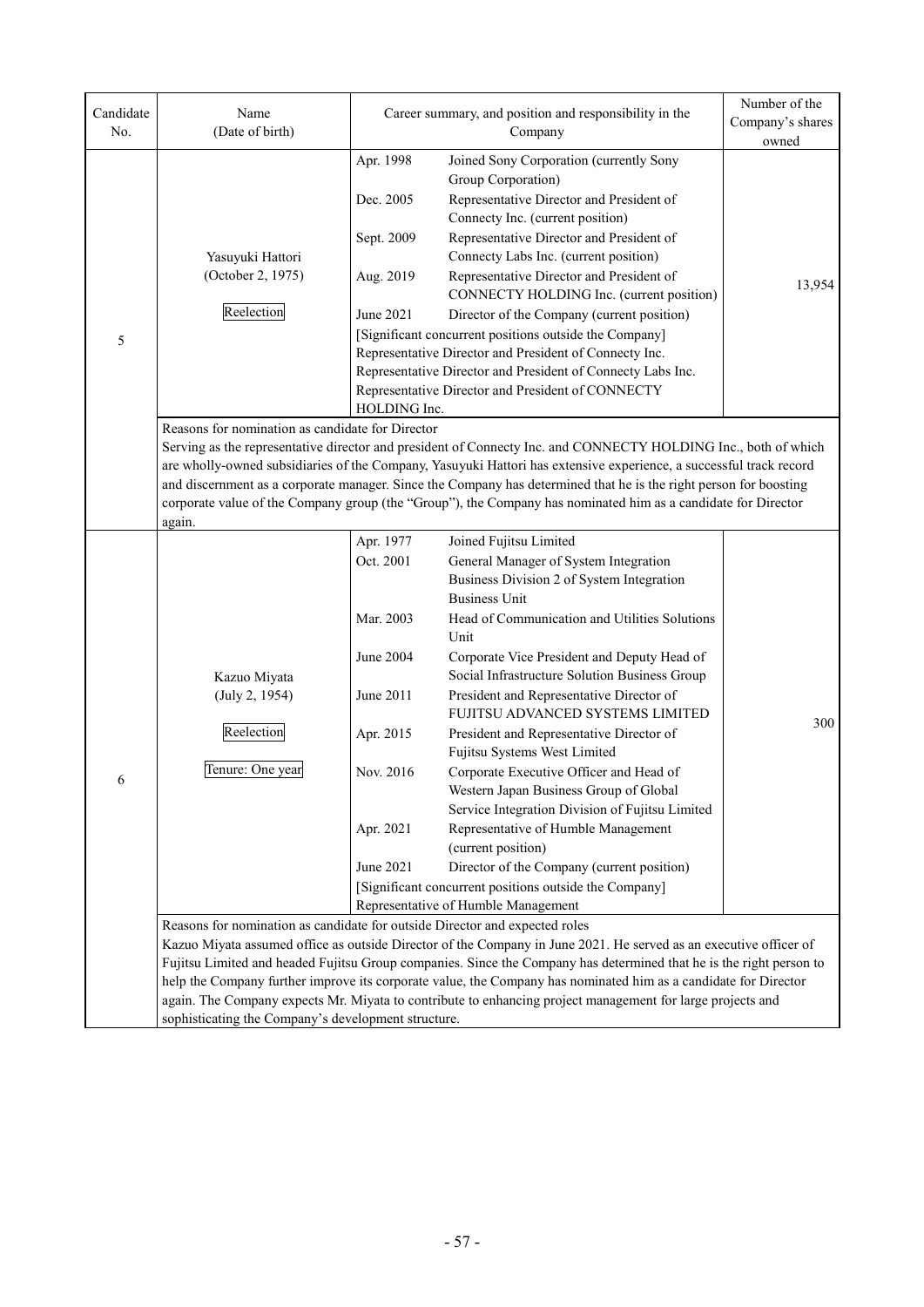| Candidate<br>No. | Name<br>(Date of birth)                                                                                                                                                                                                                                                                                                                                                                                                                                                                                                                                               |                                                                                        | Career summary, and position and responsibility in the<br>Company                                                                                                                                                                                                                                                                                                                                             |  |  |  |
|------------------|-----------------------------------------------------------------------------------------------------------------------------------------------------------------------------------------------------------------------------------------------------------------------------------------------------------------------------------------------------------------------------------------------------------------------------------------------------------------------------------------------------------------------------------------------------------------------|----------------------------------------------------------------------------------------|---------------------------------------------------------------------------------------------------------------------------------------------------------------------------------------------------------------------------------------------------------------------------------------------------------------------------------------------------------------------------------------------------------------|--|--|--|
| 7                | Hiroko Razavi<br>(December 7,1970)<br>Reelection<br>Tenure: One year                                                                                                                                                                                                                                                                                                                                                                                                                                                                                                  | Oct. 1991<br>Aug. 1999<br>May 2003<br>Apr. 2005<br>Dec. 2012<br>Aug. 2017<br>June 2021 | Joined Shin Nihon & Co.<br>Joined Arthur D. Little Japan, Inc.<br>Joined Nihon Unisys, Ltd.<br>Joined Boston Consulting Group<br>Joined SIGMAXYZ Inc.<br>Representative Director and President of<br>Success Lab Inc. (current position)<br>Director of the Company (current position)<br>[Significant concurrent positions outside the Company]<br>Representative Director and President of Success Lab Inc. |  |  |  |
|                  | Reasons for nomination as candidate for outside Director and expected roles<br>Hiroko Razavi assumed office as outside Director of the Company in June 2021. She is working on customer success,<br>which is described as a key to succeeding in cloud business. Since the Company has determined that she is the right<br>person to help the Company achieve its medium-term management plan, the Company has nominated her as a candidate<br>for Director again. The Company expects Ms. Razavi to provide advice and guidance for the Company's cloud<br>business. |                                                                                        |                                                                                                                                                                                                                                                                                                                                                                                                               |  |  |  |

Notes: 1. There is no special interest between any of the candidates and the Company.

2. The Company has entered into a directors and officers liability insurance (D&O insurance) contract provided for in Article 430-3, paragraph (1) of the Companies Act with an insurance company, under which all Directors are named as insured. If this proposal is approved in its original form and the candidates assume office as Director, each of them will become a named insured under this insurance contract. This insurance contract covers damages that may occur due to an insured Director being held liable for the execution of his/her duties or being subject to claims related to the pursuit of such liability. However, the contract specifies some exclusions; for example, the contract does not cover any damage arising as a result of an act committed with the knowledge that the act is in violation of law. Since the Company fully pays insurance premiums including those for special provisions, each insured has virtually no burden of premium payment. As of December 1, 2022, while in the middle of the term of office of each candidate, the Company plans to renew this insurance contract.

3. The Company has entered into agreements with Yasuyuki Hattori, Kazuo Miyata and Hiroko Razavi to limit their liability for damages pursuant to the provisions of Article 427, paragraph (1) of the Companies Act. If the election of Mr. Hattori, Mr. Miyata and Ms. Razavi is approved, the Company plans to conclude the same agreement with them through the holding company. The maximum amount of liability for damages under such agreements is the minimum liability amount provided for in Article 427, paragraph (1) and Article 425, paragraph (1) of the Companies Act.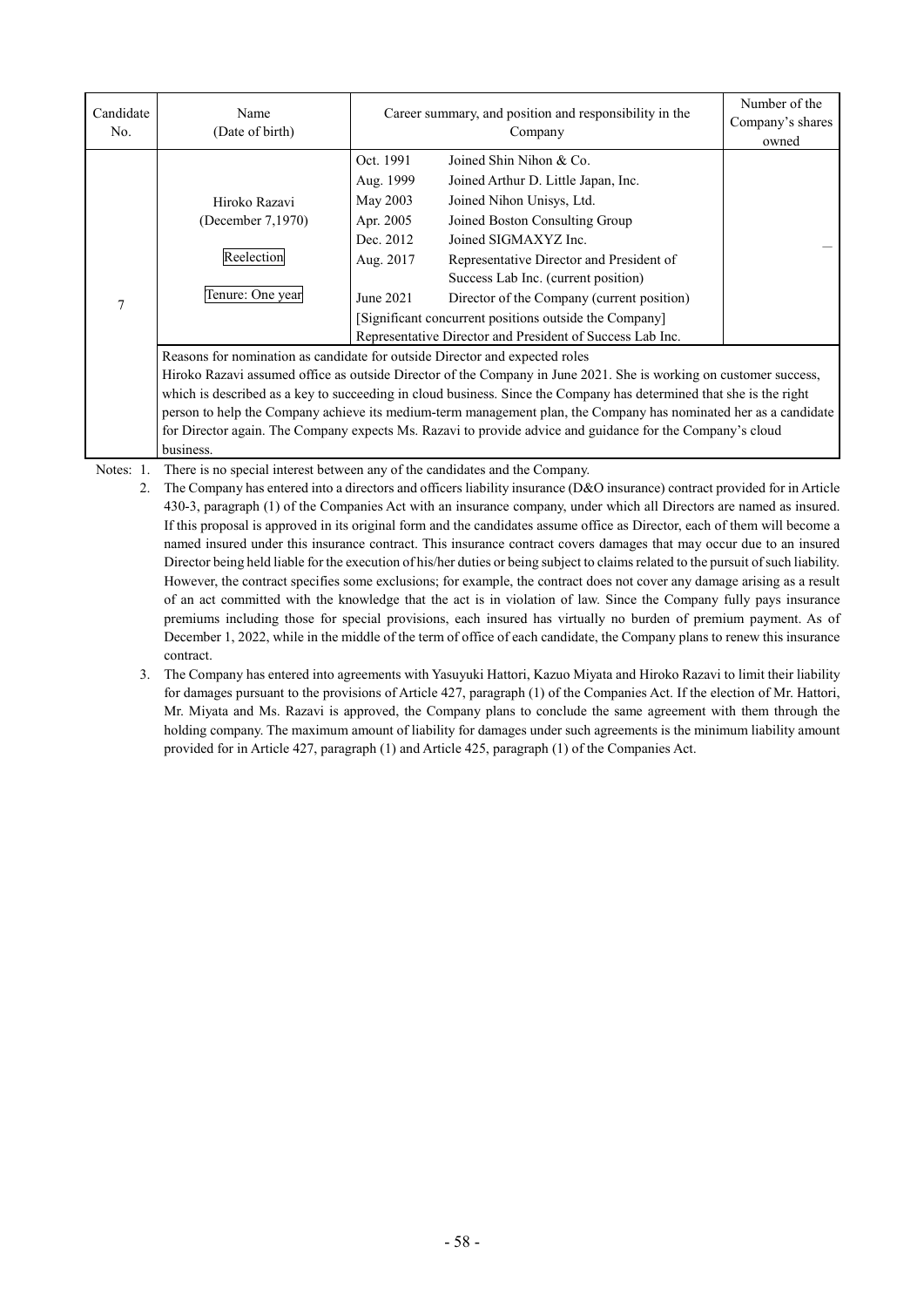**Proposal No. 4** Election of One Director Who Is an Audit and Supervisory Committee Member

The Company proposes the election of one Audit and Supervisory Committee Member, increasing the number of Audit and Supervisory Committee Member by one to strengthen the audit system.

Kanae Fukushima is a candidate for outside Director. The Company plans to submit notification to the Tokyo Stock Exchange that Ms. Fukushima has been designated as an independent officer. If her election is approved, the Company plans for her designation as an independent officer.

The consent of the Audit and Supervisory Committee has been obtained for the election of Directors who are Audit and Supervisory Committee Members in accordance with the Company's applicable rules and regulations.

The candidate for Director who is Audit and Supervisory Committee Member is as follows:

| Name        | Jurrent position | <br>Responsibility, and etc. | $^{\bullet}$<br>Attribute |
|-------------|------------------|------------------------------|---------------------------|
| Kanae,      |                  |                              | election                  |
| : Fukushima |                  | $\overline{\phantom{a}}$     | l ew                      |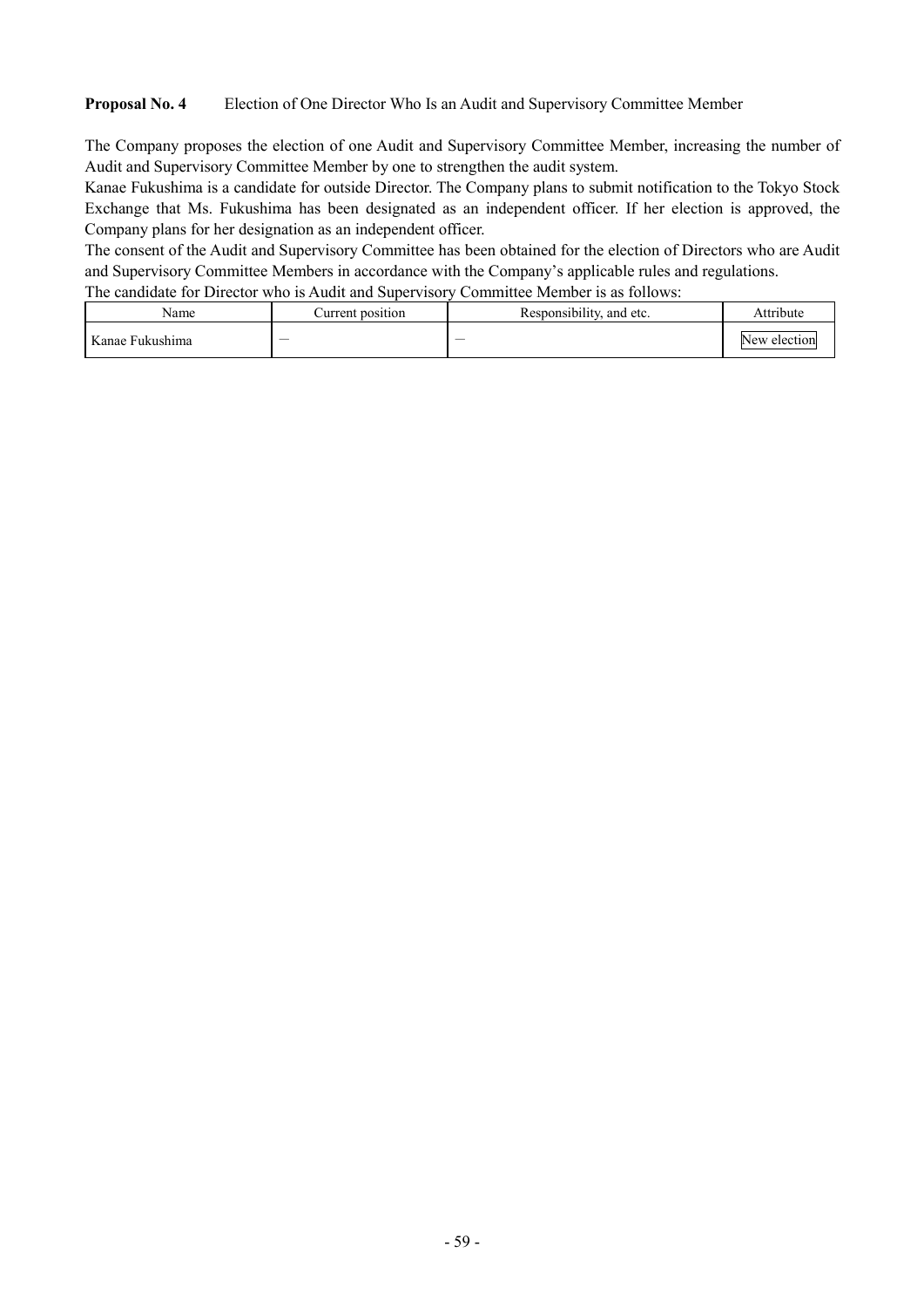| Name<br>(Date of birth)             | Career summary, and position and responsibility in the | Number of the<br>Company's shares<br>owned                                 |  |
|-------------------------------------|--------------------------------------------------------|----------------------------------------------------------------------------|--|
|                                     | Apr. 2000                                              | Appointed as assistant judge of Tokyo District<br>Court                    |  |
|                                     | Aug. 2004                                              | Assistant judge of Odawara Branch of<br>Yokoyama District and Family Court |  |
|                                     | Apr. 2005                                              | Assistant judge of Naha Family and District<br>Court                       |  |
| Kanae Fukushima<br>(March 30, 1974) | Apr. 2008<br>Apr. 2010                                 | Assistant judge of Tokyo District Court<br>Judge of Tokyo District Court   |  |
| New election                        | Apr. 2012                                              | Judge of Kobe District Court                                               |  |
|                                     | Apr. 2014                                              | Judge of Tokyo High Court                                                  |  |
|                                     | Apr. 2016                                              | Professor of The Legal Training and Research<br>Institute of Japan         |  |
|                                     | Apr. 2019                                              | Joined Utsunomiya, Shimizu & Haruki                                        |  |
|                                     | [Significant concurrent positions outside the Company] |                                                                            |  |
|                                     | N/A                                                    |                                                                            |  |

Reasons for nomination as candidate for outside Director and expected roles

Kanae Fukushima has extensive knowledge and experience handling civil, criminal and political cases as a judge since 2000 in family courts, district courts, and a high court. The Company has determined that she can audit the execution of Directors' duties from an objective and fair perspective. The Company expects Ms. Fukushima to provide advice and recommendations through her extensive experience in the legal field, as mentioned above. She has never in the past been involved in the management of a company. However, the Company judges she will appropriately fulfill her duties as an outside Director based on the above reasons.

- Notes: 1. There is no special interest between Kanae Fukushima and the Company.
	- 2. Kanae Fukushima is a candidate for outside Director.

3. The Company plans to submit notification to the Tokyo Stock Exchange concerning Ms. Fukushima's designation as an independent officer.

- 4. The Company plans to enter into an agreement with Kanae Fukushima to limit her liability for damages pursuant to the provisions of Article 427, paragraph (1) of the Companies Act. The maximum amount of liability for damages under such agreements is the minimum liability amount provided for in Article 427, paragraph (1) and Article 425, paragraph (1) of the Companies Act.
- 5. The Company has entered into a directors and officers liability insurance (D&O insurance) contract provided for in Article 430-3, paragraph (1) of the Companies Act with an insurance company, under which all Directors are named as insured. If this proposal is approved in its original form and the candidates assume office as Director, each of them will become a named insured under this insurance contract. This insurance contract covers damages that may occur due to an insured Director being held liable for the execution of his/her duties or being subject to claims related to the pursuit of such liability. However, the contract specifies some exclusions; for example, the contract does not cover any damage arising as a result of an act committed with the knowledge that the act is in violation of law. Since the Company fully pays insurance premiums including those for special provisions, each insured has virtually no burden of premium payment. As of December 1, 2022, while in the middle of the term of office of each candidate, the Company plans to renew this insurance contract.